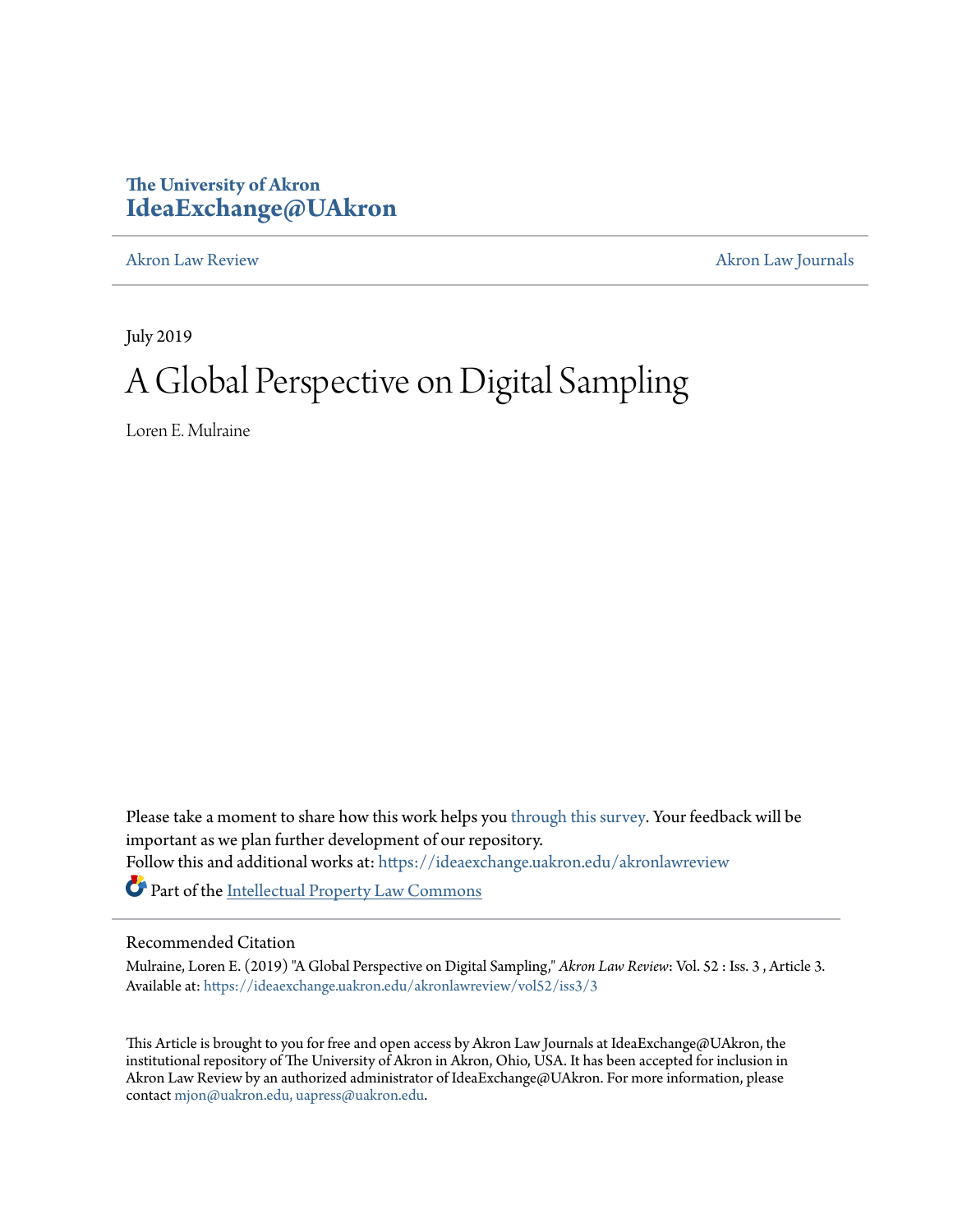*Loren E. Mulraine[\\*](#page-1-0)*

| $\mathbf{I}$ . |                                                           |  |
|----------------|-----------------------------------------------------------|--|
| II.            |                                                           |  |
| III.           | De Minimis and Fair Use as Defenses to Copyright          |  |
|                |                                                           |  |
|                | A. The De Minimis Defense under Copyright Law 716         |  |
|                | B. Fair Use as a Defense to Copyright                     |  |
|                |                                                           |  |
|                | C. Fair Use and De Minimis Application in Other           |  |
|                |                                                           |  |
| IV.            |                                                           |  |
|                |                                                           |  |
|                |                                                           |  |
|                | V. Treatment in Selected International Jurisdictions  730 |  |
| VI.            |                                                           |  |
|                |                                                           |  |

#### ABSTRACT

*The state of the law in the United States is complicated by the fact that the* de minimis *doctrine is, and has been a muddled doctrine. Copyright law and patent law allow future authors and inventors to build upon the works of previous rights holders. In the patent world, the new work must be a non-obvious improvement on the original patent. In copyright, the key is that the secondary user cannot take a substantial portion of the prior author's copyrightable expression. There is no infringement without substantial similarity. By definition, a* de minimis

1

<span id="page-1-0"></span><sup>\*</sup> Author Loren E. Mulraine is a Professor of Law and Director of Music and Entertainment Law Studies at Belmont University College of Law in Nashville, Tennessee. The author humbly acknowledges and thanks his research assistants Juliana Lamar and Tenia Clayton for their valuable contributions to this project, and the Center for the Protection of Intellectual Property for the scholar's colloquium which gave clarity to the structure of this project.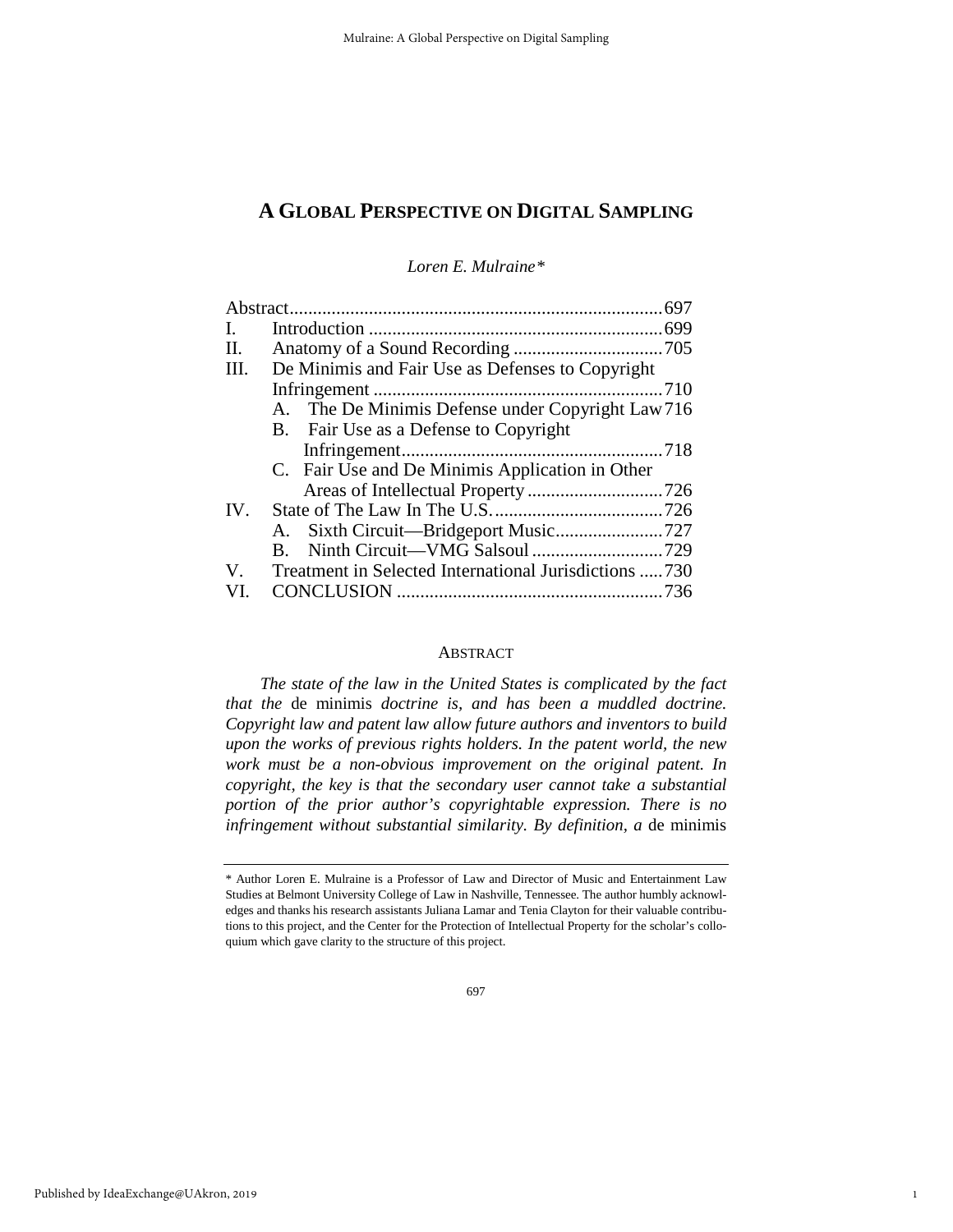*taking is the polar opposite of substantial similarity. Nonetheless, the courts do not provide a clear guideline as to when a taking advances beyond* de minimis *to a substantial taking. This creates a significant challenge for those who are in the creative industries and may have opportunity to use copyrighted works in the process of creating new works. For example, filmmakers and documentary producers are often unsure of what they can and cannot use in an incidental manner in the background of their films. When courts look at the* de minimis *question, they focus on whether the alleged taking was too much of the existing work as well as whether the taking was of protected or unprotected elements of the existing work.* 

*As to the question of how much is too much, it is a matter of degree. As we see in copyright law, there are times that the application of the statute will be affected by the actual classification of the work that is allegedly being infringed. Of course, the digital sampling issue specifically revolves around sound recordings. Two major cases in different circuits have undertaken the question of whether a quantitatively insignificant digital sample of a sound recording could avoid copyright infringement liability by claiming a* de minimis *defense. The sixth and ninth circuits have come to divergent conclusions on this question. But this is much more than an issue of a circuit split – digital sampling, and more specifically the legal treatment it receives is a global issue.*

*Over the years, digital samples have been used in a myriad of ways. Some examples include the rapid fire multiple-sample collages that were popularized by the likes of Public Enemy producer Hank Shocklee; the short distinctive samples used as musical punctuation by Teddy Riley; the extensive samples used as the loop for entire songs by producers like Sean Combs; and the use of short sampled segments manipulated by pitch and key to create musical soundscapes for popular songs. In some cases, it is clear that the underlying work is a significant element in the new song. However, in other cases, the amount used is extremely short, or the sample has been transformed in such a significant way as to be unrecognizable. This article looks at the development of the law, in the United States and around the globe as it responds to the increased use of digital samples in recorded music. Ultimately, the suggested approach is one where the use of sound recordings is treated similarly to the use of musical motifs in songs, i.e., if the use is* de minimis*, it should be classified as an exception to copyright infringement or considered a fair use. On the other hand, if the use is one that is recognizable by the lay observer, one that would negatively affect the market of the original, and one that does not survive the scrutiny of fair use analysis, then the use should require a license from*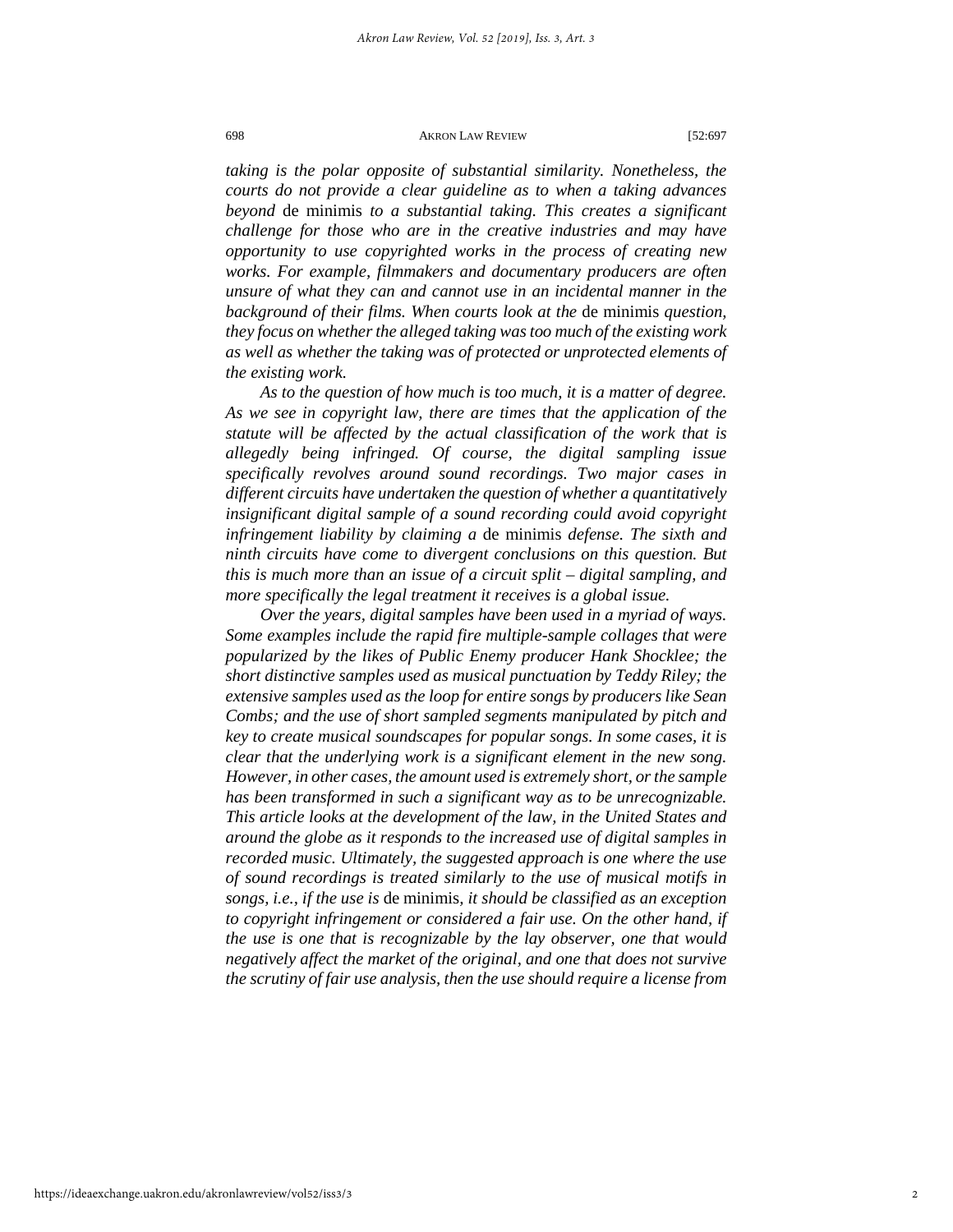*the copyright owners.* 

The Merriam-Webster Dictionary defines *de minimis* as lacking significance or importance: so minor as to merit disregard.<sup>[1](#page-3-0)</sup>

*De minimis non curat lex*—the law does not concern itself with trifles.

#### I. INTRODUCTION

On any given hot summer weekend in the mid-1970s in the Bronx, New York, teenagers and young adults would gather in city parks for the ultimate street party. The same parks which served as cathedrals for playground basketball were seamlessly transformed into inner city dancefloors, landscaped by chained-net basketball rims and graffiti decorated walls, that vibrated with the funk, soul, and dance hits of the era. The hits were spun on dual turntables (the *ones and twos)* by the maestros of the street parties, known as dee jays (DJs) and emcees (MCs). Like orchestral conductors waiving batons to cue philharmonic orchestras, these dee jays and emcees knew how to rock the party, i.e., keep the music pumping and the crowds jumping song, after song, after song. Their skills in mixing songs from turntable to turntable included the ability to manipulate dual copies of the same record so as to create longer dance breaks, i.e., instrumental sections of the records. These *breaks* eventually evolved to serve as the beat over which the emcees created freestyle rhymes, and a musical genre, hip-hop<sup>[2](#page-3-1)</sup> was born. The dee jays became legendary, led by pioneers such as Kool Herc, $3$  who is credited with being the first to mix records in this manner in a park in the Bronx in August 1973; Grandmaster Flash,<sup>[4](#page-3-3)</sup> who mastered the technique of

<span id="page-3-0"></span><sup>1.</sup> *De minimis*, MERRIAM WEBSTER, https://www.merriamwebster.com/dictionary/ de%20minimis?utm\_campaign=sd&utm\_medium=serp&utm\_source=jsonld [https://perma.cc/F3VB-F7TK].

<span id="page-3-1"></span><sup>2.</sup> While the terms *hip-hop* and *rap* are not always completely synonymous, for the purposes of this article, the author will use these terms interchangeably.

<span id="page-3-2"></span><sup>3.</sup> Clive Campbell, a.k.a DJ Kool Herc, was born on April 16, 1955 in Jamaica and was raised in the Bronx, New York. Campbell is credited with helping originate hip-hop music in the early 1970s in the Bronx, New York. He isolated the instrumental portion of the records, emphasizing the drum beat or *the break* and switched from one break to another on his turntables. Kool Herc is recognized as the first to use this method at an outdoor party in the Bronx on August 11, 1973.

<span id="page-3-3"></span><sup>4.</sup> Born in Barbados in 1958, Joseph Saddler, a.k.a Grandmaster Flash was raised in the Bronx, New York. Saddler started DJing as a teen and earned the nickname *Flash* for his quick hands. In the early 1980s, his band Grandmaster Flash and the Furious Five, which included iconic MC Melle Mel (Melvin Glover), Keef Cowboy (Robert Keith Wiggins), The Kidd Creole (Nathaniel Glover, Jr., Melle Mel's brother), Mr. Ness/Scorpio (Eddie Morris), and Rahiem (Guy Todd Williams) released several groundbreaking rap records which included songs such as *The Message*. In 2007, they became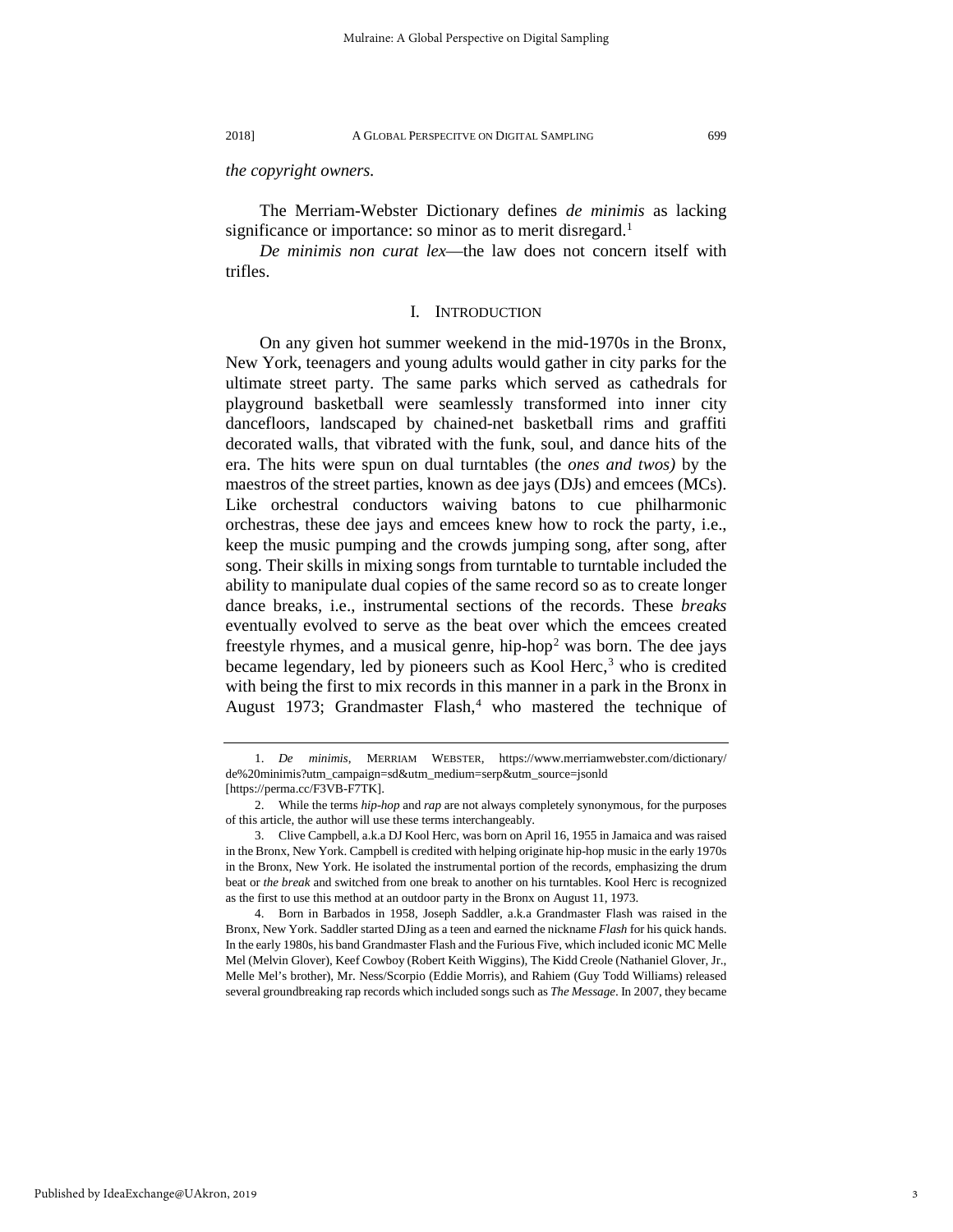manipulating the records by hand, seamlessly keeping the beat moving without interruption, who was also the inventor of the *wafer* or slipmat;<sup>5</sup> and Afrika Bambaataa,<sup>6</sup> founder of the Zulu Nation and generally regarded as the third pioneer in this revolutionary movement. While this list is not exhaustive, other DJs who are universally recognized as leading this transformative musical movement included Grand Wizzard Theodore,<sup>[7](#page-4-2)</sup> Coke La Rock,<sup>[8](#page-4-3)</sup> Grandmaster Caz,<sup>[9](#page-4-4)</sup> and DJ Kool.<sup>[10](#page-4-5)</sup> The

<span id="page-4-1"></span>6. Born on April 17, 1957, in the Bronx, New York, to Jamaican and Barbadian immigrants, Lance Taylor, a.k.a Afrika Bambaataa, was inspired by DJ Kool Herc and Kool DJ Dee. Bambaataa began hosting hip-hop parties beginning in 1976. A former member of the Black Spades gang, Bambaataa had a transformation after winning an essay contest that provided him with a trip to Africa. He returned with a desire to create a cultural organization that would be a positive influence on the community and formed the Bronx River Organization as an alternate to the Black Spades. His organization morphed into the Zulu Nation, which was a group of socially and politically aware rappers, B-boys, graffiti artists, and other hip-hop artists. Bambaataa released a series of genre-defining electro tracks in the 1980s that influenced the development of hip-hop culture. His breakthrough commercial hit was 1982's *Planet Rock*.

the first rap group inducted into the Rock and Roll Hall of Fame.

<span id="page-4-0"></span><sup>5.</sup> Grandmaster Flash knew he had to remove the rubber matting that came with commercial turntables because it caused too much friction when he tried to move the vinyl records back and forth on the turntable. Since beneath the rubber mat was a metal surface, he could not put the records on that surface without risking damage to the records. Ultimately, he experimented by cutting out a circular piece of fabric the size of the 12-inch vinyl records from the collection his seamstress mother used. He then took the fabric, doused it with spray starch and ironed it at a very high temperature, ultimately creating a thick, slick piece of material that would sit on the turntable between the vinyl record and the metal surface. Flash called this a "wafer" because it reminded him of the wafer that was given out in church communion services. This slick piece of material later became known as the slipmat. Flash, along with DJ Kool Herc and Afrika Bambaataa, pioneered the art of break-beat deejaying—the process of remixing and thereby creating a new piece of music by playing vinyl records and turntables as if they were musical instruments.

<span id="page-4-2"></span><sup>7.</sup> Theodore Livingston, a.k.a Grand Wizzard Theodore, was born March 5, 1963, in the Bronx, New York. He is widely credited as the inventor of the scratching technique. In addition to scratching, he achieved renown status for his mastery of needle drops and other techniques which he invented or perfected. He apprenticed under Grandmaster Flash. His phrase "Say turn it up" from his track *Fantastic Freaks at the Dixie* was sampled by hip-hop and rap acts, such as Public Enemy on their track *Bring the Noise*.

<span id="page-4-3"></span><sup>8.</sup> Coke La Rock, a.k.a Coco La Rock, was born April 25, 1955, in the Bronx, New York, and is often credited as being the first MC in the history of hip-hop. He partnered with DJ Kool Herc and was an original member of Herc's MC crew, the Herculoids.

<span id="page-4-4"></span><sup>9.</sup> Curtis Fisher was born April 18, 1961, in the Bronx, New York, and he is known by both Grandmaster Caz and Cassanova Fly. After first being exposed to rap in 1974 at a Kool Herc block party, he teamed with DJ Disco Wiz under the name Cassanova Fly to form one of the first DJ Crews, Mighty Force. Caz was also the first rapper to perform both DJ and MC duties. In the late 1970s, he joined The Cold Crush Brothers. He is cited as an influence by the likes of Will Smith, Rakim, Big Daddy Kane, Jay-Z, and Cory Gunz.

<span id="page-4-5"></span><sup>10.</sup> John W. Bowman, Jr., born in 1958 in Washington, DC, is an early pioneer of the hip-hop and go-go genres. His biggest hit, *Let Me Clear My Throat* is a quintessential example of the reach of sampling. The song begins with a sample of Kool and the Gang's *Hollywood Swinging* and prominently features a sample of *The 900 Number* by The 45 King, a song that featured a sample from Marva Whitney's *Unwind Yourself*.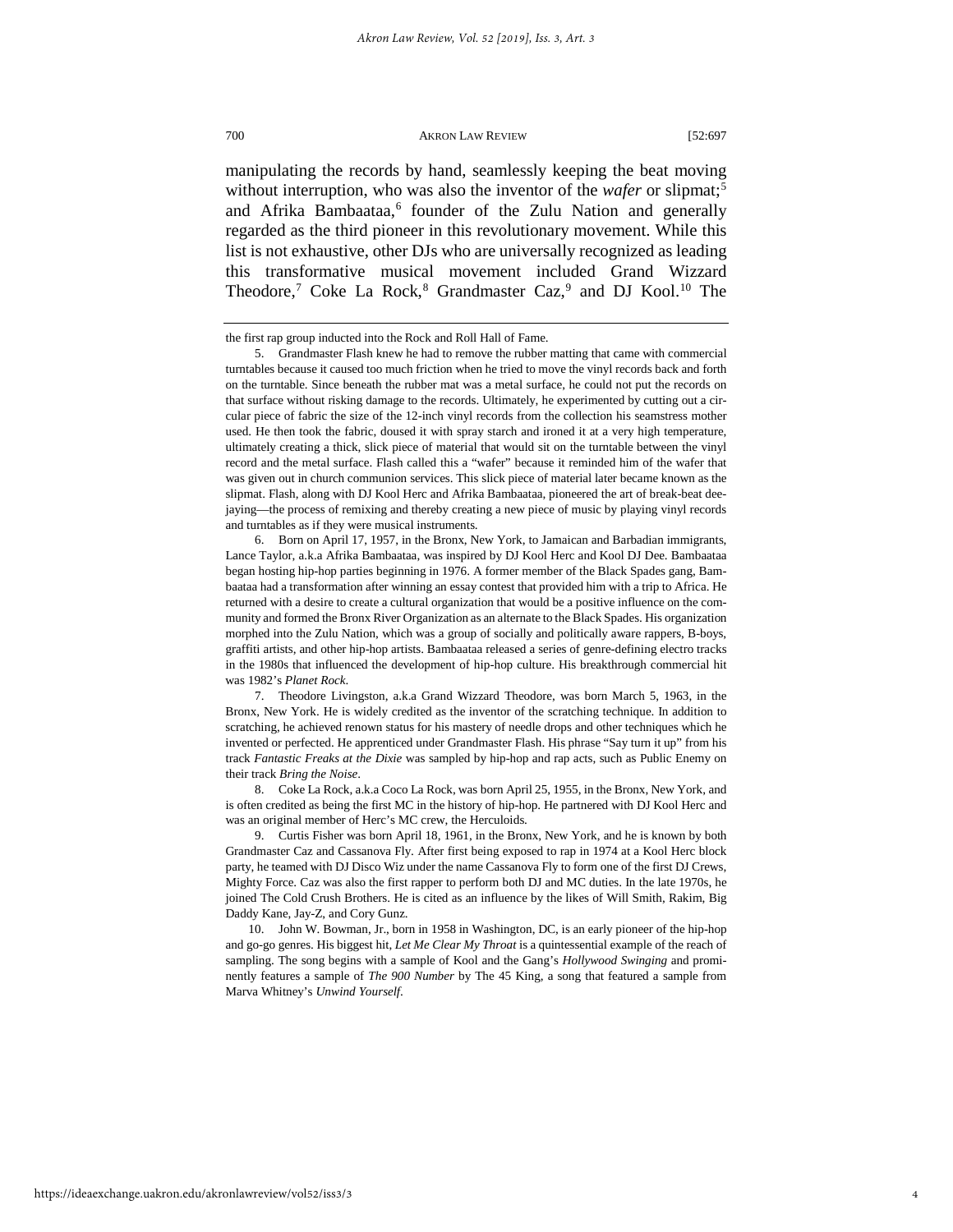emcees, also known as rappers, became stars in their own rights. When the Sugar Hill Gang recorded and released *Rapper's Delight*<sup>[11](#page-5-0)</sup> in 1979, utilizing Chic's number one hit *Good Times*[12](#page-5-1) as the beat, a new commercial reality dawned in recorded music. It took years for the established record industry to recognize this musical genre as a legitimate commercial artform. Most gatekeepers and music critics were thoroughly convinced that hip-hop and rap music would quickly go the way of all mortal flesh and become a footnote in musical history. With major labels refusing to recognize the viability of this new artform, entrepreneurs such as Russell Simmons<sup>[13](#page-5-2)</sup> were able to seize the day and build musical empires that relied entirely on this new cultural phenomenon. Eventually, after breakthrough hits by Kurtis Blow, $14$  Grandmaster Flash and the Furious Five, <sup>[15](#page-5-4)</sup> Kool Moe Dee, <sup>[16](#page-5-5)</sup> the Beastie Boys, <sup>[17](#page-5-6)</sup> and Run DMC<sup>18</sup>—

<span id="page-5-2"></span>13. Russell Simmons founded Rush Productions in the early 1980s and managed Run D.M.C. and Kurtis Blow. In 1984, Simmons met Rick Rubin, a student at NYU who was a rap and rock producer. Together they launched Def Jam Records. The label's first single was *I Need a Beat* by LL Cool J, followed by *Rock Hard* by the Beastie Boys. The success of these two singles earned Def Jam a distribution deal with CBS Records, and the rest is history.

<span id="page-5-0"></span><sup>11.</sup> *Rapper's Delight* by the Sugar Hill Gang was one of the first commercial rap songs to experience crossover success. The song peaked at number 4 on the U.S. Hot Soul Singles in December 1979 and number 36 on the Billboard Hot 100 chart in January 1980.

<span id="page-5-1"></span><sup>12.</sup> *Good Times* was written and produced by Nile Rodgers and Bernard Edwards and performed by their band, CHIC. The song hit number one on the Billboard pop and R&B charts in August 1979 and became the band's second number one pop hit after *Le Freak*.

<span id="page-5-3"></span><sup>14.</sup> Kurtis Blow signed Rap's first record deal when he was just 20 years old. Among his list of firsts, Blow was the first rapper to sign to a major label; earned the first Gold record for rap for his hit *The Breaks*; first rapper to tour U.S. and Europe (with the Commodores in 1980); first rapper to record a national commercial (Sprite); first rapper to use the drum machine, sample, and sample loop; first rap music video ("Basketball"); first rap producer (Rap's producer of the year in 1983–85); first rapper featured in a soap opera ("One Life to Live"); and first rap millionaire.

<span id="page-5-4"></span><sup>15.</sup> Formed in the South Bronx, Grandmaster Flash and the Furious Five were one of the first rap posses, responsible for such masterpieces as *The Message*, *Grandmaster Flash on the Wheels of Steel*, *New York, New York*, and *White Lies*. The combination of Grandmaster Flash's turntable mastery and the Furious Five's raps, which ranged from socially conscious to frivolously fun, made for a series of 12-inch records that forever altered the musical landscape.

<span id="page-5-5"></span><sup>16.</sup> A member of one of the original hip-hop crews, Treacherous Three, Kool Moe Dee later became a solo star in his own right in 1986 by teaming with a teenaged Teddy Riley (later famed as the king of new jack swing) on the crossover hit *Go See the Doctor*. He later signed with Jive Records and recorded three successful late '80s albums. His biggest commercial hit was 1987's *How Ya Like Me Now*. He also worked on the *Self-Destruction* record with KRS-One's Stop the Violence Movement, as well as Quincy Jones's all-star project *Back on the Block*, which united hip-hop stars with their musical forebears.

<span id="page-5-7"></span><span id="page-5-6"></span><sup>17.</sup> The Beastie Boys were a rap/rock band from New York City, formed in 1979. Their original lineup consisted of Michael "Mike D" Diamond (vocals, drums), Adam "MCA" Yauch (vocals, bass), and Adam "Ad-Rock" Horovitz (vocals, guitar). After releasing a couple of experimental hiphop singles, they toured with Madonna in 1985 and released their debut album *Licensed to Ill* in 1986. The Beastie Boys have sold 26 million records in the United States and 50 million records worldwide.

<sup>18.</sup> Bursting onto the scene from Hollis Queens, New York, Run D.M.C—Darryl "DMC"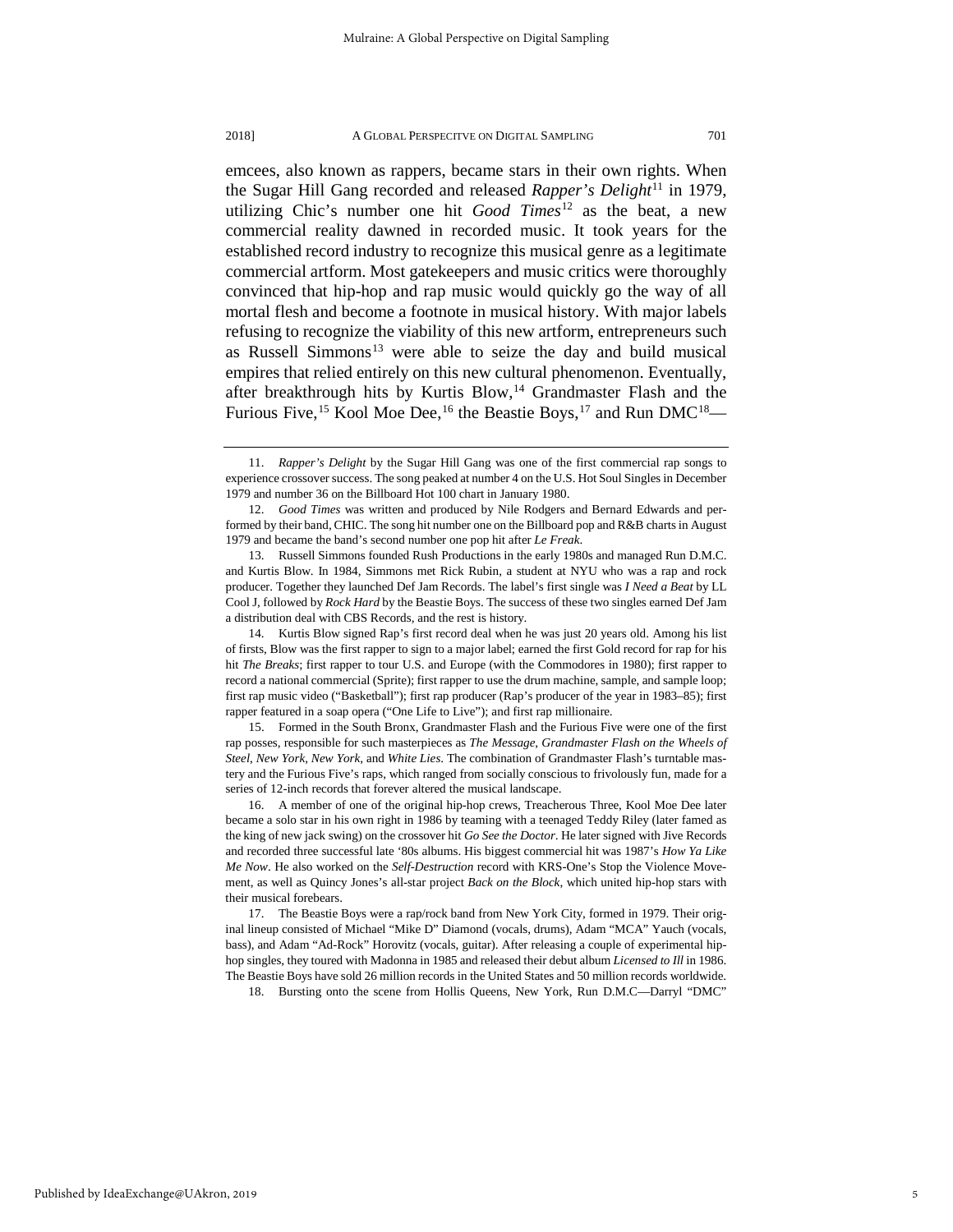the first artists to commercially merge rap with the rock genre,  $19$ —the true impact of the genre could not be denied. Hip-hop and rap music were here to stay. The genre exploded throughout the 1980s with the emergence of hit-making artists such as Public Enemy,<sup>[20](#page-6-1)</sup> Melle Mel,<sup>[21](#page-6-2)</sup> Big Daddy

<span id="page-6-0"></span>19. Run D.M.C. collaborated with Aerosmith to rework the band's hit *Walk This Way* as a combination rap/rock duet. The song was originally released by Aerosmith on their *Toys in the Attic* album in 1975 and peaked at number 10 on the Billboard Hot 100 in early 1977. The remake by Run D.M.C. and Aerosmith became an international hit and won both groups a Soul Train Music Award for Best Rap Single in 1987.

<span id="page-6-1"></span>20. Public Enemy was revolutionary. Their blend of politics, philosophy, and rap changed the game for the better. Public Enemy brought an explosion of sonic invention, rhyming virtuosity, and social awareness to hip-hop in the 1980s and 1990s. The group's high points—1988's *It Takes a Nation of Millions to Hold Us Back* and 1990's *Fear of a Black Planet*, stand among the greatest politically charged albums of all time. Public Enemy—Chuck D. (Carlton Ridenhour), Flavor Flav (William Drayton), Terminator X (Norman Lee Rogers), and Professor Griff (Richard Griffin)—came together in 1986 at Adelphi University on Long Island. Among their most successful hit singles was *Fight the Power*, which was the theme song for Spike Lee's film *Do the Right Thing* (1989).

<span id="page-6-2"></span>21. Melle Mel was one of the pioneers of rap as the lead rapper and main songwriter for Grandmaster Flash and the Furious Five. In addition to his hits with Flash, Melle Mel was a hitmaker in his own right and was also featured on the Chaka Khan remake of Prince's *I Feel for You*, which rose to number 3 on the Billboard Hot 100 and number 1 on the Cash Box singles charts.

McDaniels, Jason "Jam Master Jay" Mizell, and Joseph "Rev Run" Simmons—changed the sound of rap music, street fashion, and popular culture in general. Run D.M.C. was a group of firsts. Among their accolades: first rappers on MTV; first rappers on Saturday Night Live; first rappers on the cover of Rolling Stone; and first rappers to win a Grammy Lifetime Achievement Award. They broke down barriers for future rap acts, crossed boundaries between rap and rock, and dispelled old notions of what rap could be. Their approach was stripped-down and spare, and they innovated by rapping over rock beats, even incorporating hard-rock guitar samples on occasion. Their first release, the 12-inch single *It's Like That/Sucker MCs* was produced by Kurtis Blow and was the first rap single with a hard beat and stripped-down, no-nonsense delivery. Their hits included *My Adidas*, *You Be Illin'*, *It's Tricky*, *Walk This Way* with Aerosmith, and *Rock Box*.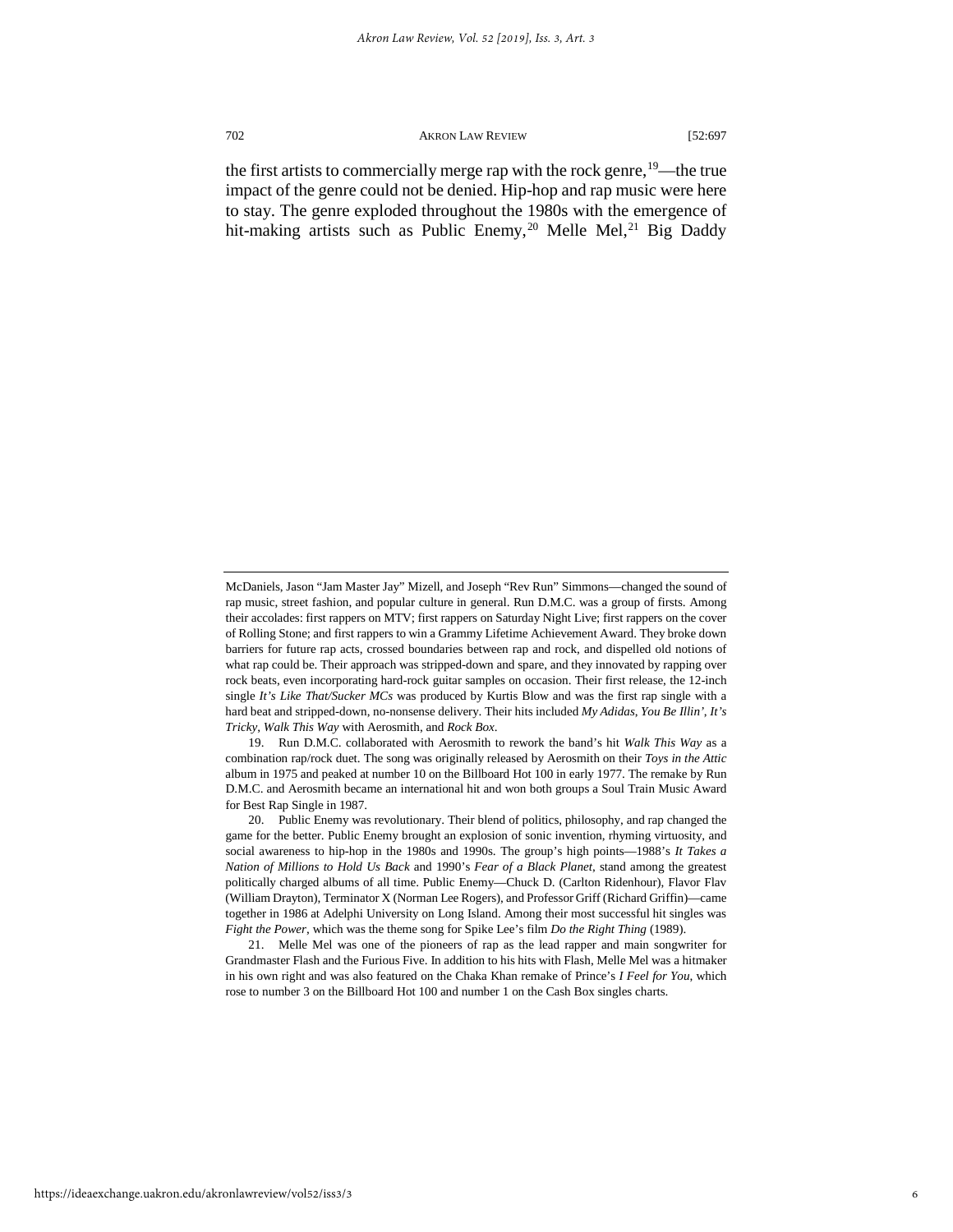Kane,<sup>22</sup> Heavy D & the Boyz,<sup>[23](#page-7-1)</sup> LL Cool J,<sup>[24](#page-7-2)</sup> Doug E. Fresh,<sup>[25](#page-7-3)</sup> Slick Rick,<sup>[26](#page-7-4)</sup> Fab Five Freddy,<sup>[27](#page-7-5)</sup> The Trecherous Three,<sup>[28](#page-7-6)</sup> Boogie Down Productions, $29$  KRS-One, $30$  Whoodini, $31$  and others. The major labels

<span id="page-7-1"></span>23. Heavy D, Dwight Errington Myers (May 24, 1967 – November 8, 2011), was a Jamaicanborn American rapper, record producer, singer, and actor, as well as the former leader of Heavy D & the Boyz, a hip-hop group which included dancers/backup vocalists G-Whiz (Glen Parrish), "Trouble" T-Roy (Troy Dixon), and Eddie F (Edward Ferrell). The five albums the group released were produced by Teddy Riley, Marley Marl, DJ Premier, Pete Rock, and Eddie F. Heavy D & The Boyz was the first group signed to Upton Records, and they were responsible for diversifying the genre stylistically. Among the group's biggest hits were *Now That We Found Love*, *Nuttin' But Love*, as well as his features on Janet Jackson's hit single *Alright*, and Michael Jackson's hit *Jam*.

<span id="page-7-2"></span>24. LL Cool J (Ladies Love Cool James) was born James Todd Smith on January 14, 1968. At the age of sixteen, he was the first rapper signed to Def Jam Records. His hits included *Going Back to Cali*, *I'm Bad*, *The Boomin' System*, *Rock the Bells*, *Mama Said Knock You Out*, *Doin' It*, *I Need Love*, *All I Have*, *Around the Way Girl*, and *Hey Lover*. In recent years, LL Cool J has had great success as an actor including a starring role in NCIS: Los Angeles.

<span id="page-7-3"></span>25. Douglas Davis, a.k.a Doug E. Fresh, was born on September 17, 1966, and is known as the Human Beat Box and the pioneer of  $20<sup>th</sup>$  century American beatboxing. Fresh is able to accurately imitate drum machines and various special effects using only his mouth, lips, gums, throat, tongue, and a microphone. He began his career as a solo artist but gained most of his early success as a member of the Get Fresh Crew, which included Barry Bee, Chill Will, and a newcomer named MC Ricky D who would later achieve fame as Slick Rick. Their hits *The Show* and *La Di Da Di* are both considered hip hop classics.

<span id="page-7-4"></span>26. Slick Rick, born in London as Richard Martin Lloyd Walters, is a hip-hop icon who has become one of the most sampled hip-hop artists in history. About.com ranked him number 12 on their list of the Top 50 MCs of Our Time. The Source ranked him number 15 on their list of the Top 50 Lyricists of All Time.

<span id="page-7-5"></span>27. Fred Brathwaite, born August 31, 1959, a.k.a Fab 5 Freddy, is a visual artist, filmmaker, rapper, and hip-hop pioneer. In the late 1980s, Fab 5 Freddy became the first host of the groundbreaking and first internationally telecast hip-hop music video show, *Yo! MTV Raps*.

<span id="page-7-6"></span>28. The Treacherous Three was a pioneering hip-hop group that was formed in 1978 and consisted of DJ Easy Lee, Kool Moe Dee, L.A. Sunshine, Special K, and Spoonie Gee, with occasional contributions from DJ Dano B, DJ Reggie Reg, and DJ Crazy Eddie. Their hit *Body Rock* was one of the first records to mix hip-hop and rock. They also had hits with *At the Party*, *Put the Boogie in Your Body*, and *Feel the Heartbeat*.

<span id="page-7-7"></span>29. Boogie Down Productions was a hip-hop group originally composed of KRS-One, D-Nice, and DJ Scott La Rock. The group took its name from a nickname for the Bronx and pioneered the fusion of dancehall reggae and hip-hop music.

<span id="page-7-9"></span><span id="page-7-8"></span>30. KRS-One, born Lawrence "Kris" Parker on August 20, 1965, is known by both KRS-One and Teacha. He rose to prominence as part of the hip-hop music group Boogie Down Productions, which he formed with DJ Scott La Rock in the mid-1980s. KRS-One is politically active, having started the Stop the Violence Movement, after the murder of his bandmate Scott La Rock. His hit albums as a solo artist include *Return of the Boom Bap*, *KRS-One*, *I Got Next*, *The Sneak Attack* and others.

31. Whodini is a Brooklyn, New York-based hip-hop group that was formed in 1981. The trio

<span id="page-7-0"></span><sup>22.</sup> Antonio Hardy, born September 10, 1968, better known by his stage name Big Daddy Kane, is a Grammy Award-winning rapper and actor who started his career in 1986 as a member of the rap collective the Juice Crew. He is widely considered one of the most influential and skilled MCs in hip hop. Rolling Stone magazine ranked his song *Ain't No Half-Steppin'* number 25 on its list of the 50 Greatest Hip-Hop Songs of All Time, calling him "a master wordsmith of rap's late-golden age and a huge influence on a generation of MCs."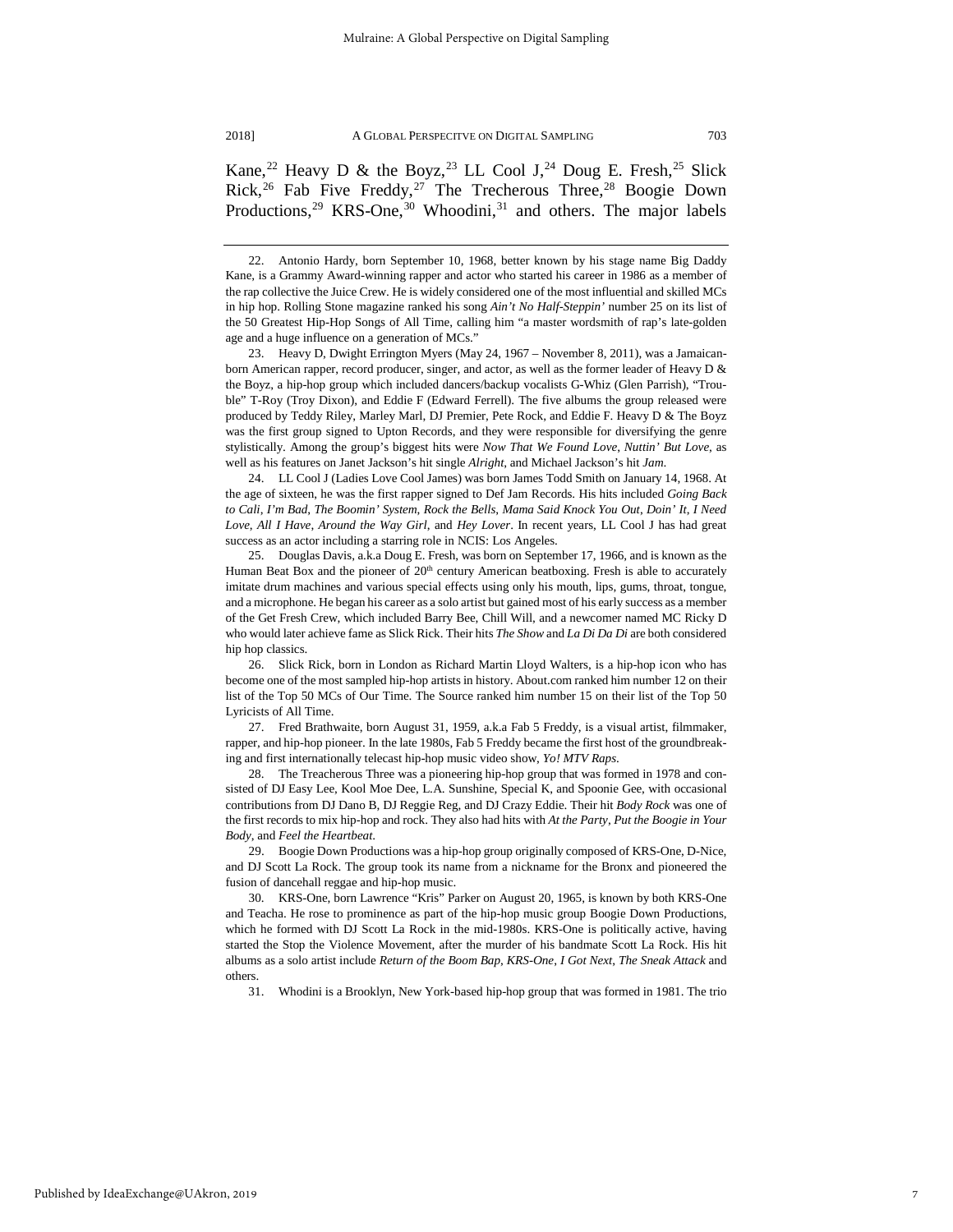could no longer deny the viability of this new artform. Hip-hop and rap had arrived, but more importantly, as the genre gained influence in the musical culture, the production techniques that were pioneered by hip-hop and rap producers, including the use of digital samples, began to influence other musical genres.<sup>[32](#page-8-0)</sup> The artists and producers using digital samples, as well as the artists whose recordings were sampled and their respective record companies, had absolutely no idea how to handle the business and legal aspects of this new artistic phenomenon. As the artform has developed over the past thirty-plus years, we have made significant progress with the business issues revolving around sample clearance. However, there is still no consensus on how to treat the legal aspects of digital sampling in the United States or abroad.<sup>[33](#page-8-1)</sup>

Over the years, digital samples have been used in a myriad of ways. Some examples include the rapid fire multiple-sample collages that were popularized by the likes of Public Enemy producer Hank Shocklee;<sup>[34](#page-8-2)</sup> the short distinctive samples used as musical punctuation by Teddy Riley;<sup>[35](#page-8-3)</sup> the extensive samples used as the loop for entire songs by producers like Sean Combs; $36$  and the use of short sampled segments manipulated by pitch and key to create musical soundscapes for popular songs.<sup>[37](#page-8-5)</sup> In some

37. *E.g.*, the NWA sample of a guitar lick from Funkadelic's *Get Off Your Ass and Jam* in the

consisted of vocalist and main lyricist Jalil Hutchins, co-vocalist John Fletcher, a.k.a Ecstasy, and turntable artist DJ Drew Carter, a.k.a Grandmaster Dee. Whodini was among the first hip-hop groups to cultivate a high-profile national following for hip-hop music and made significant inroads on urban radio. The group was managed by Russell Simmons. Their many hits included *The Freaks Come Out at Night*, and *Friends*.

<span id="page-8-0"></span><sup>32</sup>*. See* August Brown, *Pop Music Study Proves Hip-Hop's Influence; Fans Totally Not Surprised*, LOS ANGELES TIMES (2015), https://www.latimes.com/entertainment/music/posts/la-et-mspop-music-study-hiphop-influence-20150506-story.html [https://perma.cc/84W7-VN6N].

<span id="page-8-1"></span><sup>33.</sup> *See* Chris Robley, *Licensing Music: Cover Songs, Samples, and Public Domain*, CMSI (2010), https://diymusician.cdbaby.com/music-rights/licensing-cover-songs/ [https://perma.cc/AS6A-V65C].

<span id="page-8-2"></span><sup>34.</sup> Hank Shocklee, along with Keith Shocklee, Chuck D, Eric "Vietnam" Sadler, Gary G-Wiz, and Bill Stephney made up the production team known as The Bomb Squad, which rose to prominence with their productions for Public Enemy. The Bomb Squad is noted for its dense, distinct, innovative production style, often utilizing dozens of samples on just one track. They are also known for their unique ability to incorporate harsh, atonal, industrial sounds and samples into their productions. About.com ranked the Bomb Squad number 12 on its Top-50 Hip-Hop Producers list.

<span id="page-8-3"></span><sup>35.</sup> *E.g*., The song *No Diggity* by Teddy Riley's group, Blackstreet, featuring Dr. Dre and Queen Pen, prominently features a digital sample of Bill Withers humming on the Withers' hit song *Grandma's Hands*. The song reached number one on the Billboard Hot 100 in 1996 and was ranked at number 91 on Rolling Stone and MTV: 100 Greatest Pop Songs.

<span id="page-8-5"></span><span id="page-8-4"></span><sup>36.</sup> *E.g.*, *I'll Be Missing You* by Puff Daddy and Faith Evans, featuring 112, was a tribute song recorded in memory of Christopher "The Notorious B.I.G." Wallace after he was murdered on March 9, 1997. The song samples the hit song *Every Breath You Take*, a number one hit from 1983 by The Police. *I'll Be Missing You* spent 11 weeks atop the Billboard Hot 100 during the summer of 1997 and won the Grammy Award for Best Rap Performance by a Duo or Group.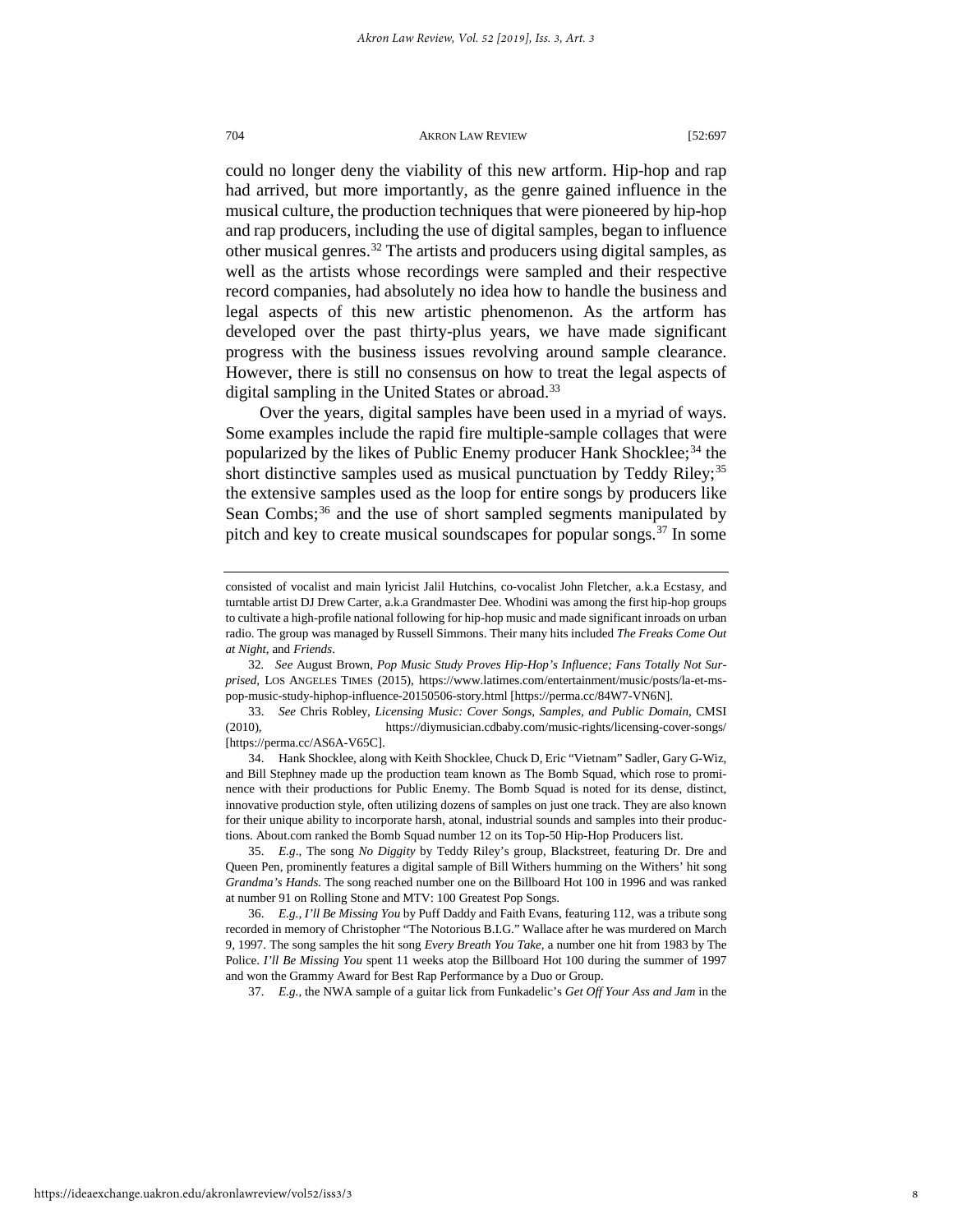cases, it is clear that the underlying work is a significant element in the new song. However, in other cases, the amount used is extremely short, or the sample has been transformed in such a significant way as to be unrecognizable. This article looks at the development of the law in the United States and around the globe as it responds to the increased use of digital samples in recorded music.<sup>[38](#page-9-0)</sup> Ultimately, the suggested legal approach in this article treats the use of sound recordings similarly to the use of musical motifs in songs, i.e., if the use is *de minimis*, it should be classified as an exception to copyright infringement or considered a fair use. On the other hand, if the use is one that is recognizable by the lay observer, one that would negatively affect the market of the original, and one that does not survive the scrutiny of fair use analysis, then the use should require a license from the copyright owners.<sup>[39](#page-9-1)</sup>

#### II. ANATOMY OF A SOUND RECORDING

Sound recording [is] a transcription of vibrations in air that are perceptible as sound onto a storage medium, such as a phonograph disc. In sound reproduction the process is reversed so that the variations stored on the medium are converted back into sound waves. The three principal media that have been developed for sound recording and reproduction are the mechanical (phonographic disc), magnet (audiotape), and optical (digital compact disc) systems.[40](#page-9-2)

A more simplified definition: a sound recording is any media on which sound has been recorded and may be played back. The potential for commercial exploitation of the sound recording will rely heavily upon the viability of the underlying collection of sounds that are being recorded. In other words, some sound recordings are inherently more likely to attract a large commercial demand than others. This leads to the inescapable reality that some sound recordings are more valuable than others. This inevitability ties back neatly into the realm of copyright law, where the value of a sound recording is determined by how great the commercial demand may be for the recording.[41](#page-9-3) A sound recording may consist of the recording of any type or any combination of sounds or audio signals.

NWA song *100 Miles and Runnin'* that led to the Bridgeport case.

<span id="page-9-0"></span><sup>38.</sup> *See generall*y, Adam Behr, Keith Negus & John Street, *The Sampling Continuum: Musical Aesthetics and Ethics in the Age of Digital Production*, J. CULTURAL RES. 21:3, 223–40 (2017).

<sup>39.</sup> *See generally* 17 U.S.C. § 107 (2018).

<span id="page-9-2"></span><span id="page-9-1"></span><sup>40.</sup> Richard E. Berg, *Sound recording*, ENCYCLOPEDIA BRITANNICA https://www.britannica.com/technology/sound-recording, [https://perma.cc/T2M4-XZ39].

<span id="page-9-3"></span><sup>41</sup>*. See generally Fair Use and Sound Recordings: Lessons from Community Practice,* CMSI, http://cmsimpact.org/code/fair-use-sound-recordings/ [https://perma.cc/XE75-H4V4].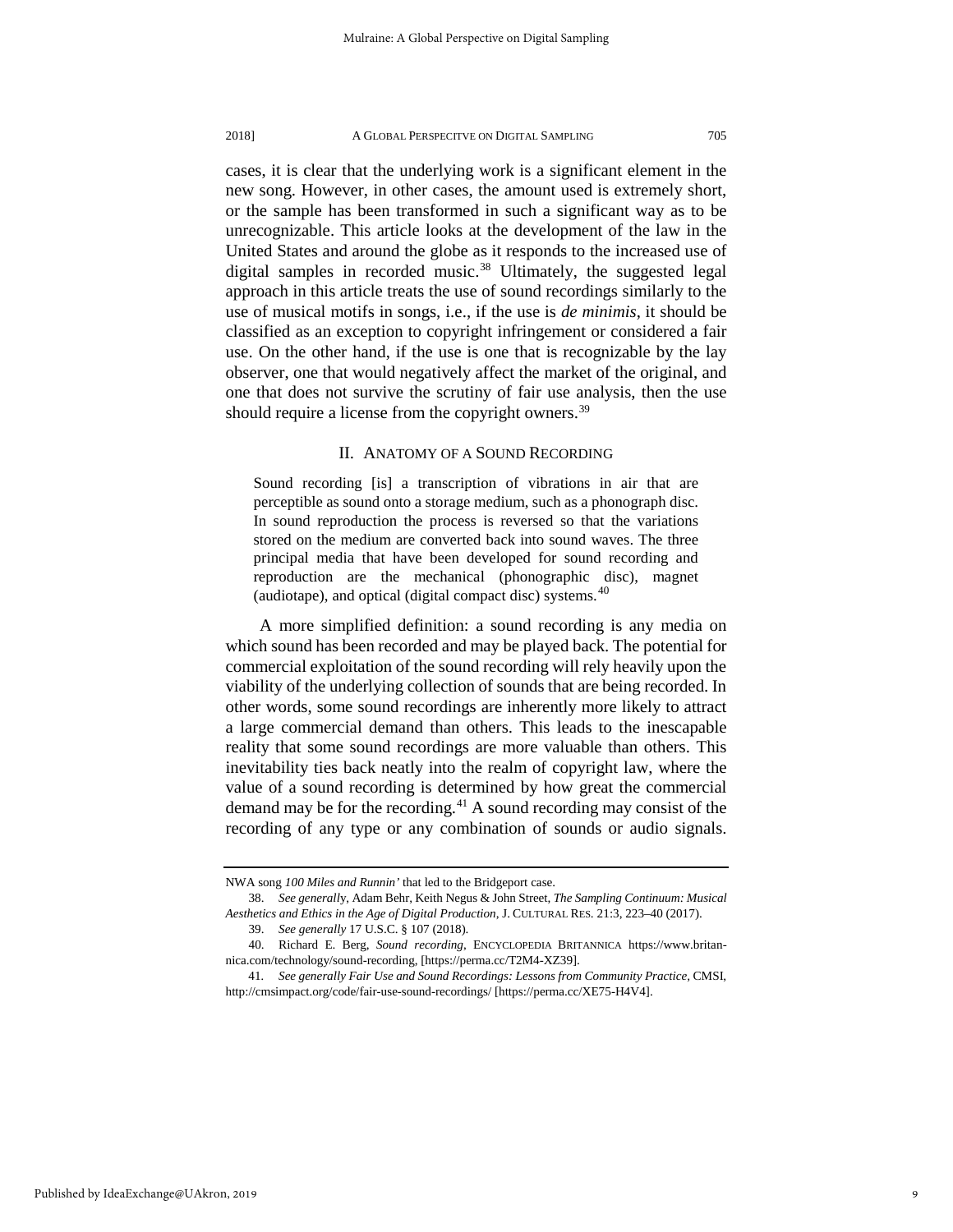Sound recordings that consist of sounds in nature may create wide-ranging commercial value based on a number of variables including the quality of the sound, the rarity of the sound, or the unique arrangement of the sounds. For example, a sound recording of a single dog barking may have limited value. That same recording, when digitally manipulated to create the full spectrum of musical pitches, or a recording of varied dogs who bark at different musical pitches may have greater value if those barking sounds are edited into a sound recording where the dogs are performing *Jingle Bells*. [42](#page-10-0) What is described here can be considered the precursor to our modern-day proliferation of digital sampling. While a sound recording may or may not be musical in nature, the analysis presented in this article will focus on sound recordings that consist of musical works.

One thing is clear, musical sound recordings cannot exist without songs. With this in mind, a general understanding of the songwriting process and how it has evolved over the years would be useful. Of course, this process has changed dramatically from Beethoven to the Beatles<sup>[43](#page-10-1)</sup>, from Handel's *Messiah* to Pharrell's *Happy,*[44](#page-10-2) and logically, the way we view the process *vis-a-vis* the legal framework should also evolve. Musical eras are generally categorized as follows: the Renaissance era (circa 1400 – circa 1600); Baroque (circa 1600 – circa 1750); Classical (circa 1750 – circa 1830); Early Romantic (circa 1830 – circa 1860); Late Romantic (circa 1860 – circa 1920); and the Post *Great War* Years or twentieth and twenty-first century (circa  $1920$  – present).<sup>[45](#page-10-3)</sup>

<span id="page-10-3"></span>45. *History of Classical Music*, NAXOS RECORDS, https://www.naxos.com/education/brief\_history.asp [https://perma.cc/U6XP-MZRM].

<span id="page-10-0"></span><sup>42.</sup> The Singing Dogs was the creation of a Danish ornithologist named Carl Weismann, a pioneer in bird song recording. He was often chased by dogs from private property as he was completing his recording of bird sounds. One day as Weismann was editing out the dog barks from his tape, he decided to splice them together and tweak the speed of the tape to create the full scale of musical notes. Ultimately, Weismann arranged the barks in tune, pitch, and time to create a sound recording of the dogs barking or "singing" *Jingle Bells*. The Singing Dogs hit number 22 on the Billboard chart in 1955 and was re-released in 1971 when it hit the charts again. It has been a Christmas radio staple ever since.

<span id="page-10-1"></span><sup>43.</sup> Ludwig van Beethoven (1770–1827) composed during the transition from classicism to romanticism. The Beatles, formed in Liverpool in 1960 and consisting of John Lennon, Paul McCartney, George Harrison, and Ringo Starr, are largely recognized as one of the most influential rock bands of the 20th century. The Beatles were international stars and key players in the "British Invasion" of bands who made a mark on the U.S. music industry in the mid-1960s.

<span id="page-10-2"></span><sup>44.</sup> Georg Friedrich Handel (1685–1759) was one of the most influential composers of the Baroque era. His most famous work, Handel's *Messiah* is still among the most popular choral and symphonic works performed today. Pharrell Williams is a songwriter, musician, producer, and recording artist who has earned 11 Grammy Awards (including Producer of the Year non-classical in the 2019 Grammy Awards), an Academy Award nomination, and numerous other critical and commercial accolades over the past 25 years.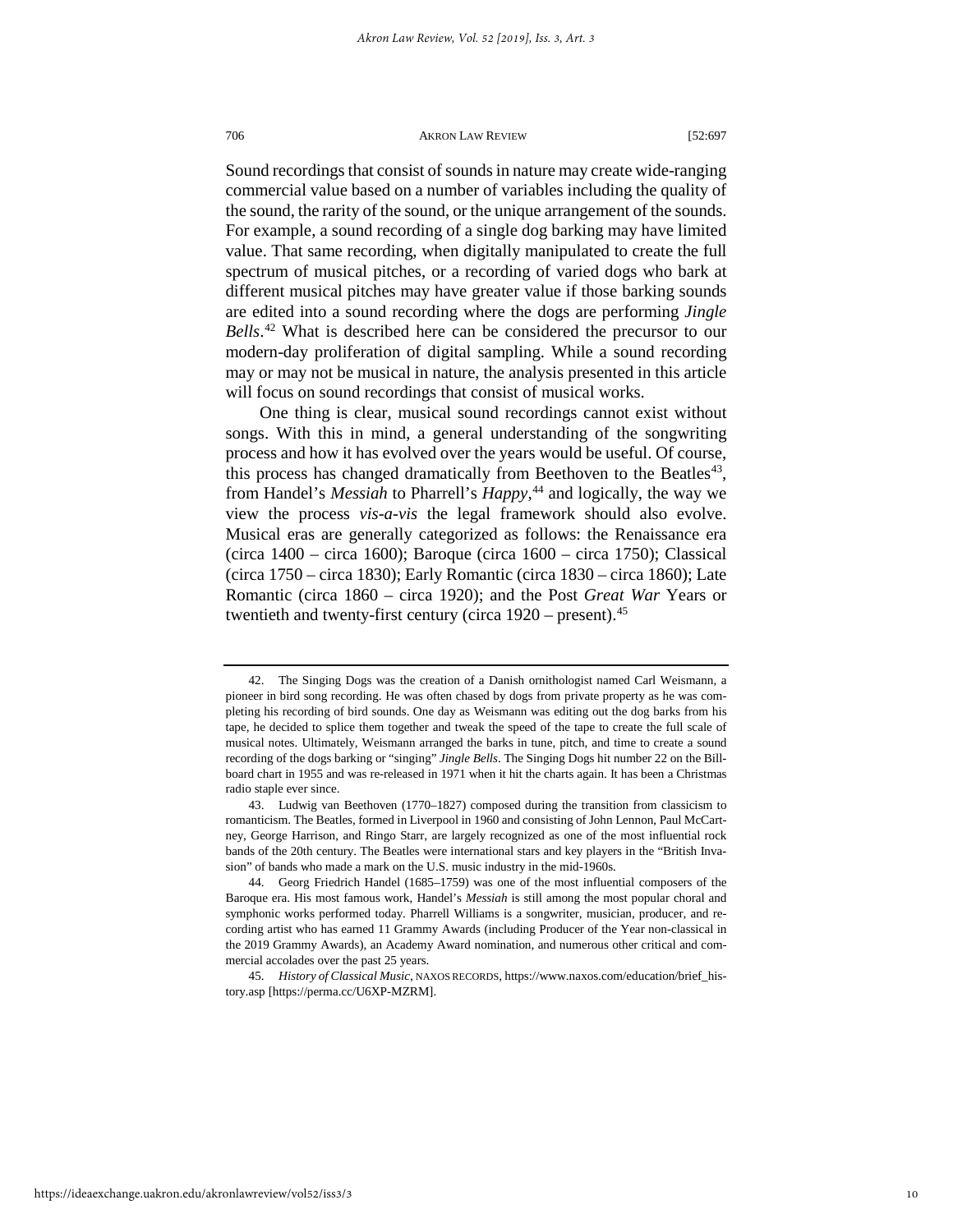There are vast differences between the manner in which music was composed hundreds of years ago as compared with modern composition. Ludwig van Beethoven<sup>[46](#page-11-0)</sup> straddled the Classical and Romantic eras in Classical music and is among the most influential composers and pianists

I carry my thoughts about with me for a long time, sometimes a very long time, before I set them down. At the same time my memory is so faithful to me that I am sure not to forget a theme which I have once conceived, even after many years have passed. I make many changes, reject and reattempt until I am satisfied. Then the working-out in breadth, length, height, and depth begins in my head, and since I am conscious of what I want, the basic idea never leaves me. It rises, grows upward, and I hear and see the picture as a whole take shape and stand forth before me as though cast in a single piece, so that all that is left is the work of writing it down. This goes quickly, according as I have the time, for sometimes I have several compositions in labor at once, though I am sure never to confuse one with the other. You will ask me whence I take my ideas; That I cannot say with any degree of certainty; they come to me uninvited, directly or indirectly. I could almost grasp them in my hands, out in Nature's open, in the woods, during my promenades, in the silence of the night, at earliest dawn. They are roused by moods which in the poet's case are transmuted into words, and in mine into tones, that sound, roar and storm until at last they take shape for me as notes.[47](#page-11-1)

in musical history. Beethoven described his creative process in this way:

Beethoven began to lose his hearing at the age of twenty-eight<sup>[48](#page-11-2)</sup> but continued to compose. In fact, his works gained additional complexity as his hearing diminished. Beethoven relied on sketches and drafts of his musical works in progress, often generating hundreds of pages of sketches. He was known to make late corrections and improvements to scores that were presumably complete. This entire process was a painstaking one that relied on the musical expression being captured and memorialized on musical staff paper to exacting and precise specifications.

By contrast, modern day pop songwriters are much more likely to be driven by the groove, the vibe, the emotional response that inevitably

Published by IdeaExchange@UAkron, 2019

<sup>46.</sup> Beethoven was born in 1770 and died in 1827.

<span id="page-11-1"></span><span id="page-11-0"></span><sup>47.</sup> Meredith William, *Beethoven's Creativity: His Views on the Creative Process*, QUESTIA (1987), https://www.questia.com/library/journal/1P3-1533062421/beethoven-s-creativity-his-viewson-the-creative [https://perma.cc/T2EL-F86F].

<span id="page-11-2"></span><sup>48.</sup> Mack Hicks, *Ledwig van Beethoven's Biograraphy,* LVBEETHOVEN, http://www.lvbeethoven.com/Bio/BiographyDeafness.html [https://perma.cc/TF5U-8ZU6].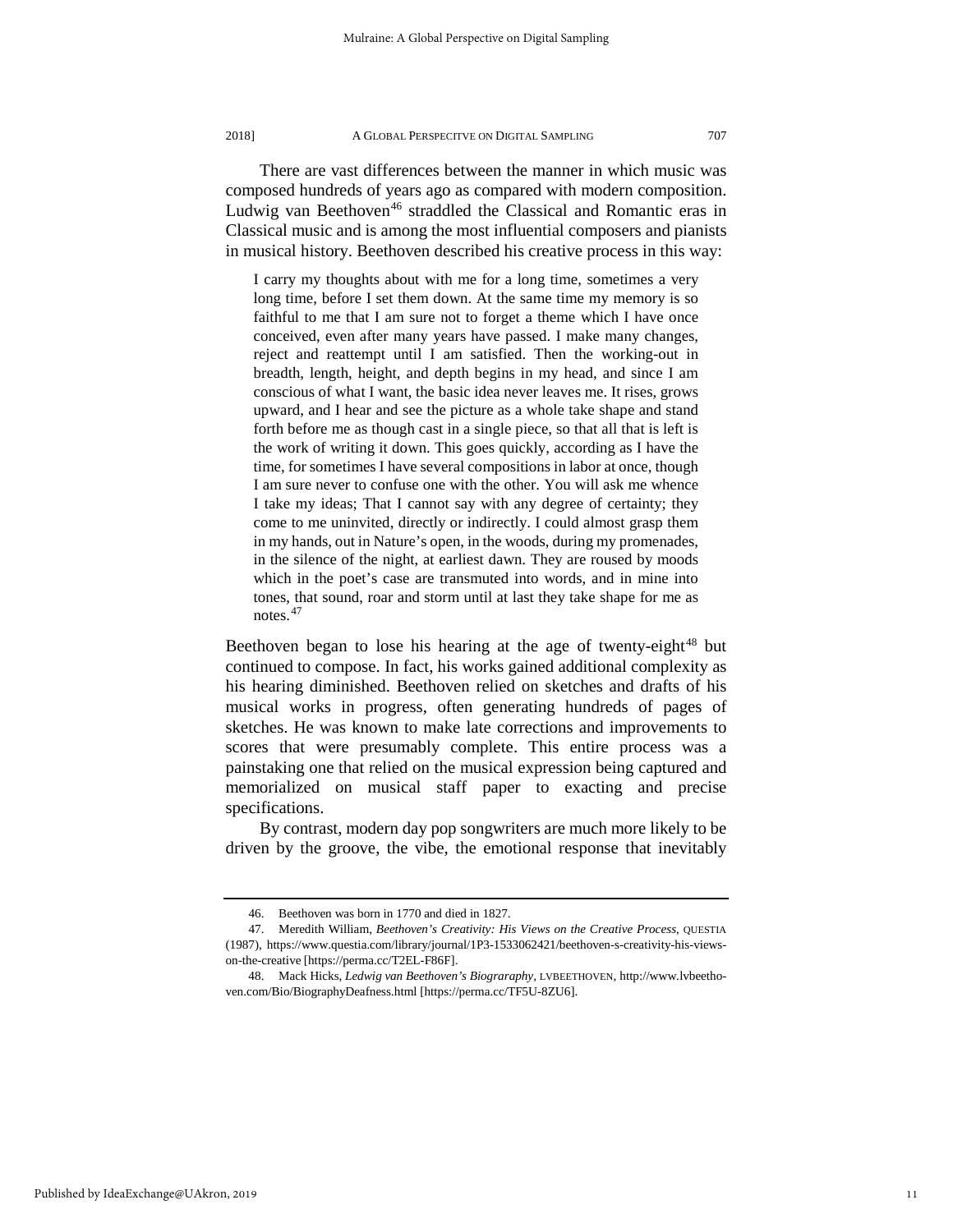accompanies the choices of sounds or instruments. For example, Pharrell Williams<sup>[49](#page-12-0)</sup> says of his songwriting process

There are different ways of doing it. For me, I want to chase after a feeling, something that just feels good. And from there, lyrically, the music just sort of sets the template for the words. The feeling directs all creativity. The beat comes first. My job is just to listen to it, and let it tell me what should be fed lyrically, where the drums should go, where the mel-odies should go. It's all by feel.<sup>[50](#page-12-1)</sup>

By the mid-twentieth century, we had transitioned from classical music being the dominant genre, and live orchestra and big band performances being the primary source of sharing music, to a period where show tunes were popular, blues and jazz styles were introduced, and the delivery method of music began evolving from the live stage to the broadcast airwaves.<sup>[51](#page-12-2)</sup> This transition was made possible by the development of the sound recording. Alongside the advancement of the sound recording, technology led to the development of electronic instruments, the most important of which was the electric guitar,  $52$  and later electronic keyboards and synthesizers.<sup>[53](#page-12-4)</sup> Originally developed as a means to amplify guitars in the big band setting, electric guitars eventually spawned the most significant musical transition in hundreds of years as

https://ideaexchange.uakron.edu/akronlawreview/vol52/iss3/3

<span id="page-12-0"></span><sup>49.</sup> Pharrell Williams is a multi-instrumentalist, singer, and producer who has written and produced for the likes of Daft Punk, Gwen Stefani, Jay-Z, Justin Timberlake, Kelis, Kendrick Lamar, Pusha T, Robin Thicke, Snoop Dogg, T.I., Teddy Riley, Usher, and many others.

<span id="page-12-1"></span><sup>50.</sup> Ben Sin, *Pharrell Williams interview*, TIME OUT, https://www.timeout.com/kuala-lumpur/music/pharrell-williams-interview [https://perma.cc/9R2N-4M4L].

<span id="page-12-2"></span><sup>51.</sup> *See generally History of the Record Industry, 1920-1950's Part Two: Independent labels, Radio, and the Battle of the Speeds,* MEDIUM (2014)*,* https://medium.com/@Vinylmint/history-ofthe-record-industry-1920-1950s-6d491d7cb606 [https://perma.cc/Y5CK-VYGU].

<span id="page-12-3"></span><sup>52.</sup> Patents as early as the 1910s show telephone transmitters were adapted and placed inside violins and banjos to amplify the sound. With many hobbyists and inventors experimenting with electrical instruments in the 1920s and early 1930s, there are many claimants to have been the first to invent an electric guitar. All these initial instruments were originally designed by acoustic guitar makers. The first electrically amplified guitar was designed in 1931 by George Beauchamp, the general manager of the National Guitar Corporation, and Paul Barth, the company's vice president. Beauchamp and Barth partnered with Adolph Rickenbacker to launch commercial production of the instrument in the summer of 1932. The company was eventually renamed from their initial Electro-Patent-Instrument Company to Rickenbacker. Les Paul is among the inventors credited with creating and popularizing the first solid body electric guitar, his first model was called "the log" reflecting its solid body construction. His eponymous guitar, the Les Paul, remains one of the most popular instruments in music history and is a cornerstone of the Gibson Guitar company.

<span id="page-12-4"></span><sup>53.</sup> Robert Moog is considered the father of the modern synthesizer. Moog was an electrical engineer who dabbled in building electronic instruments. In the early 1960s, he developed the first commercially available synthesizer, the Moog 900 Series Modular Systems, which resembled towering mainframe computers with a spider web of cables that patched the various modules together to create a complete sound, which could be sequenced or played in real time.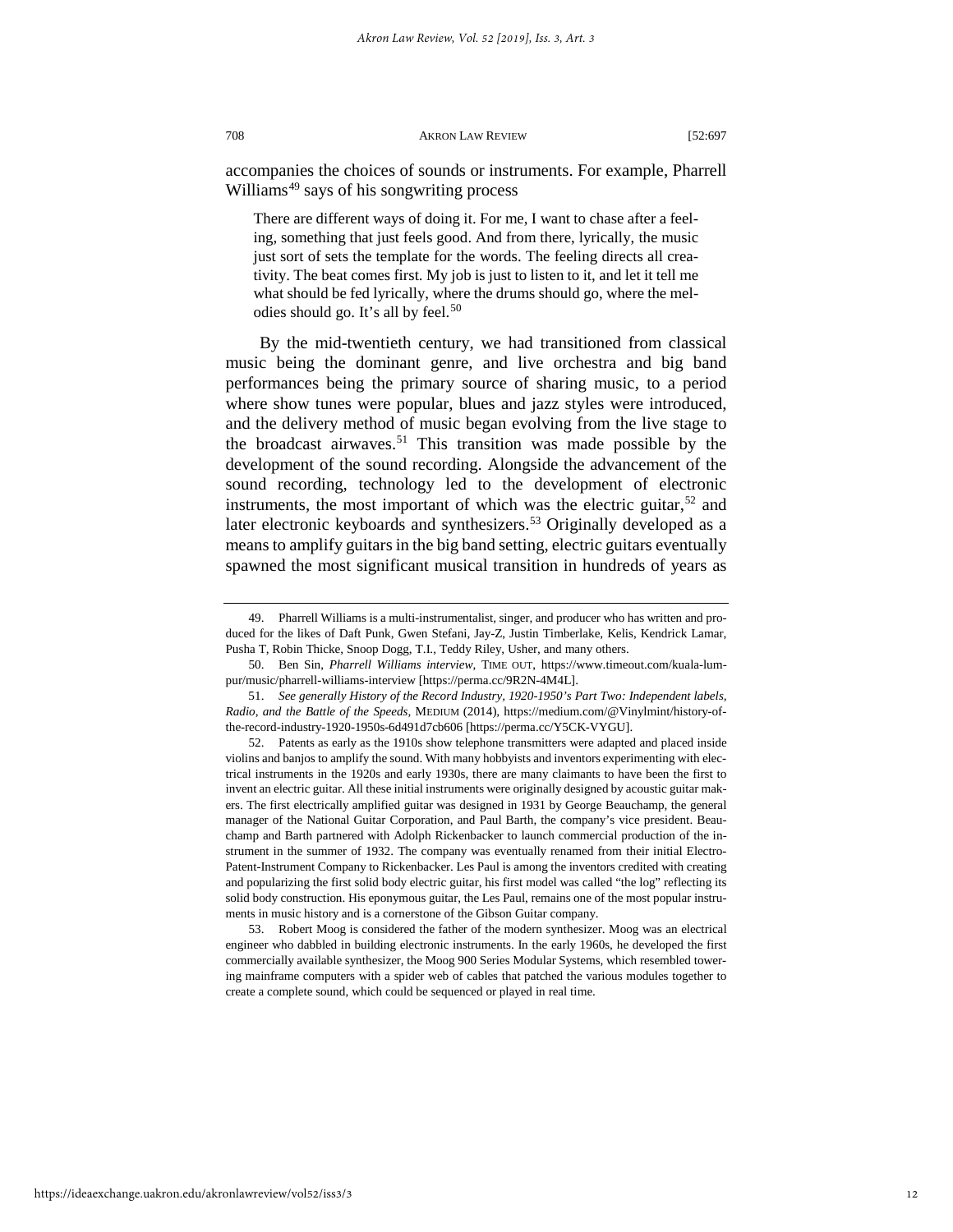musical styles adapted to birth what we now call *the rock era.*[54](#page-13-0) This transition also had a major impact on how musicians learned songs and created new music. While many rock era musicians were classically schooled or formally trained in reading music and music theory, the process of learning rock songs often is one that is achieved through studious listening and practicing with popular recorded songs until the musicians can reproduce the chords, progressions, and solos.<sup>[55](#page-13-1)</sup> This is not to say that many of these rock musicians did not receive formal training from other musicians and teachers. However, as a general modus operandi, these modern musicians typically moved away from the classical approach of composition and gravitated to the manner in which blues, jazz and country, or bluegrass musicians often created their musical works, i.e., by jamming with other band members and capturing the basic song progression either on tape or by writing down basic chord charts, as opposed to specific notes and rests as earlier classical musicians had done with traditional musical transcription.<sup>[56](#page-13-2)</sup>

Fast-forward to the late twentieth and early twenty-first century and we see electronic music production and songwriting becoming the predominant method of creating songs in pop, R&B, dance (or EDM), and hip-hop music, as well as gaining increased prominence in rock and country music as producers use the editing functions of digital audio workstations<sup>[57](#page-13-3)</sup> to create songs and sound recordings. In addition to the proliferation of keyboard synthesizers, digital samplers were introduced, providing an easy method for capturing sounds and integrating them into musical compositions and productions. Digital samplers allow users to

<span id="page-13-0"></span><sup>54.</sup> The Rock Era is generally regarded as beginning in the mid-1950s with the first big "rock n' roll" hit being Bill Haley & His Comets version of the song *Rock Around the Clock* written by Max C. Freedman and James E. Myers. *Rock Around the Clock* hit number one on both the United States and United Kingdom charts.

<span id="page-13-1"></span><sup>55.</sup> *See generally* Billy Cadden*, Four Apps That Will Help You Learn To Play Music*, POPULAR SCIENCE (2018), https://www.popsci.com/best-apps-music-learning [https://perma.cc/CS6Y-UG9X].

<span id="page-13-2"></span><sup>56.</sup> An example of this process is found in the notes of the case Selle v. Gibb, 741 F.2d 896 (7th Cir. 1984), where the BeeGees were sued for copyright infringement for the song *How Deep Is Your Love*. The Brothers Gibb were able to demonstrate the method in which they created their songs by producing working tapes from the recording studio where they sketched out musical ideas and settled on progressions and melodies that they liked and later added lyrics to the compositions. Like many popular artists of the day, the brothers did not read music, but created by ear and captured their creations on tape as they worked on their songs. In spite of the fact that the two songs in question were substantially similar, the Brothers Gibb were able to avoid liability for infringement due to the fact that they proved independent creation, and there was no access to the plaintiff's song.

<span id="page-13-3"></span><sup>57.</sup> Digital audio workstations, or DAWs, are electronic devices and software used for recording, editing, and producing audio files. The most popular of these DAWs include ProTools, Logic Pro, Presonus, Abelton Live, ACID Pro, Cubase, Nuendo, Reason, and Reaper, just to name a few. DAWs are the predominant means of creating sound recordings in the twenty-first century.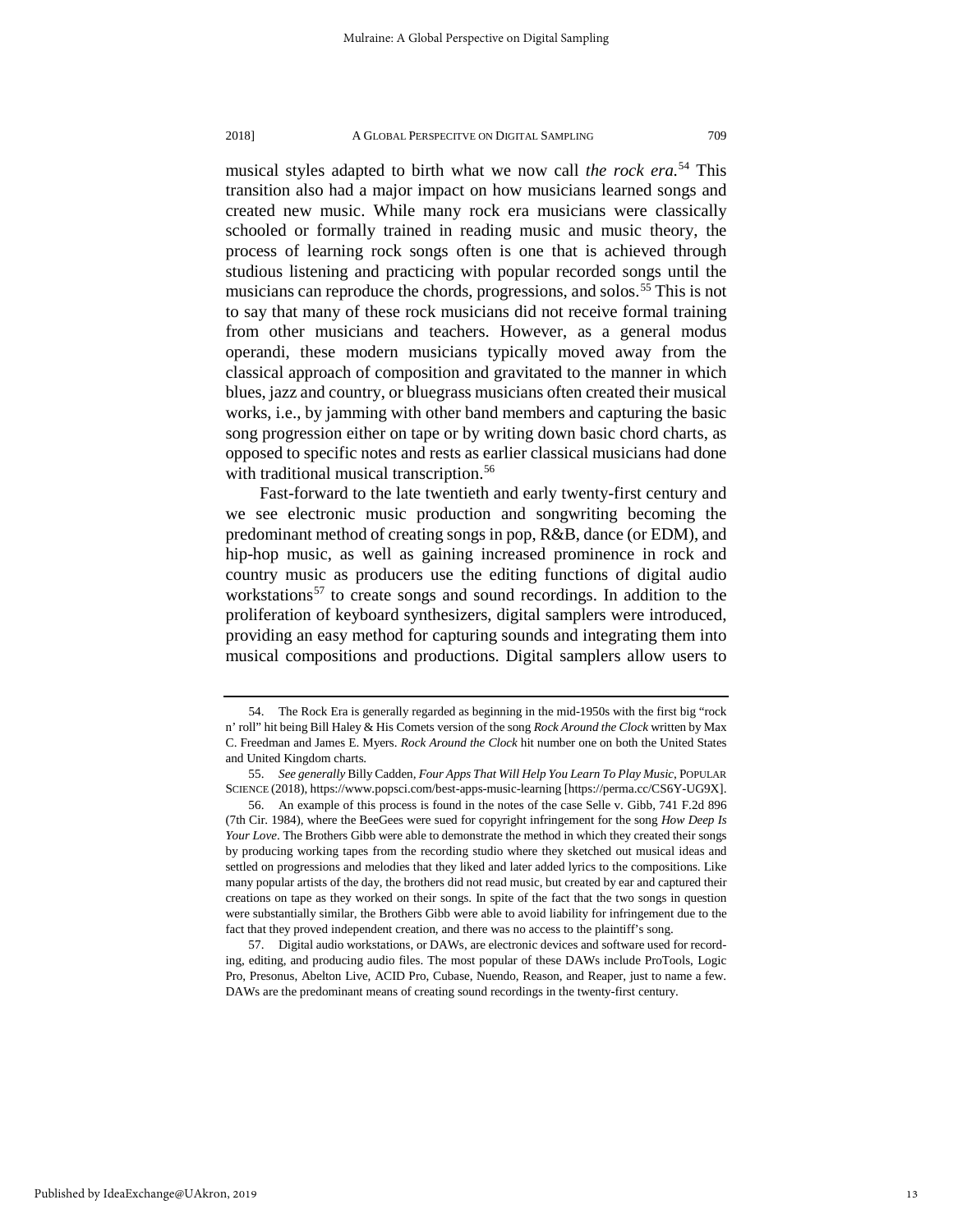make a digital recording or copy of a sound, be it a glass shattering, a bird chirping, or a clip from an existing sound recording, and then manipulate and utilize that sound in a new, perhaps transformative, manner. Today it is exceedingly rare to see songwriters creating musical works by writing note for note, and rest for rest, on staff paper. Virtually all modern popular music is memorialized on tape and or a digital file.<sup>[58](#page-14-0)</sup> The digital recording of these musical pieces gives the creators great flexibility with regard to making edits, changing keys, tempos, adding and subtracting song sections, and moving sections from one place to another within the musical piece. In this regard, digital music production is similar to writing a literary document, presentation, or spreadsheet using Word, PowerPoint, or Excel. The use of digital musical samples in a sound recording is analogous to utilizing a passage from an existing publication in a new literary work, inserting data from an existing chart into a new Excel spreadsheet, or inserting a copyrighted picture or graphic into a PowerPoint presentation. While a literary author, for example the creator of a 20-page children's book, would have a cause of action if another literary author were to utilize significant portions of their work to create a competing work, the original author would not have a cause of action if *de minimis* portions of the work were used and the use had no deleterious effect on the original works. Perhaps when we look back at this era that has been spawned by these new tools and methods for creation, we will say "it was the best of times, it was the worst of times."<sup>[59](#page-14-1)</sup>

#### III. DE MINIMIS AND FAIR USE AS DEFENSES TO COPYRIGHT INFRINGEMENT

Constitutional support for granting exclusive rights to authors is found in the language of Article I, Section 8, Clause 8 of the U.S.

<span id="page-14-1"></span><span id="page-14-0"></span>

<sup>58.</sup> *See* Justin Williams & Katherine Williams, *Composing with the Digital Audio Workstation, in* THE SINGER-SONGWRITER HANDBOOK, 77 (2017).

<sup>59.</sup> Charles Dickens, *A Tale of Two Cities*, originally published in 1859 is obviously in the public domain now, but were it still protected by copyright, there would be certain limitations on how it could be used. This opening line from the Charles Dickens novel *A Tale of Two Cities*is an example of one of the most popular introductions in modern literature. I have used only a miniscule portion of the book, and a very small portion of the opening paragraph of the book, I have used it in a noncommercial manner, and its use has no deleterious effect upon the underlying work. It would be legally problematic if, on the other hand, I was authoring a novel and I chose to use the entire paragraph to start my novel, i.e., "It was the best of times, it was the worst of times, it was the age of wisdom, it was the age of foolishness, it was the epoch of belief, it was the epoch of incredulity, it was the season of Light, it was the season of Darkness, it was the spring of hope, it was the winter of despair, we had everything before us, we had nothing before us, we were all going direct to Heaven, we were all going direct the other way."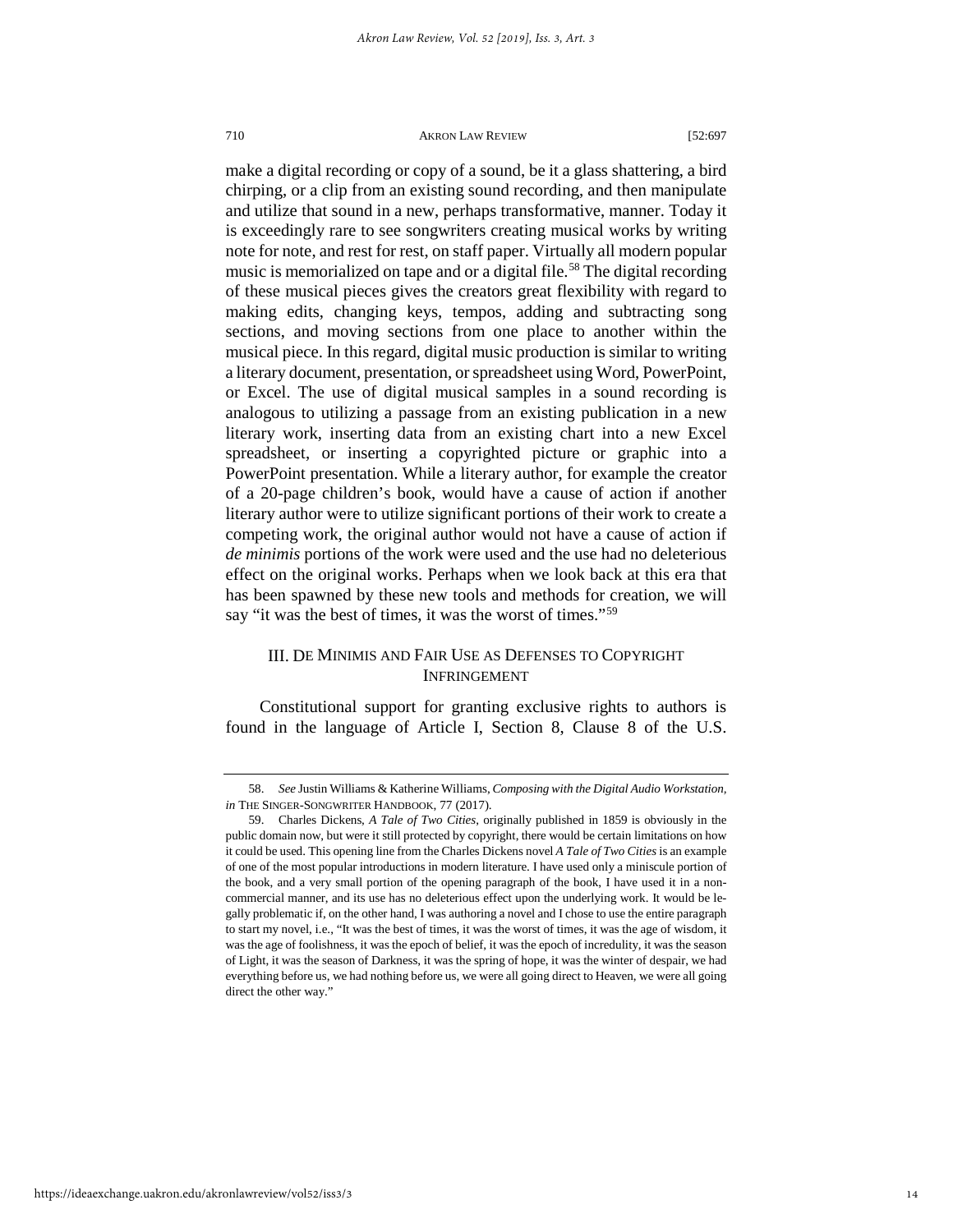Constitution, which grants Congress the right "To promote the Progress of Science and the useful Arts, by securing for limited Times to Authors and Inventors, the exclusive Right of their respective Writings and Discoveries."<sup>[60](#page-15-0)</sup>

In the context of copyright law, the *de minimis* concept can be applied in three respects: the first application involves a technical violation so trivial that the law will not impose legal consequences.<sup>[61](#page-15-1)</sup> The second involves a copying which has occurred to such a trivial extent that it does not constitute actionable copying.<sup>[62](#page-15-2)</sup> The third application occurs in an analysis of "the amount and substantiality of the portion used in relation to the copyrighted work as a whole" as the third of four considerations in a fair use determination.<sup>63</sup> Among these three options, the second application, a copying which has occurred to such a trivial extent that it does not constitute actionable copying, is a seamless fit for digital sampling cases where the use is qualitatively and quantitatively miniscule.

In *Ringgold v. Black Entertainment Television*, [64](#page-15-4) the Second Circuit Court of Appeals, during its analysis of *de minimis* copying, stated that the proper inquiry is whether the copying is qualitatively as well as quantitatively sufficient to support a legal conclusion that actionable copying has occurred; in other words, that there has been infringement. In copyright law, *de minimis* copying occurs when one party copies a portion of copyrighted work owned by another, but the significance of the copying is so trivial that there is no remedy at law.[65](#page-15-5) If the copying is *de minimis* and thus so trivial as to fall below the quantitative threshold of substantial similarity, the copying is not actionable, i.e., it is not an unlawful copying.[66](#page-15-6) In determining whether a copying is *de minimis*, the courts look at the amount of copyrighted work that is copied and how prominent a role it plays in the defendant's work. This article explores whether a *de minimis* classification should be available for the legally defined insignificant uses of sampled sound recordings. Two federal courts, the sixth circuit and the ninth circuit, have arrived at divergent conclusions

<sup>60.</sup> U.S. CONST. art. I, § 8, cl. 8.

<span id="page-15-3"></span><span id="page-15-2"></span><span id="page-15-1"></span><span id="page-15-0"></span><sup>61.</sup> DONALD S. CHISUM, TYLER T. OCHOA, SHUBHA GOSH & MARY LA FRANCE, UNDERSTANDING INTELLECTUAL PROPERTY LAW 395 (2d ed. 2015).

<sup>62.</sup> *Id.*

<sup>63.</sup> *Id.* 64. Ringgold v. Black Entm't Television, Inc., 126 F.3d 70 (2d Cir. 1997).

<span id="page-15-5"></span><span id="page-15-4"></span><sup>65.</sup> Andrew Inest, *A Theory of De Minimis and a Proposal for Its Application in Copyright*, 21:2 Berkeley Tech. L.J. 957 (2006).

<span id="page-15-6"></span><sup>66.</sup> ROBERT BRAUNEIS & ROGER E. SCHECHTER, COPYRIGHT: A CONTEMPORARY APPROACH 260 (2012).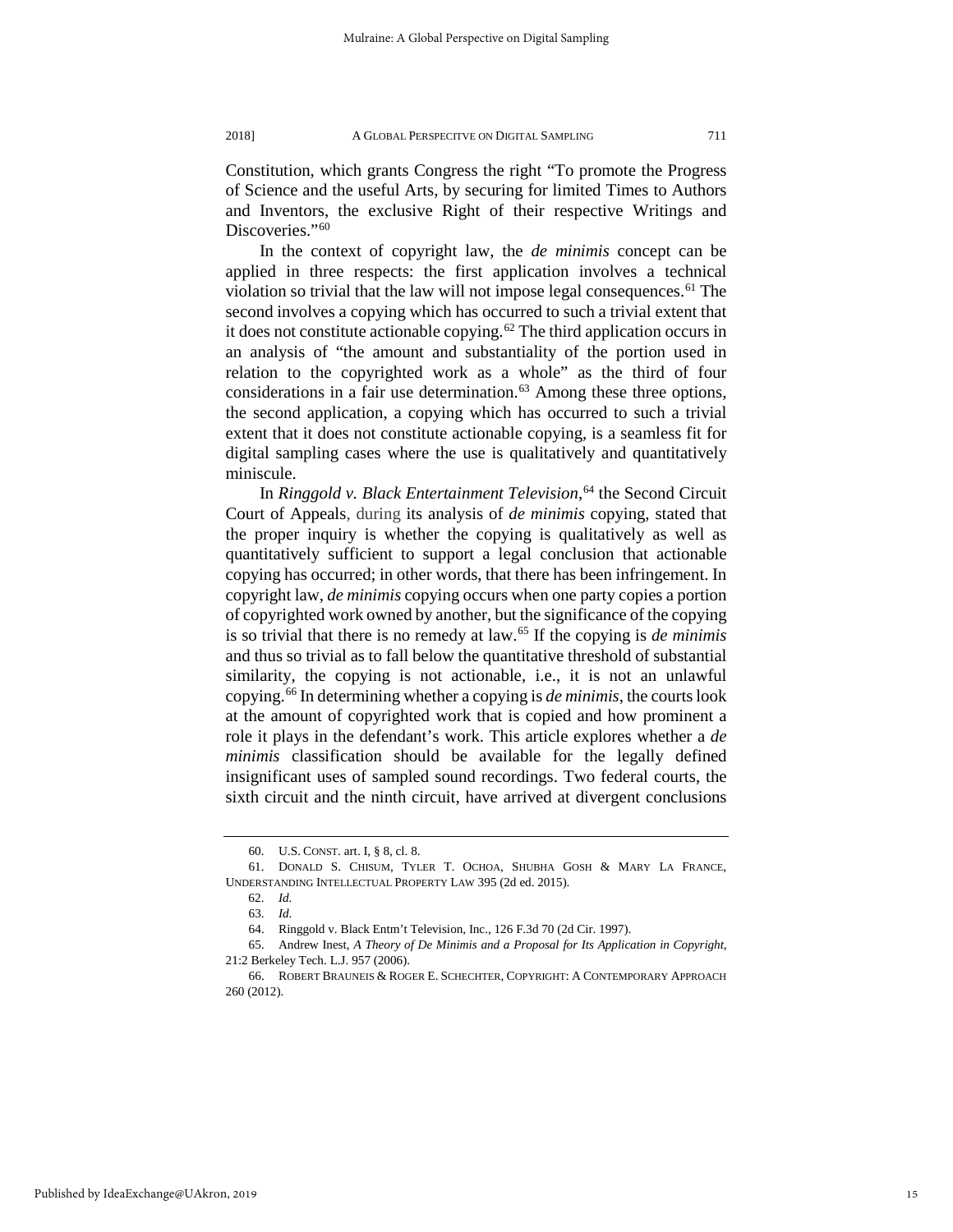with regard to this question.<sup>[67](#page-16-0)</sup> Internationally, the courts appear to be more progressive in addressing this matter. It is important for us to look beyond our borders and to establish a global perspective on the issue of sampling, as well as address the circuit split. Ultimately, this article should provide the reader with a solid understanding as to whether a quantitatively insignificant sample of a copyrighted sound recording may be treated as a *de minimis* copying free from copyright ramifications, or whether regardless of its quantitative insignificance the sample should be treated as an unlawful copying and an infringement of copyright.

Historically, the law of intellectual property has forever been in hot pursuit of technological advances which give birth to new categories of creative works. The initial statute governing copyright in the United States, the Copyright Act of 1790,<sup>68</sup> protected only maps, charts, and books[.69](#page-16-2) As technology advanced, the Act was subsequently amended to include prints, $70$  musical compositions (not including public performance until 1897),<sup>71</sup> dramatic compositions (with public performance rights),<sup>[72](#page-16-5)</sup> photographs,[73](#page-16-6) and finally paintings, drawings, sculpture, models, and designs.[74](#page-16-7) The legal ownership in these works enured to the creator of the works immediately upon the satisfaction of the statutory formalities of registration, recordation, publication, and deposit.<sup>[75](#page-16-8)</sup>

While songs have been protected by federal statute since 1831,<sup>[76](#page-16-9)</sup> sound recordings did not enjoy federal protection until February 15, 1972, when the Sound Recording Act of 1971<sup>[77](#page-16-10)</sup> granted federal copyright protection to sound recordings.[78](#page-16-11) This statute expressly made the federal

<span id="page-16-3"></span><span id="page-16-2"></span>70. Prints were added in 1802. 1802 Amendment (1802), *Primary Sources on Copyright (1450-1900)*, COPYRIGHTHISTORY, www.copyrighthistory.org [https://perma.cc/VQH8-QXH5].

<span id="page-16-1"></span><span id="page-16-0"></span><sup>67.</sup> Bridgeport Music, Inc. v. Dimension Films, 410 F.3d 792 (6th Cir. 2005); VMG Salsoul, LLC v. Ciccone, 824 F.3d 871 (9th Cir. 2016).

<sup>68.</sup> Copyright Act of 1790, 1 Stat. 124, 1 Cong. Ch. 15.

<sup>69.</sup> *Id.*

<sup>71.</sup> Musical compositions were added in 1831. 4 Stat. 436, 21 Cong. Ch. 16.

<span id="page-16-5"></span><span id="page-16-4"></span><sup>72.</sup> Dramatic compositions were added in 1856. Copyright Act Amendment, Washington D.C. (1856), *Primary Sources on Copyright (1450–1900)*, eds L. Bently & M. Kretschmer, www.copyrighthistory.org [https://perma.cc/3TES-EZ2L].

<sup>73.</sup> Photographs were added to the Act in 1865. *See id.*

<span id="page-16-6"></span><sup>74.</sup> Paintings, drawings, sculpture, models, and designs were added in 1870. 16 Stat. 198, 41 Cong. Ch. 230.

<span id="page-16-9"></span><span id="page-16-8"></span><span id="page-16-7"></span><sup>75.</sup> Specific formalities for registration under the 1790 Act included recording title prior to publication in a district court; publishing copy of record in a newspaper for 4 weeks; and depositing a copy with the Secretary of State within 6 months.

<sup>76.</sup> 4 Stat. 436, 21 Cong. Ch. 16.

<sup>77.</sup> Pub. L. No. 92-140, § 3, 85 Stat. 391, 392 (1971).

<span id="page-16-11"></span><span id="page-16-10"></span><sup>78.</sup> As early as 1909, record labels sought relief from Congress in the form of legislation amending the copyright law to allow federal protection of sound recordings. A series of bills introduced in 1912, 1925, 1926, 1928, and 1930 all contained provisions for copyright of sound recordings.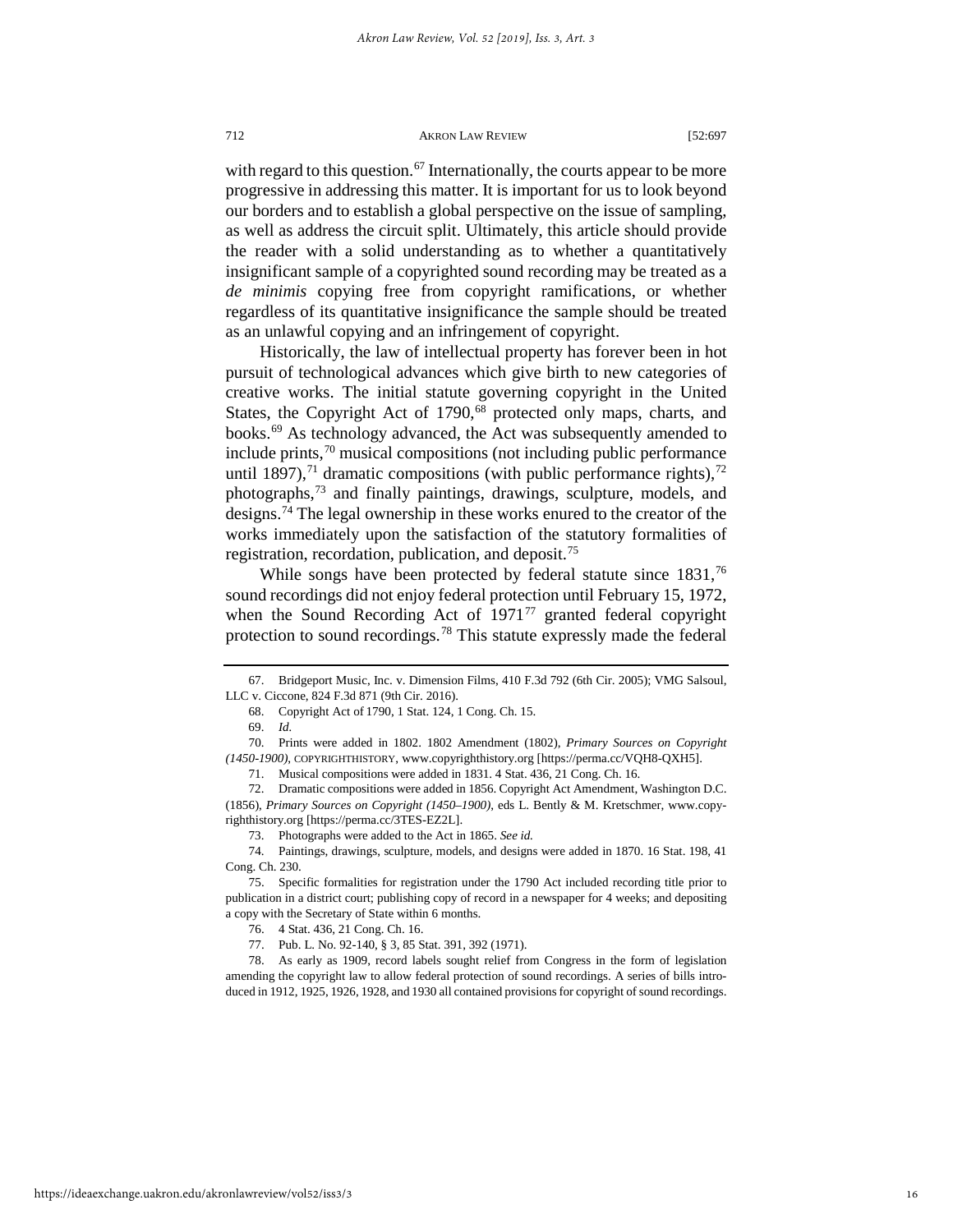protection of sound recordings applicable only to sound recordings fixed on or after February 15, 1972, while preserving the existing state-law protection for sound recordings fixed before that date.<sup>[79](#page-17-0)</sup> Sound recordings created prior to February 15, 1972 continue to be protected by the common law of the applicable states.

Phonorecords have been around in some form or another since before the turn of the twentieth century.<sup>[80](#page-17-1)</sup> One of the most significant changes in twentieth century copyright law occurred with the mechanical licensing provision of the Copyright Act of 1909.<sup>81</sup> The impetus of this provision was the introduction and growing proliferation of player pianos. Also known as pianolas,  $82$  these self-playing pianos included pre-programed recordings of popular songs that were recorded on perforated paper<sup>[83](#page-17-4)</sup> or a

<span id="page-17-1"></span><span id="page-17-0"></span>79. ROBERT BRAUNEIS & ROGER E. SCHECHTER, COPYRIGHT: A CONTEMPORARY APPROACH, 987 (2d ed. 2018). *See also*, Sound Recording Act of 1971 § 3, 92 Pub. L. 140, 85 Stat. 391, 392 (1971).

<span id="page-17-4"></span><span id="page-17-3"></span><span id="page-17-2"></span>83. The perforated or punched paper rolls for the first Pianola were made by a technician perforating the paper after it was marked up in pencil using the original music score. The music sounded lifeless due to the lack of expression. Later, roll recording pianists used a special recording piano that marked the paper as the music was played. This allowed some expression such as tempo and phrasing

In each case, Congress failed to pass the bill. Starting in 1932, the National Association of Broadcasters, in an effort to protect the bottom lines of their members, began their forceful opposition of any legislation advocating for federal protection of sound recordings. The corporate interests and strong lobbying efforts of the NAB have unfortunately carried a level of sway that disproportionately affects copyright owners in a negative manner. Subsequently, sound recording copyright owners have found themselves in the untenable situation of not being paid for the use of their works while other artists enjoy protection and receive an economic benefit for essentially identical uses. To observe the imbalance of the current state of the law, we need only consider any artist who released recordings in both 1971 and 1972. Marvin Gaye, for example, released his classic recording *What's Going On* on May 21, 1971. *What's Going On* was his first foray into using music for social commentary and social justice and included the timeless hits *What's Going On*, *Mercy, Mercy Me*, and *Inner City Blues* among others. This project was one of the early concept albums consisting of songs that segue into each other and tell a story from the point of view of a Vietnam veteran returning home to find his home reflecting hatred, suffering, and injustice. *What's Going On* is regarded as one of the landmark recordings in pop music history and was ranked number six on Rolling Stone magazine's 2003 list (and subsequent updated list in 2012) of the 500 Greatest Albums of All Time. The album reached number 1 on the Billboard R&B Albums chart and number 6 on the Billboard Hot 200 pop albums chart. His follow-up album, *Trouble Man* was released on December 8, 1972. The Gaye estate currently does not receive sound recording royalties for the digital audio transmission of the songs from *What's Going On*, while they would receive royalties for *Trouble Man*, released a mere 19 months later. While the incongruity of pre-1972 sound recordings having their protection determined by a hodgepodge of state law is worthy of greater discussion, it is beyond the scope of this particular article. It should be noted, however, that the Copyright Office has recommended that Congress extend federal protection to pre-1972 sound recordings. The proposed legislation would give these works copyright protection for 95 years from the date of publication, or 120 years from the date of fixation if the work is not published before the legislation's effective date.

<sup>80.</sup> GEOFFREY P. HULL, THE RECORDING INDUSTRY, 45 (2d ed. 2004).

<sup>81.</sup> 60 P.L. 349, 35 Stat. 1075, 60 Cong. Ch. 320.

<sup>82.</sup> In 1863, the Frenchman Henri Fourneaux invented the player piano and called it "Pianista."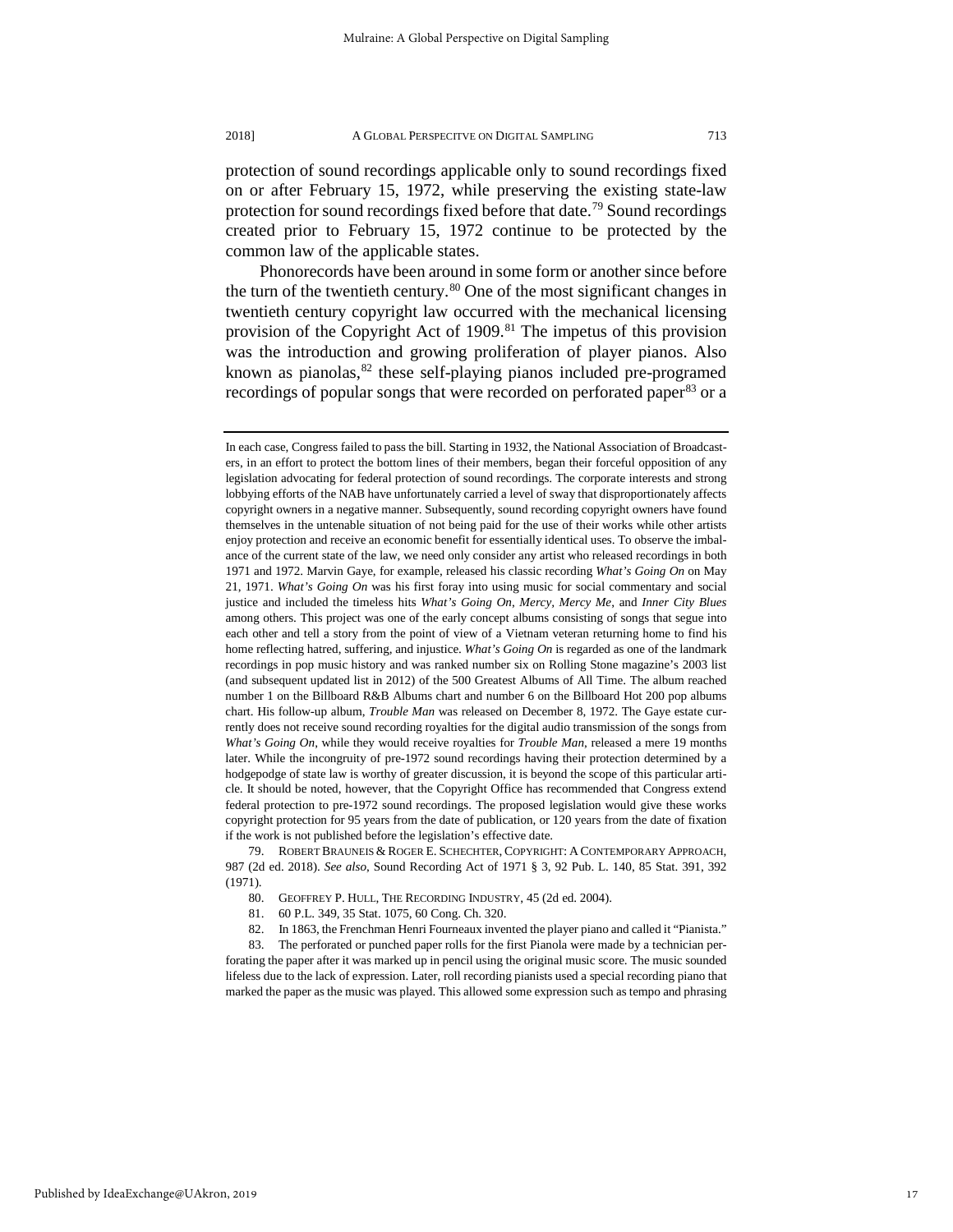metallic roll installed into the console of these upright pianos.<sup>[84](#page-18-0)</sup> Congress agreed that the copyright owners of the songs should be paid a statutory license fee each time their compositions were mechanically reproduced on these piano rolls. The mechanical license and the required statutory mechanical license fee $^{85}$  $^{85}$  $^{85}$  have endured throughout the recording industry's journey from player piano rolls, to shellac discs,<sup>[86](#page-18-2)</sup> vinyl recordings (33 1/3 rpm and 45 rpm records), $87$  8-track tapes, $88$  audio cassettes, $89$  compact discs,  $90$  and today's digital delivery formats.  $91$ 

It is important to note that there are two separate copyrights invoked in the use of a modern-day sound recording. Specifically, there is the copyright in the underlying song,  $92$  as well as a separate copyright in each

<span id="page-18-2"></span>86. Shellac records were the first commercially distributed record discs. These discs were made between 1898 and the late 1950s and played at a speed of 78 revolutions per minute (rpm). They are commonly referred to as "78's" by collectors. During and after World War II when shellac supplies were extremely limited, some 78 rpm records were pressed in vinyl instead of shellac.

<span id="page-18-3"></span>87. Introduced by Columbia in 1948, the vinyl record format was soon adopted as a new standard by the entire record industry. With the exception of a few relatively minor refinements and the important later addition of stereophonic sound, it has remained the standard format for vinyl albums.

<span id="page-18-4"></span>88. The 8-track tape is a magnetic tape sound-recording technology that was popular in the United States from the mid-1960s to the early 1980s, when the Compact Cassette format took over.

<span id="page-18-5"></span>89. Originally released by Philips in 1963, the compact audio cassette was developed in Hasselt, Belgium. The compact cassette is an analog magnetic tape-recording format for audio recording and playback. This format was extremely popular because it could be portable (unlike vinyl records) and could be used to record or play back, while 8-tracks were playback only. The cassette retained its popularity throughout the 1970s and 1980s until the introduction of the compact disc.

<span id="page-18-6"></span>90. The compact disc (CD) is a digital optical disc data storage format that was co-developed by Philips and Sony and released in 1982. By the late 1980s, compact discs had become the dominate format for distribution of sound recordings, displacing both the vinyl record and the compact cassette.

<span id="page-18-7"></span>91. By the early 2000s, CDs were increasingly being replaced by other forms of digital storage and distribution with the result that by 2010 the number of audio CDs being sold in the U.S. had dropped about 50% from their peak. However, they remained one of the primary distribution methods for the music industry. In 2014, revenues from digital music services matched those from physical format sales for the first time. Since 2017, streaming of recordings on platforms such as Spotify, Tidal, Pandora, and Apple Music has generated more income for the record labels than traditional sales of physical product.

<span id="page-18-8"></span>92. Often referred to as the "PA" copyright because of the copyright registration form in the Copyright Office that covers performing arts, such as songs. The copyright in a song generally covers the original music and lyrics that combine to make up the elements of a song.

to be built-in.

<span id="page-18-0"></span><sup>84.</sup> The heyday of the player piano lasted from 1900 to the Depression in the late 1930s when they were eclipsed by affordable radios.

<span id="page-18-1"></span><sup>85.</sup> The statutory rate was originally 2 cents per copy and remained at that rate from 1909– 1976. When the 1976 Act was passed, Congress established the Copyright Royalty Tribunal, a group which determined that rates should be raised to 2.75 cents/0.5 cents per minute beginning on January 1, 1978. From 1988 to 2006, the rate increased every two years based on the cost of living. The rate was 5.25 cents/1 cent per minute beginning January 1, 1988. The last increase, taking the rate to 9.1 cents/1.75 cents per minute, occurred in 2006.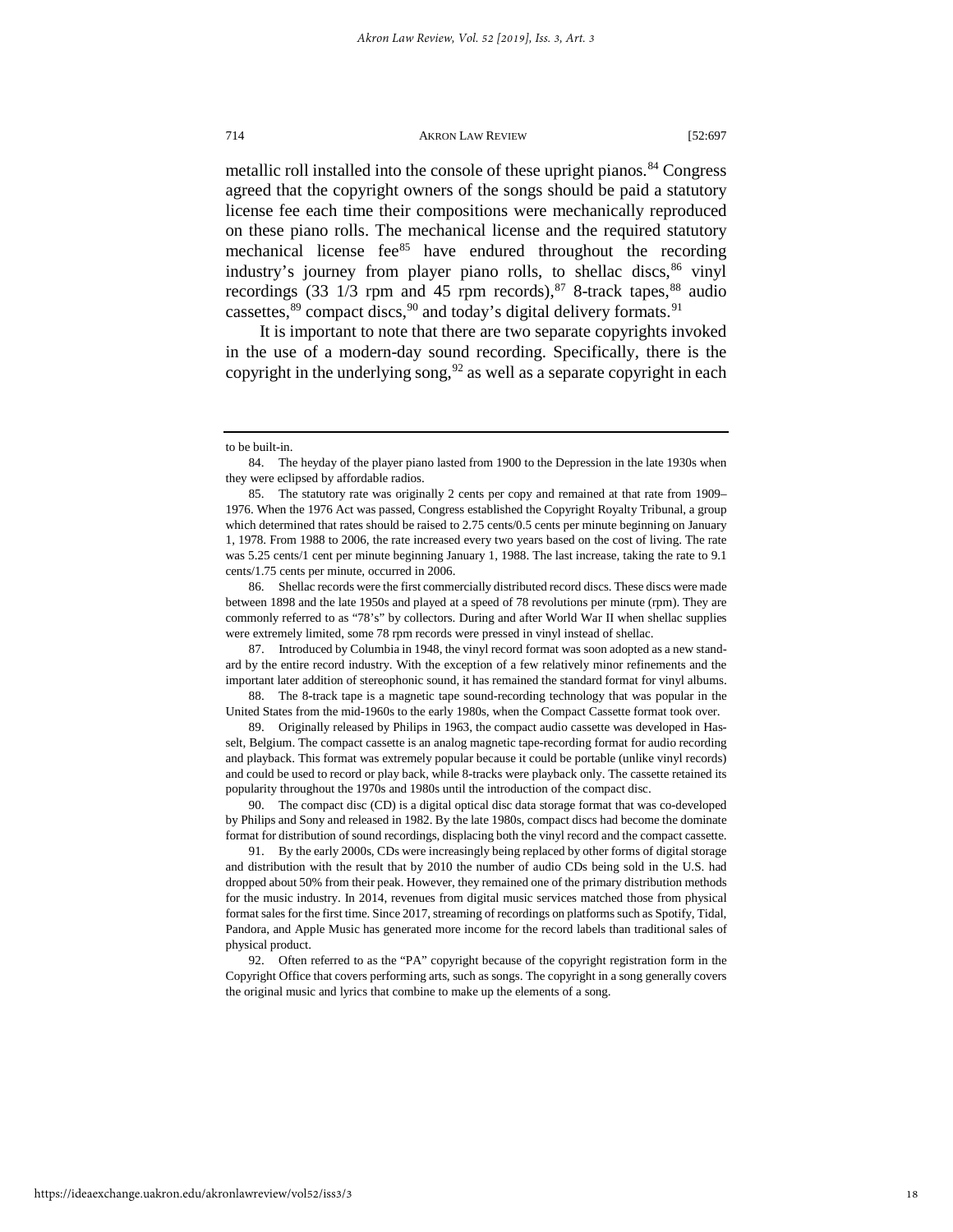sound recording of the song.<sup>[93](#page-19-0)</sup> It is these sound recordings that have become source material for modern popular music, beginning with the birth of the rap and hip-hop genres and expanding to other popular music formats, including urban pop and electronic dance music. Some of the most popular recordings of the past thirty-five years have included *samples* of previous sound recordings. Sampling by way of making a digital copy of a portion of a sound recording, e.g., a groove, a guitar or bass line, or a string or horn stab, and repurposing it as a part of a new song is therefore a production and songwriting tool that must be accounted for and recognized. The manner in which these samples are used varies widely, from a short musical motif or chord lasting less than three seconds, to a lengthy instrumental section of the recording being sampled and looped $94$  repeatedly to create the accompanying music (the beat) for a new composition. Early on, artists, songwriters, and labels were unsure of how to handle these samples. Ultimately, the industry standard evolved into a case-by-case negotiated sample license and the process became

uniform and streamlined process of sample clearance and licensing, and later in this article I will propose some possible solutions to that end. In order for a copyright owner to present a legitimate case for copyright infringement, the plaintiff must show ownership of a valid copyright, copying of original elements, and substantial similarity between the infringing work and the copyrighted work.<sup>95</sup> Copyright registration is prima facie evidence of a valid copyright if registered before first publication of the work or within five years after the first publication of the work.<sup>96</sup> Copying of original elements is established by showing that the alleged infringer copied original elements of the work. This copying does not need to be literal and may be found when an alleged infringer paraphrases or copies the underlying elements of a work. Copying may be proven through either direct evidence of copying, i.e., direct access, or where there is no direct evidence, i.e., proof that the

known as sample clearance. The industry could certainly benefit from a

96. 17 U.S.C. § 410(c); Boisson v. Banian, Ltd., 273 F.3d 262, 267 (2d Cir. 2001).

<span id="page-19-0"></span><sup>93.</sup> The "SR" or sound recording copyright protects the specific collection of sounds that make up the actual sound recording. Whereas there is typically only one copyright in a particular song, there can be an unlimited number of sound recording copyrights springing from that same original piece of music.

<span id="page-19-3"></span><span id="page-19-2"></span><span id="page-19-1"></span><sup>94.</sup> A loop is a repeating section of sound material that can be created using a wide range of music technologies including turntables, digital samplers, synthesizers, sequencers, drum machines, tape machines, delay units, or programmed using computer music software or digital audio workstations (DAWs).

<sup>95.</sup> Price v. Fox Entm't Grp., Inc., 499 F. Supp. 2d 382, 385–86 (S.D.N.Y. 2007).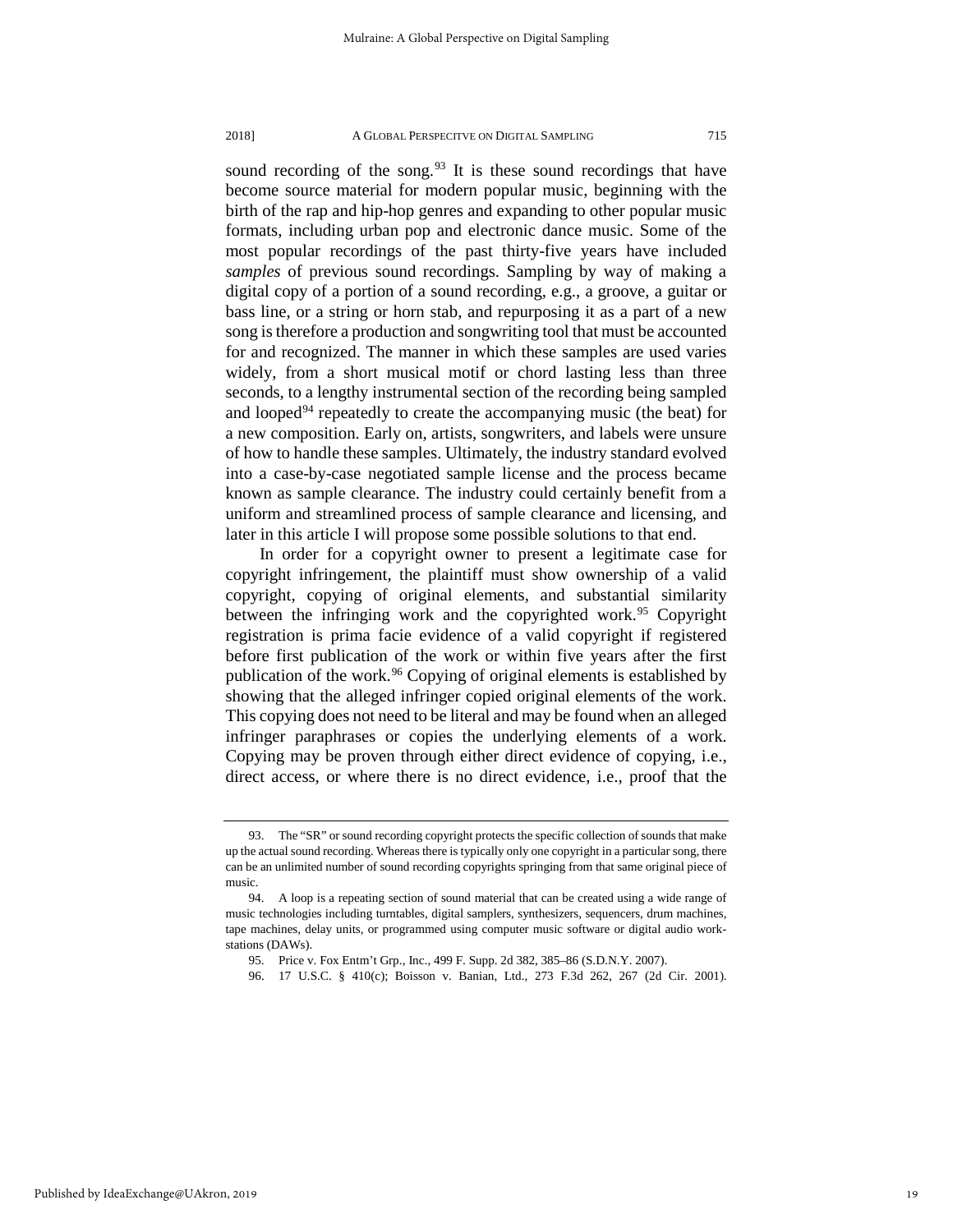alleged infringer had access to the copyrighted work and probative similarities exist between the works. $97$  Wide dissemination of the copyrighted work or proof that the alleged infringer may have gained access to the copyrighted work will satisfy the access requirement.<sup>[98](#page-20-1)</sup> Probative similarities must be sufficient to raise an inference of copying,<sup>[99](#page-20-2)</sup> which is a lower standard than the one required for proving substantial similarity. If the factual circumstances warrant, courts have also allowed copyright owners to prove copying solely through *striking similarities.* In order for striking similarities to be present, the works must be so similar as to preclude the possibility that the infringing work was created independent of the copyrighted work.<sup>[100](#page-20-3)</sup> This is a rebuttable presumption, as a defendant may rebut the inference of copying by presenting evidence of independent creation. Regardless of whether a plaintiff can establish valid copyright ownership and copying, there can be no recovery for infringement without satisfying the requirement for substantial similarity. Substantial similarity between the infringing work and the copyrighted work is limited to the protectable elements of the work. Unprotectable elements include facts, ideas, concepts, processes, systems, methods, stock characters, character names, undeveloped characters described in words, and *scenes a faire*. [101](#page-20-4) Courts will often ask whether "the ordinary observer, unless he set out to detect the disparities, would be disposed to overlook them and regard their aesthetic appeal as the same. . . ."[102](#page-20-5) The requirement for substantial similarity refers only to the copyrightable elements of the work.

#### *A. The De Minimis Defense under Copyright Law*

The *de minimis* defense for copyright infringement is a wellestablished strategy. In *Knickerbocker Toy Co., Inc., v. Azrak-Hamway International, Inc.*,<sup>[103](#page-20-6)</sup> the Second Circuit Court of Appeals held that a copyright claim based on a sample display card, which was used only internally with no intention of being used for production or sales, fell squarely within the principle of *de minimis non curat lex*. The court held

<span id="page-20-6"></span>https://ideaexchange.uakron.edu/akronlawreview/vol52/iss3/3

<span id="page-20-1"></span><span id="page-20-0"></span><sup>97.</sup> This is typically shown through proof of wide dissemination of the copyrighted work. *See id.*

<sup>98.</sup> Three Boys Music Corp. v. Bolton, 212 F.3d 477, 482 (9th Cir. 2000).

<span id="page-20-3"></span><span id="page-20-2"></span><sup>99.</sup> Green v. Lindsey, 885 F. Supp. 469, 479 (S.D.N.Y. 1992), *aff'd*, 9 F.3d 1537 (2d Cir. 1993).

<sup>100.</sup> Arnstein v. Porter, 154 F.2d 464, 469 (2d Cir. 1946).

<sup>101.</sup> Brauneis, *supra* note 79, at n.4.

<span id="page-20-5"></span><span id="page-20-4"></span><sup>102.</sup> Folio Impressions, Inc. v. Byer California, 937 F.2d 759, 765 (2d Cir. 1991) (citing Peter Pan Fabrics, Inc. v. Martin Weiner Corp., 274 F.2d 487, 489 (2d Cir. 1960)).

<sup>103.</sup> Knickerbocker Toy Co. v. Azrak-Hamway Int'l, Inc., 668 F.2d 699 (2d Cir. 1982).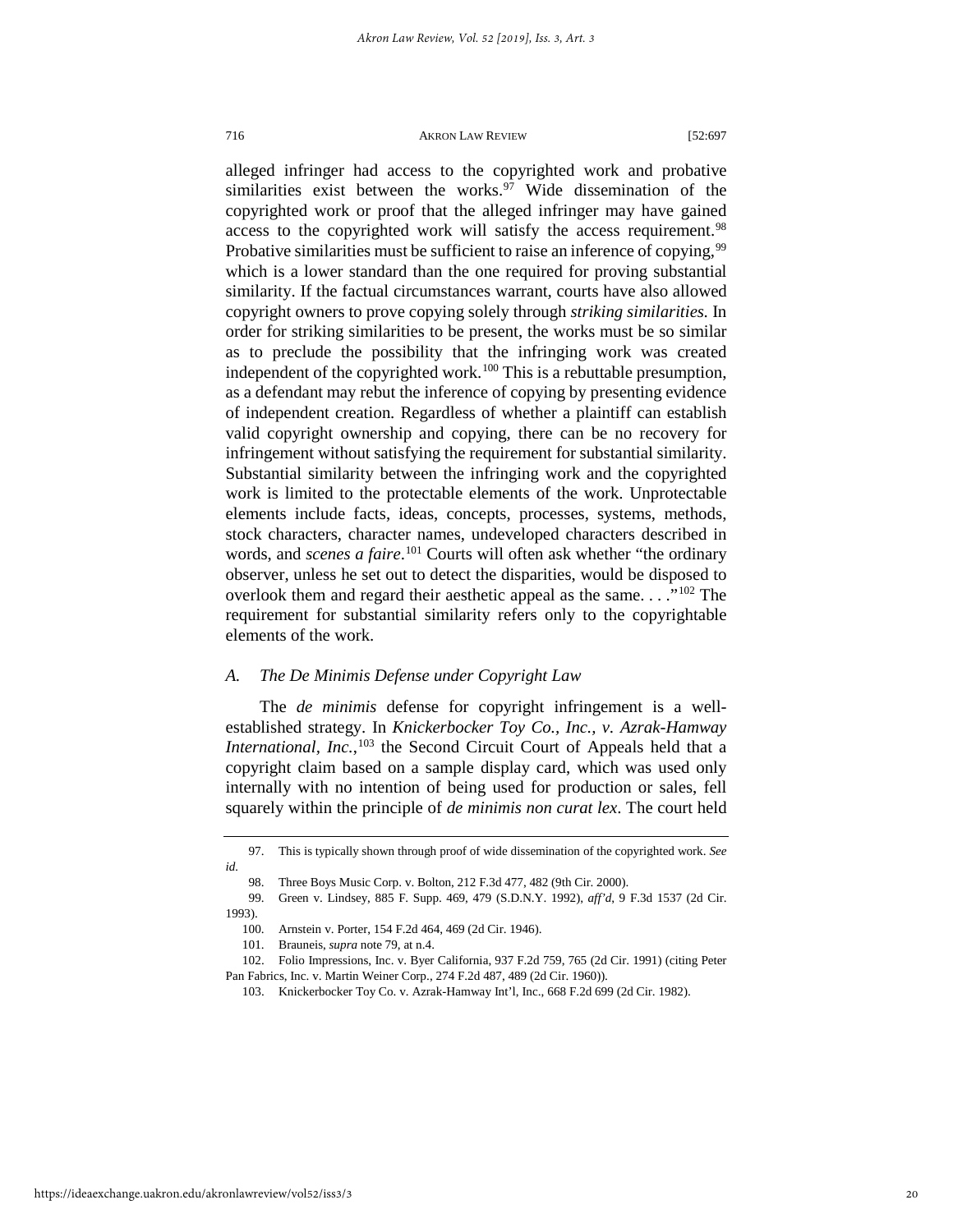that such a use did not constitute infringement because it was *completely trivial.* The same court found the use of copyrighted photographs in the film *Seven* to be *de minimis*. In *Sandoval v. New Line Cinema Corp.,*[104](#page-21-0) the plaintiff's photographs only appeared briefly in a total of 11 shots. In these shots, the photographs were either obstructed by an actor or stage props, out of focus, or seen from a distance and in poor lighting such that they could not be distinguished. Thus, since the defendant's use of the copyrighted works was such that the works were virtually unidentifiable, the appellate court found that use to be *de minimis*. [105](#page-21-1) In *Hoeling v. Universal City Studios, Inc.,*[106](#page-21-2) the district court held that three relatively minor similarities between the plaintiff's book and the defendant's movie constituted *de minimis* similarity.

In determining whether copyright infringement is *de minimis*, the courts look to the amount of work that was copied as well as its observability, i.e., length of time it appears in the allegedly infringing work, and its prominence in that work as revealed by its lighting and positioning.[107](#page-21-3) To be actionable, copying must be more than *de minimis*, i.e., must involve copying of more than small and insignificant portion of copyrighted work.[108](#page-21-4) The district court in *Amsinck v. Columbia Pictures Industries, Inc.*<sup>[109](#page-21-5)</sup> held that a movie's use of a crib mobile painted with the plaintiff's copyrighted artwork, where the artwork was visible for a total of less than 96 seconds and the mobile was seen only for a few seconds at a time, was *de minimis,* and thus did not constitute copyright infringement.

The pattern has been clearly established—a taking is *de minimis* if the use is so insignificant as to be trivial or if the taking is not recognizable by the ordinary observer as having originated in the allegedly infringed work. So why should this approach not apply to sound recordings? Moreover, in all of the cases cited above, there is no question as to whether the copyrighted works were actually being used without any transformational purpose. In the vast majority of sampling cases, there is either a strong argument for transformative use or the work itself has been altered to the extent that it is unrecognizable by the ordinary observer.

<sup>104.</sup> Sandoval v. new Line Cinema Corp., 147 F.3d 215 (2d Cir. 1998).

<sup>105.</sup> *Id.*

<span id="page-21-2"></span><span id="page-21-1"></span><span id="page-21-0"></span><sup>106.</sup> Hoehling v. Universal City Studios, Inc*.*, 1979 U.S. Dist. LEXIS 10636 (S.D.N.Y. Aug. 2, 1979), *judgment aff'd*, Hoehling v. Universal City Studios, Inc*.*, 618 F.2d 972 (2d Cir. 1980).

<span id="page-21-5"></span><span id="page-21-4"></span><span id="page-21-3"></span><sup>107.</sup> Gordon v. Nextel Communications and Mullen Advertising, Inc., 345 F.3d 922 (6th Cir. 2003).

<sup>108.</sup> Neal Publications v. F & W Publ'ns, Inc., 307 F. Supp. 2d 928, 931 (N.D. Ohio 2004).

<sup>109.</sup> Amsinck v. Columbia Pictures Indus., Inc., 862 F. Supp. 1044 (S.D.N.Y. 1994).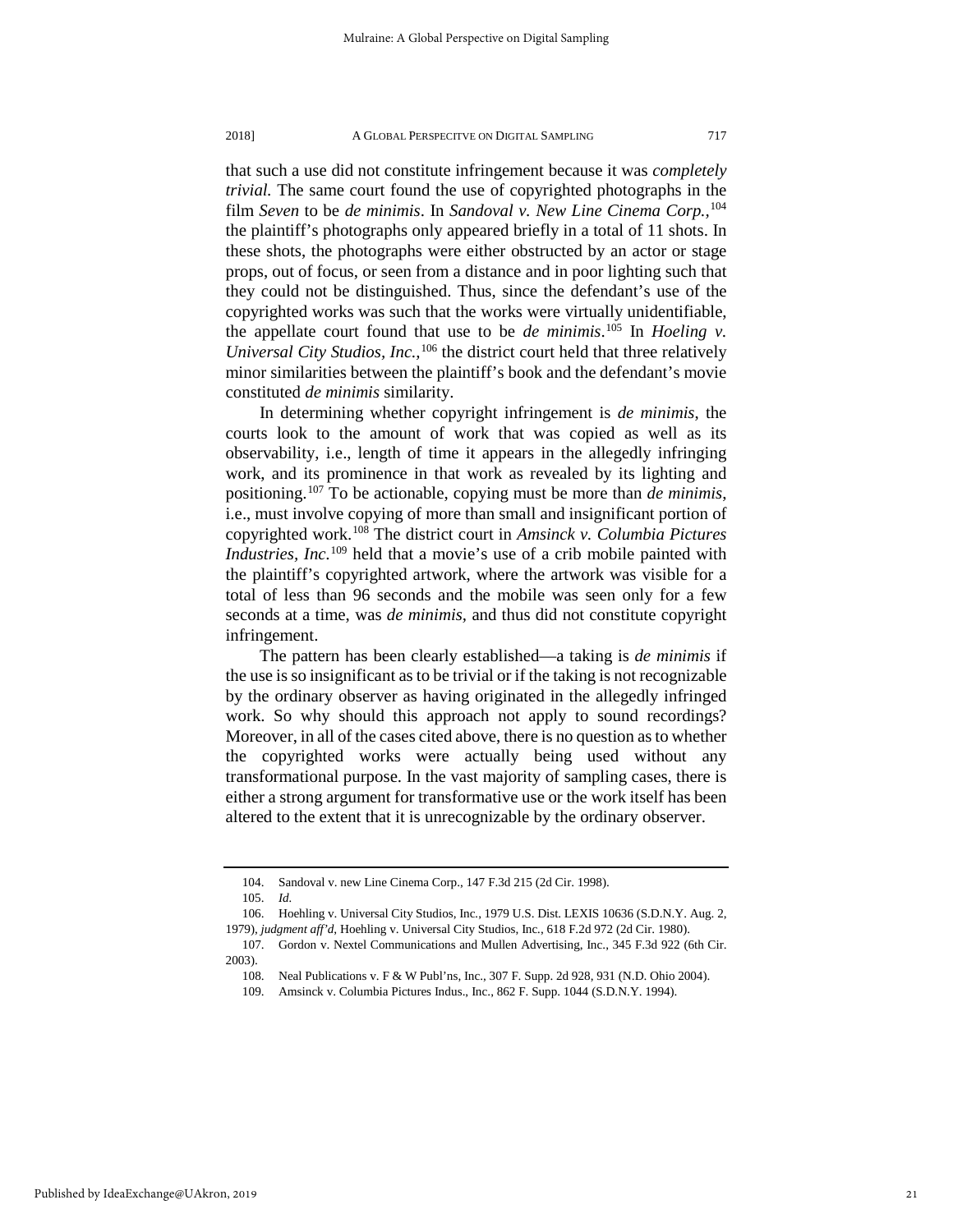#### *B. Fair Use as a Defense to Copyright Infringement*

The fair use doctrine was first articulated by the United States Supreme Court in the 1841 case *Folsom v. Marsh,*[110](#page-22-0) where Justice Story found infringement for the defendant's use of 353 pages of the plaintiff's multivolume publication on George Washington in producing his own biography of Washington. Justice Story articulated the following as factors that must be considered in a fair use analysis: ". . . the nature and objects of the selections made, the quantity and value of the materials used, and the degree in which the use may prejudice the sale, or diminish the profits, or supersede the objects, of the original work."[111](#page-22-1)

Although *Folsom v. Marsh*<sup>[112](#page-22-2)</sup> is considered to have birthed the fair use doctrine in American jurisprudence, the phrase "fair use" was never used in Justice Story's opinion. The term "fair use" first appeared in the 1869 case *Lawrence v. Dana*. [113](#page-22-3) While courts continued to rely on the factors identified by Justice Story in resolving fair use cases, the doctrine remained a common law, judge-made principle until it was codified in the 1976 Act when Congress determined that codification of the fair use doctrine was necessary.<sup>[114](#page-22-4)</sup>

Even before *Folsom*, the precursor to fair use had appeared as the *fair abridgement* doctrine in England. The British doctrine permitted certain abridgements of the copyrighted works of others without liability for infringement.[115](#page-22-5) The court in *Cary v. Kearsley,*[116](#page-22-6) in recognizing a right to "fairly adopt part of the work of another," noted that the court must not "put manacles upon science."<sup>[117](#page-22-7)</sup> Courts have always been sensitive to the balancing act of protecting original copyrighted works while stimulating, or at least not stifling, technological advances, including the Internet and creative new means of distributing content to the public. Over the past 20–30 years, technological advances have been swift and significant. These changes have led to a new era in fair use jurisprudence and substantial developments in copyright law, including the Digital Millennium Copyright Act.<sup>[118](#page-22-8)</sup>

<sup>110.</sup> Folsom v. Marsh, 9 F. Cas. 342 (C.C.D. Mass. 1841).

<sup>111.</sup> *Id.* at 348.

<sup>112.</sup> *Id.*

<sup>113.</sup> Lawrence v. Dana, 15 F. Cas. 26, 60 (C.C.D. Mass. 1869).

<span id="page-22-8"></span><span id="page-22-7"></span><span id="page-22-6"></span><span id="page-22-5"></span><span id="page-22-4"></span><span id="page-22-3"></span><span id="page-22-2"></span><span id="page-22-1"></span><span id="page-22-0"></span><sup>114.</sup> JULIE E. COHEN, LYDIA PALLAS LOREN, RUTH L. OKEDIJI & MAUREEN A. O'ROURKE, COPYRIGHT IN A GLOBAL INFORMATION ECONOMY, 564 (Wolters Kluwer, 4th ed. 2015).

<sup>115.</sup> Cary v. Kearsley, 170 Eng. Rep. 679, 680 (K.B. 1803).

<sup>116.</sup> *Id.*

<sup>117.</sup> Cohen, *supra* note 114, at 563.

<sup>118.</sup> Digital Millennium Copyright Act, Pub. L. No. 105-304, 112 Stat. 2860 (1998).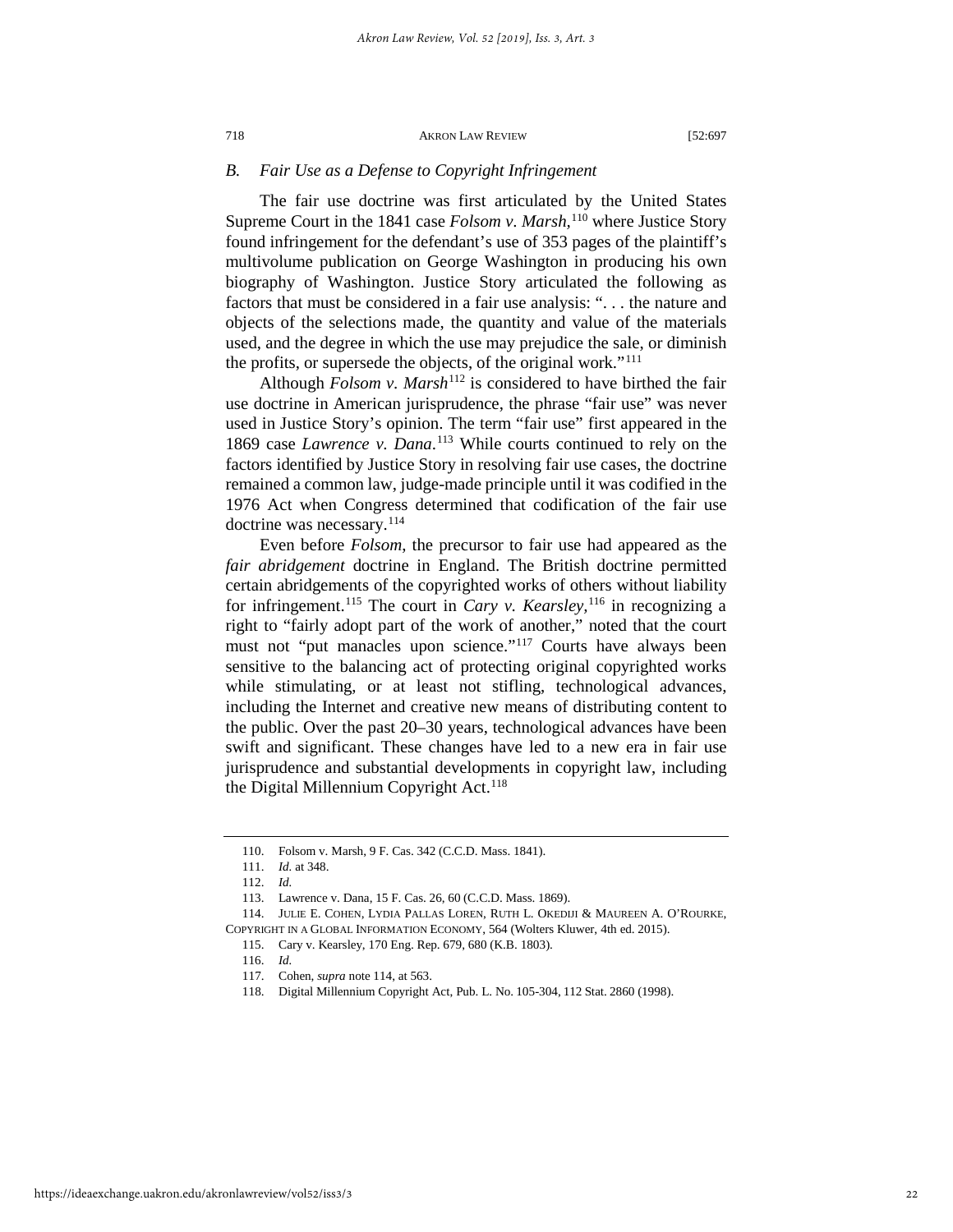Although the fair use doctrine was first codified in the Copyright Act of  $1976$ ,<sup>[119](#page-23-0)</sup> its standards are virtually identical to the original test enunciated by Justice Story almost a decade before the U.S. Civil War.<sup>120</sup> Precious few societal standards have remained the same in the past 180 years, so one might wonder whether the standards for fair use are also worth updating. We have seen massive changes in American society due to new media and technologies which weren't even in the conception stages in 1841 when the lone means of transmitting information, other than verbal communication from person to person, was via the printed word.

In a case where the defendant claims fair use, once the copyright owner has made a prima facie case for copyright infringement by showing copying of the original work and substantial similarity, the defendant has the burden to show that the infringing use of the work was privileged as fair use.<sup>[121](#page-23-2)</sup> A great deal of consideration is given to whether the new work is transformative, i.e., does the new work alter the original with new expression, meaning, and message. Typically, a fair use is one that has transformed the original. Under the 1976 Act, there are four considerations that are made in each fair use case:

- 1. The purpose and character of the use, including whether such use is of a commercial nature or is for nonprofit educational purposes;
- 2. The nature of the copyrighted work;
- 3. The amount and substantiality of the portion used in relation to the copyrighted work as a whole; and
- 4. The effect of the use upon the potential market for or value of the copyrighted work.<sup>[122](#page-23-3)</sup>

In a digital sampling context, the use may or may not be transformative depending on the way it is used. Sampling a vocalist holding out a note, then distorting that note so severely that is sounds as though it is a guitar, violin, or even a trumpet certainly seems to satisfy the statutory requirements of transformative use. Likewise, sampling a two or three second guitar lick, transposing the key, changing the speed, distorting the sound, and placing it in a context where it sounds like the industrial sounds

<span id="page-23-0"></span><sup>119. 17</sup> U.S.C. § 107 (1976).

<span id="page-23-1"></span><sup>120.</sup> *See* Folsom v. Marsh, 9 F. Cas. 342, 345 (C.C.D. Mass. 1841).

<sup>121.</sup> American Geophysical Union v. Texaco Inc., 60 F.3d 913, 918 (2d Cir. 1994).

<span id="page-23-3"></span><span id="page-23-2"></span><sup>122. 17</sup> U.S.C. § 107 (1976).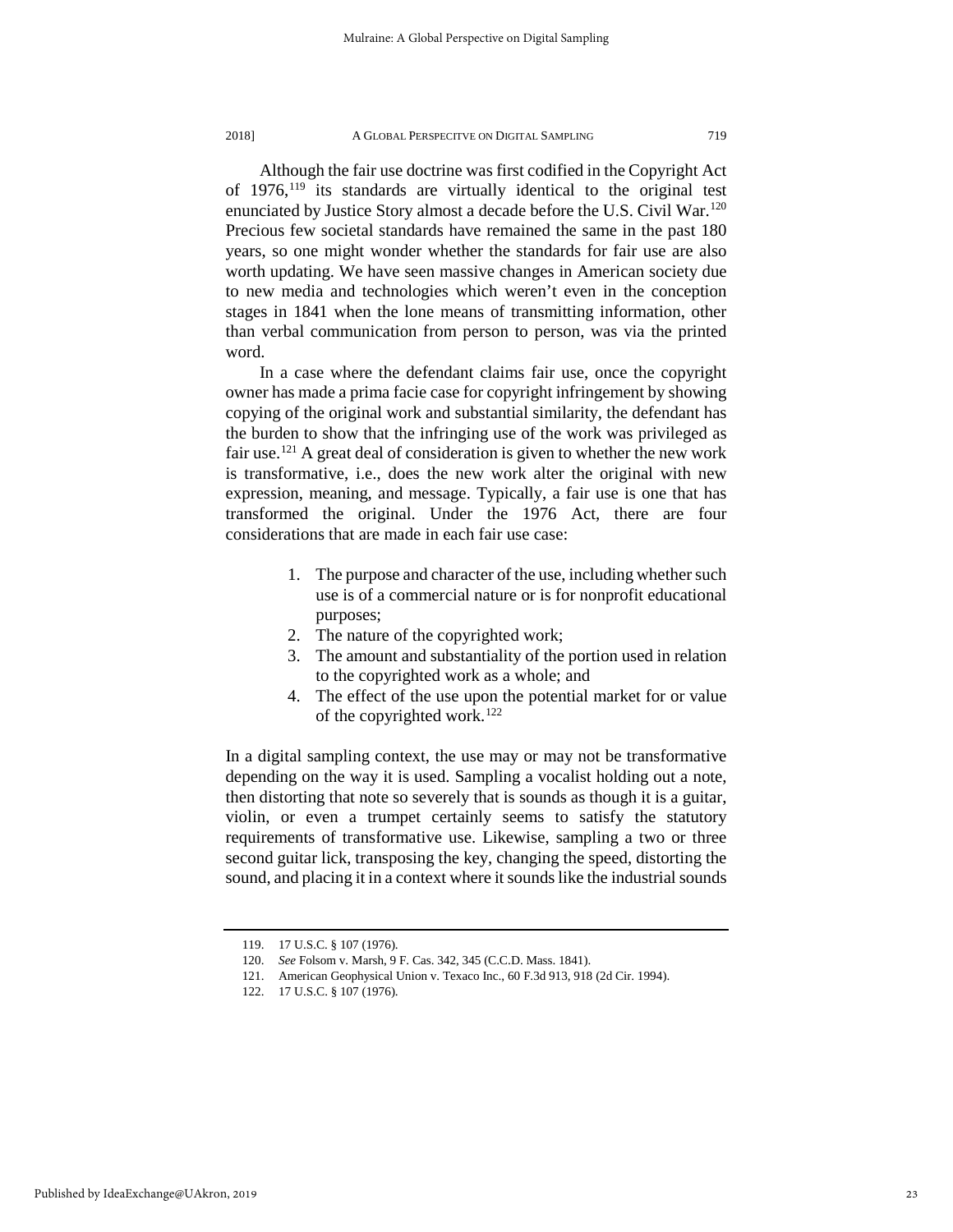of a busy city street would seem to satisfy the statutory requirements as well.

Transformative use is typically found when the alleged infringing work adds something new to the underlying work or when the new work has a different function, purpose, or character than the original work. The more transformative the work is, the stronger the argument is for transformation and fair use. The second, ninth, and fourth circuits have found a use to be transformative where it has a different function, character, or purpose than the original.<sup>[123](#page-24-0)</sup> For a use to be held as transformative, it must also not supersede the marketplace for the original work. The ninth circuit has held that where a secondary work serves an informational function or has an aesthetic purpose, it does not compete with the original, and thus falls within the fair use exception.<sup>[124](#page-24-1)</sup>

In *Blanch v. Koons*, [125](#page-24-2) the defendant Koons recreated a photographer's black and white photograph as a sculpture. The second circuit held that transformation into a three-dimensional medium was not a fair use. The court here suggested that where a copyrighted work is used as raw material for a new work, the new work must have new information, aesthetics, or understandings for the use to be deemed transformative. The second circuit has held that it is not necessary for the new work to comment on the work that it uses in order to be transformative,  $126$  a holding that is shared by the ninth circuit.<sup>127</sup> In *Bill Graham Archives v*. *Dorling Kindersley Ltd.*,<sup>[128](#page-24-5)</sup> the second circuit held that reproducing copyrighted Grateful Dead concert posters in a book about the band was transformative because the new use showed the posters in the context of a historical timeline and had a purpose that was plainly different from the posters' original purposes, i.e., advertising a show. The fourth circuit addressed a similar issue and held that the use of an old Baltimore Ravens logo in videos recounting franchise history was transformative because documenting franchise history has a different purpose than the logo's original function as a source identifier.<sup>[129](#page-24-6)</sup>

<span id="page-24-0"></span><sup>123.</sup> Authors Guild, Inc. v. Hathi Trust, 755 F.3d 87, 97 (2d Cir. 2014); Kelly v. Arriba Soft Corp., 336 F.3d 811, 818–19 (9th Cir. 2003); and A.V. ex rel. Vanderhye v. iParadigms*,* LLC, 562 F.3d 630, 639 (4th Cir. 2009).

<span id="page-24-2"></span><span id="page-24-1"></span><sup>124.</sup> Perfect 10, Inc. v. Amazon.com, Inc., 508 F.3d 1146 at 1166; Kelly v. Arriba Soft Corp., 336 F. 3d 811, 820 (9th Cir. 2003).

<sup>125.</sup> Blanch v. Koons, 467 F.3d 244, 253 (2d Cir. 2006).

<sup>126.</sup> Cariou v. Prince, 714 F.3d 694, 706 (2d Cir. 2013).

<sup>127.</sup> Seltzer v. Green Day, Inc., 725 F.3d 1170 at 1177 (9th Cir. 2013).

<sup>128.</sup> Bill Graham Archives v. Dorling Kindersley Ltd., 448 F.3d 605, 609 (2d Cir. 2006).

<span id="page-24-6"></span><span id="page-24-5"></span><span id="page-24-4"></span><span id="page-24-3"></span><sup>129.</sup> Bouchat v. Baltimore Ravens Ltd. P'ship, 737 F.3d 932, 940 (4th Cir. 2013), as amended (Jan. 14, 2014).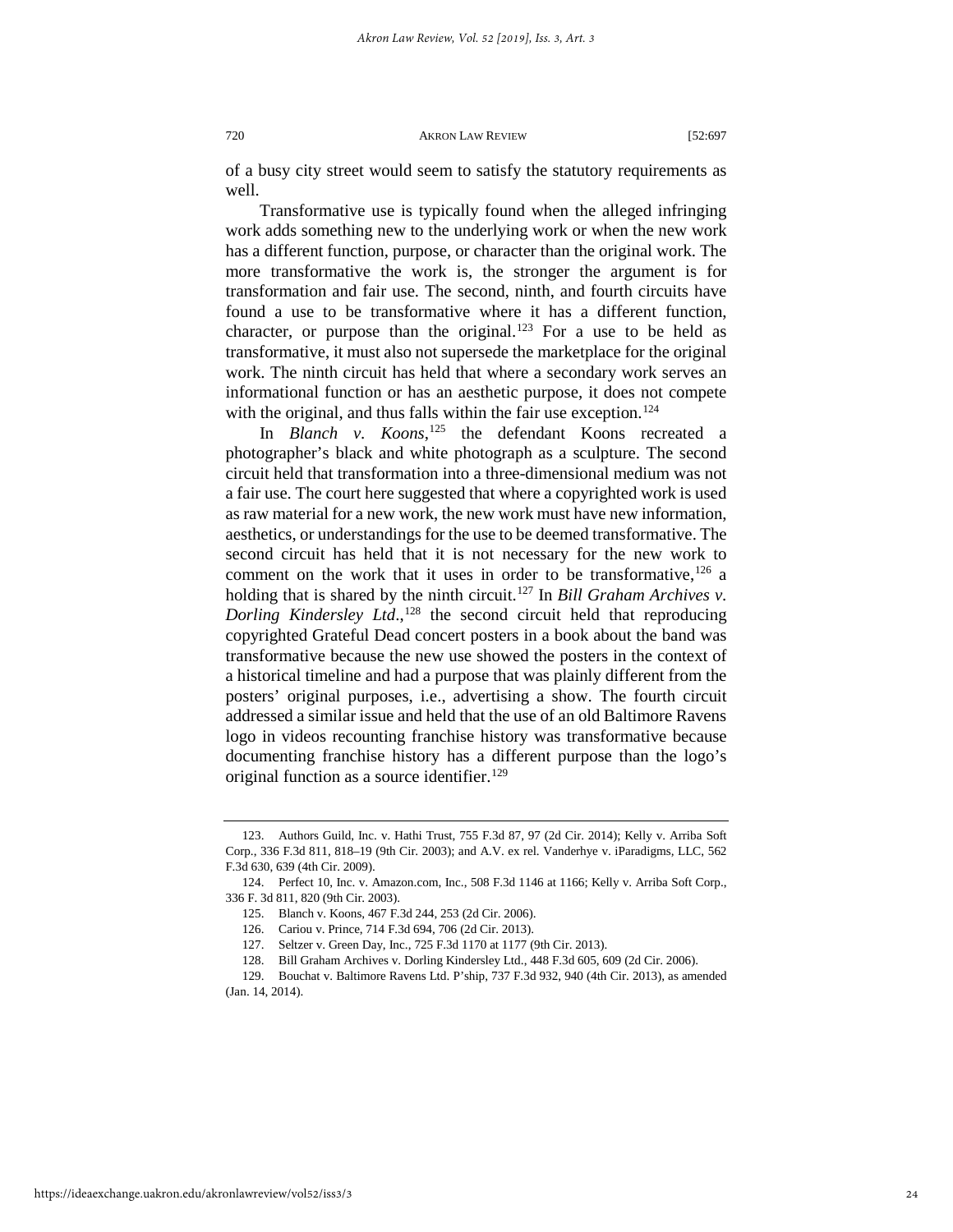Under the first factor, courts pay great attention to whether the use is transformative and there is a distinction between commercial and nonprofit educational use. Generally, if a challenged use of a copyrighted work is for commercial gain, the first fair use factor weighs against fair use.<sup>[130](#page-25-0)</sup> Overwhelmingly, digital samples are used in commercial productions. However, a commercial purpose will not conclusively negate fair use.[131](#page-25-1) Bad faith use may weigh against fair use, but is not dispositive if there are other factors favoring fair use.[132](#page-25-2) In *Campbell v. Acuff-Rose Music, Inc.*,<sup>[133](#page-25-3)</sup> the defendant 2 Live Crew, a popular rap group, created a parody of the Roy Orbison song *O Pretty Woman*. After unsuccessfully seeking a license from the publisher, 2 Live Crew released the song without a license with the understanding that under copyright law, parodies do not require permission of the underlying copyright owner, provided that they actually satisfy the requirements of being a parody.<sup>134</sup> The plaintiffs brought suit for copyright infringement and the district court granted summary judgment for 2 Live Crew, concluding that they made fair use of Roy Orbison's original work. The court of appeals reversed and remanded, holding that every commercial use is presumptively unfair and the blatantly commercial purpose of 2 Live Crew's version prevented it constituting fair use. The U.S. Supreme Court granted certiorari to determine whether, for fair use purposes, the commercial purpose of a work is the dispositive element of the inquiry into the purpose and character of the work. The Supreme Court reversed the appellate court and held that for fair use purposes, the commercial purpose of a work is only *one* element of the inquiry into the purpose and character of the work.[135](#page-25-5)

A use's commercial nature does not create a presumption that it is unfair. Rather, the Supreme Court observed that Congress intended only that commercialism be one factor in the examination of a use's purpose and character.<sup>[136](#page-25-6)</sup> A finding that there may be a public benefit may also

<span id="page-25-0"></span><sup>130.</sup> Elvis Presley Enters. Inc. v. Passport Video, 349 F.3d 622, 627 (9th Cir. 2003); *overruled on other grounds by* Seltzer, 725 F.3d at 1178.

<sup>131.</sup> Elvis Presley Enters. Inc., 349 F.3d at 627; *See* Seltzer, 725 F.3d at 1178.

<span id="page-25-2"></span><span id="page-25-1"></span><sup>132.</sup> Rogers v. Koons, 960 F.2d 301, 309 (2d Cir. 1992); MCA, Inc. v. Wilson, 677 F.2d 180, 183 (2d Cir. 1981).

<sup>133.</sup> Campbell v. Acuff-Rose Music Inc., 510 U.S. 569 (1994).

<span id="page-25-4"></span><span id="page-25-3"></span><sup>134.</sup> The legal standard for parodies is that the parodist may appropriate no greater amount of the original work than is necessary to "recall or conjure up" the object of his satire. Walt Disney Prods. v. Air Pirates, 581 F.2d 751 (9th Cir. 1978).

<span id="page-25-6"></span><span id="page-25-5"></span><sup>135.</sup> Campbell, 510 U.S. 569 (1994); Elvis Presley Enters., 349 F.3d at 627; *See* Seltzer, 725 F.3d at 1178.

<sup>136.</sup> *Id.*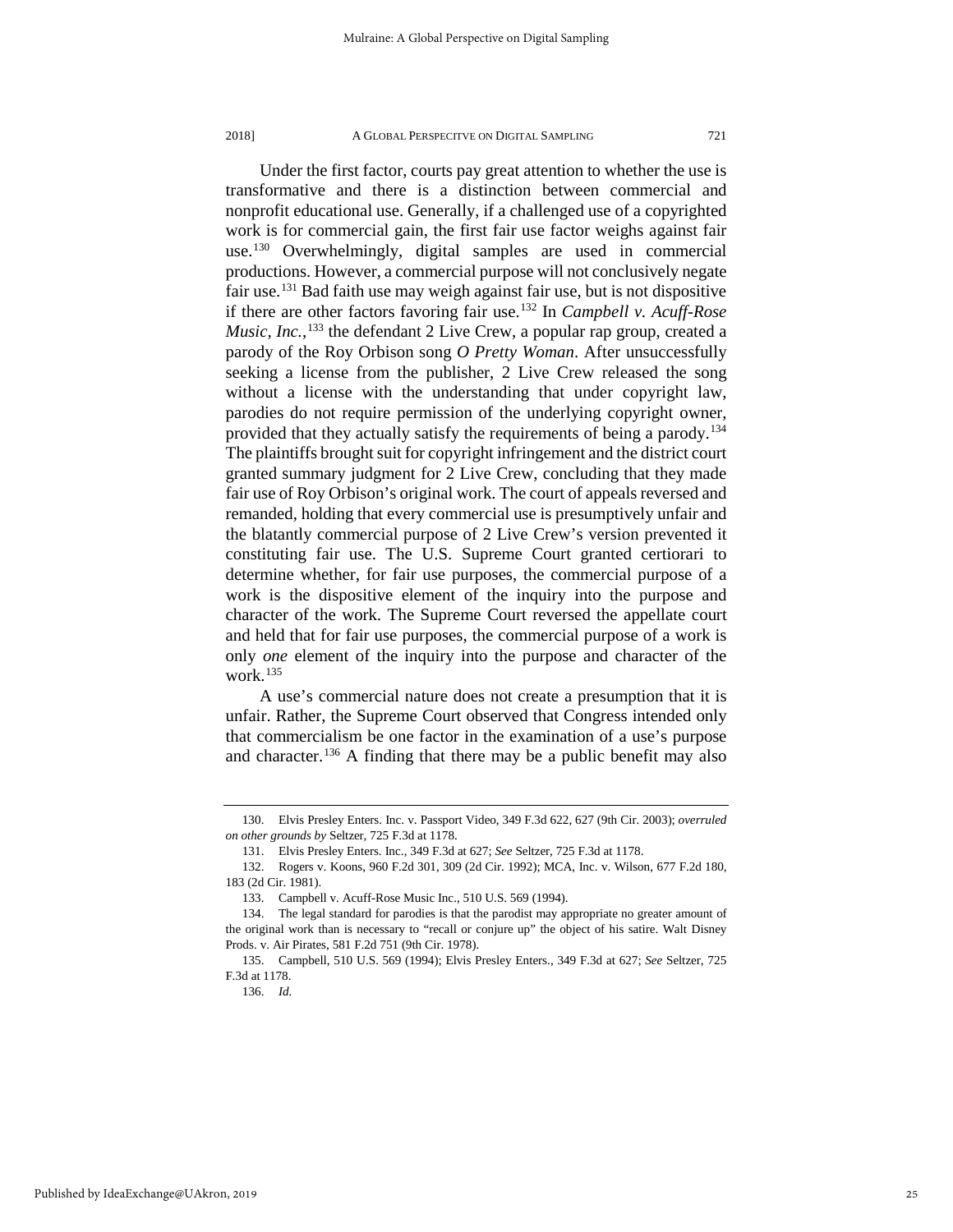weigh in favor of fair use under this factor.<sup>[137](#page-26-0)</sup> The Supreme Court held that Google's unauthorized digitation of books, allowing books to be searched electronically, was fair use.<sup>[138](#page-26-1)</sup> In subsequent cases, the Supreme Court has held that commercial use may cut against a finding of fair use, but not all commercial uses are equal in that regard. If the user does not exploit the work itself, but instead uses it incidentally as part of a larger commercial enterprise, the commercial use is less significant.<sup>[139](#page-26-2)</sup> Google's search and snippet view functions were found to contribute substantial benefits to public knowledge by allowing the public, for the first time, to conduct instantaneous full-text searches of more than twenty million books. $140$ 

Under the second factor, fair use privilege is more extensive for scientific, biographical, and historical works than for works of entertainment. If a work is out of print, the permissible scope of fair use is broader while fair use privilege is narrower for unpublished works.<sup>[141](#page-26-4)</sup> In *Harper & Row Publishers, Inc. v. Nation Enterprises*, [142](#page-26-5) former President Gerald Ford had contracted with Harper & Row Publishers, Inc. to publish his memoirs. Harper & Row in turn contracted with Time Magazine giving Time the exclusive right to excerpt 7,500 words from the portion of Ford's book where Ford discussed the pardon that he granted to former President Richard Nixon. Time agreed to pay \$25,000 for this exclusive right—\$12,500 up front and the remaining \$12,500 at the time of publication. Before Time released its article, The Nation Magazine gained access to the unpublished manuscript without permission of the copyright holder or Time Magazine and scooped Time by publishing approximately 300 words from the manuscript. Harper & Row brought suit against The Nation, alleging copyright infringement. The district court held that The Nation was liable for copyright infringement, but the court of appeals held that The Nation's use of the material was fair use. The U.S. Supreme Court held that The Nation's use of verbatim excerpts from the unpublished manuscript was not a fair use.<sup>[143](#page-26-6)</sup> However, the Court held that the unpublished nature of the work was not determinative. Justice O'Connor in her opinion wrote, "Under ordinary circumstances, the author's right to control the first public

<sup>137.</sup> Perfect 10, Inc. v. Amazon.com, Inc., 508 F.3d 1146, 1166 (9th Cir. 2007).

<sup>138.</sup> The Authors Guild, Inc. v. Google, Inc., 804 F.3d 202 (2d Cir. 2015).

<sup>139.</sup> Elvis Presley Enters., 349 F.3d at 627 ;Seltzer, 725 F.3d at 1178.

<sup>140.</sup> *Id.*

<span id="page-26-6"></span><span id="page-26-5"></span><span id="page-26-4"></span><span id="page-26-3"></span><span id="page-26-2"></span><span id="page-26-1"></span><span id="page-26-0"></span><sup>141</sup>*.* Harper & Row Publishers, Inc. v. Nation Enterprises, 471 U.S. 539, 564 (1985); New Era Publications Int'l, ApS v. Henry Holt & Co., 873 F.2d 576 (2d Cir. 1989).

<sup>142.</sup> *Id.*

<sup>143.</sup> *Id.*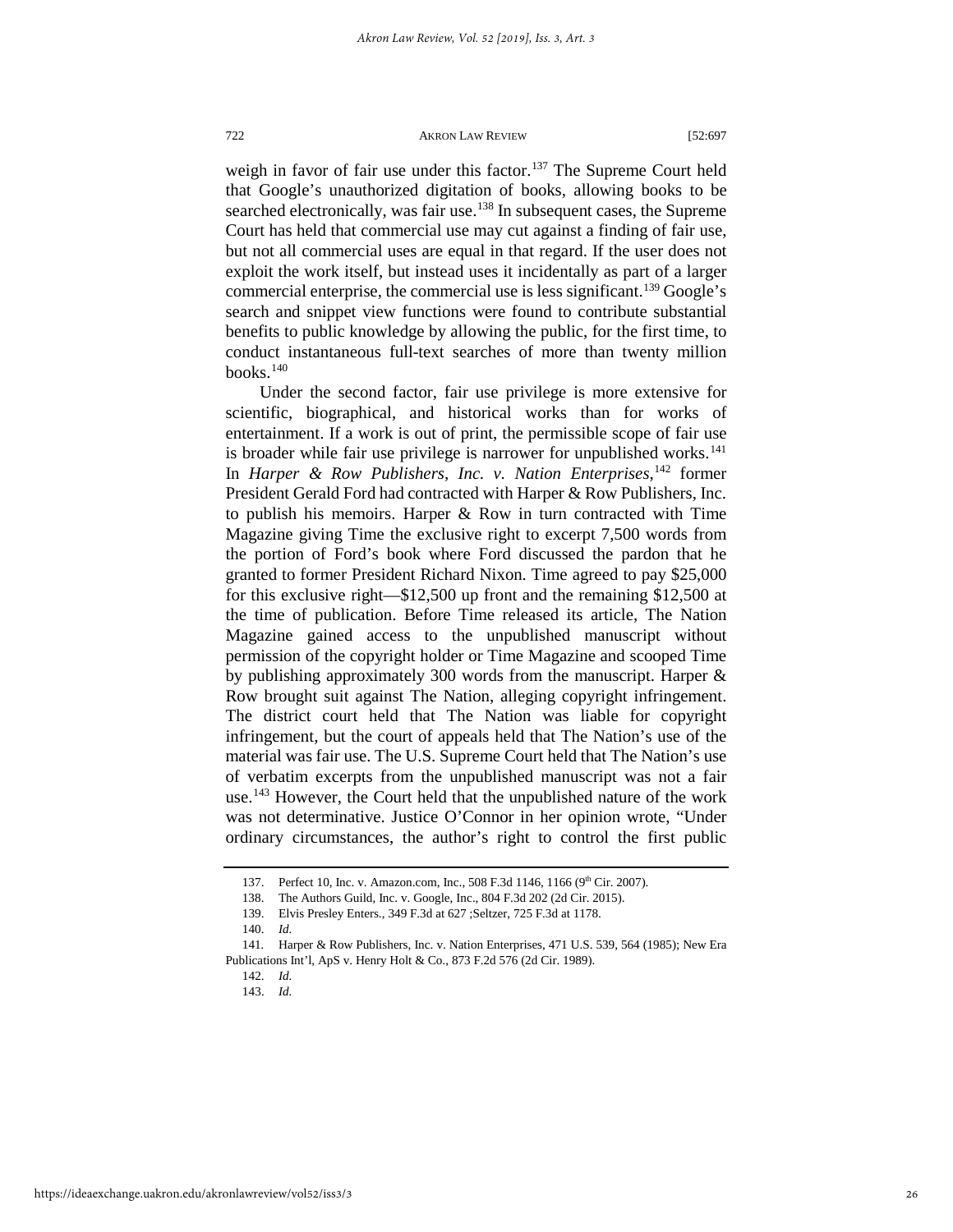appearance of his undisseminated expression will outweigh a claim of fair use."

As for the third factor, courts will consider whether the defendant has taken more than is necessary to satisfy the specific fair use purpose. In parody, a defendant can only use as much of the copyrighted work as is necessary to conjure up the image of the original. $144$  This is a qualitative and quantitative analysis. In *Disney v. Air Pirates*, [145](#page-27-1) the defendants were the creators of adult themed comic books that attempted to make parodic use of Disney's characters, including Mickey Mouse. The Disney characters were depicted in bawdy, promiscuous and drug-ingesting behavior. Rejecting the defendants claim of fair use, the district court held that the cartoon characters were copyrightable; the defense of fair use was not available where the copying had been more than was necessary to conjure up the image of the original work; and the First Amendment did not bar imposition of liability on parodists.

Finally, as to the fourth factor, the key is potential harm to the market, as opposed to actual harm shown. While this factor has often been regarded as the most important of the four factors, that approach is not consistent. For example, in *Kienitz v. Sconni Nation LLC,*[146](#page-27-2) the seventh circuit held that of the four fair use factors, the most important is usually the fourth (market effect). However, in *Cariou v. Prince*, [147](#page-27-3) the second circuit held that the first fair use factor, whether a use is *transformative* is the most important. Copying that is complementary to, rather than a substitute for the copyrighted work, generally does not harm the market and is more easily regarded as fair use.<sup>[148](#page-27-4)</sup>

A look at the legislative history shows that the four factors represent a codification of fair use.<sup>149</sup> But does this codification accurately represent the current state of the law, taking into consideration the significant advances we have made in technology, methods of delivery for entertainment and media, modern methods of distribution, and even the contemporary approaches to creation? Take the changes that have occurred with regard to the creation of music, for example. The musical greats of the eighteenth, nineteenth, and much of the twentieth century, painstakingly created musical compositions one note at a time, their

<span id="page-27-4"></span><span id="page-27-3"></span><span id="page-27-2"></span><span id="page-27-1"></span><span id="page-27-0"></span><sup>144.</sup> Walt Disney Productions v. Air Pirates, 345 F. Supp. 108 (N.D. Cal. 1972), ), *aff'd in part, rev'd in part*, 581 F.2d 751 (9th Cir. 1978).

<sup>145.</sup> *Id.*

<sup>146.</sup> Kienitz v. Sconni Nation LLC, 786 F.3d 756 (7th Cir. 2014).

<sup>147.</sup> Cariou v. Prince, 714 F.3d 694 (2d Cir. 2013).

<span id="page-27-5"></span><sup>148.</sup> *Id.*

<sup>149.</sup> H.R. REP. NO. 94-1476, at 66 (1976).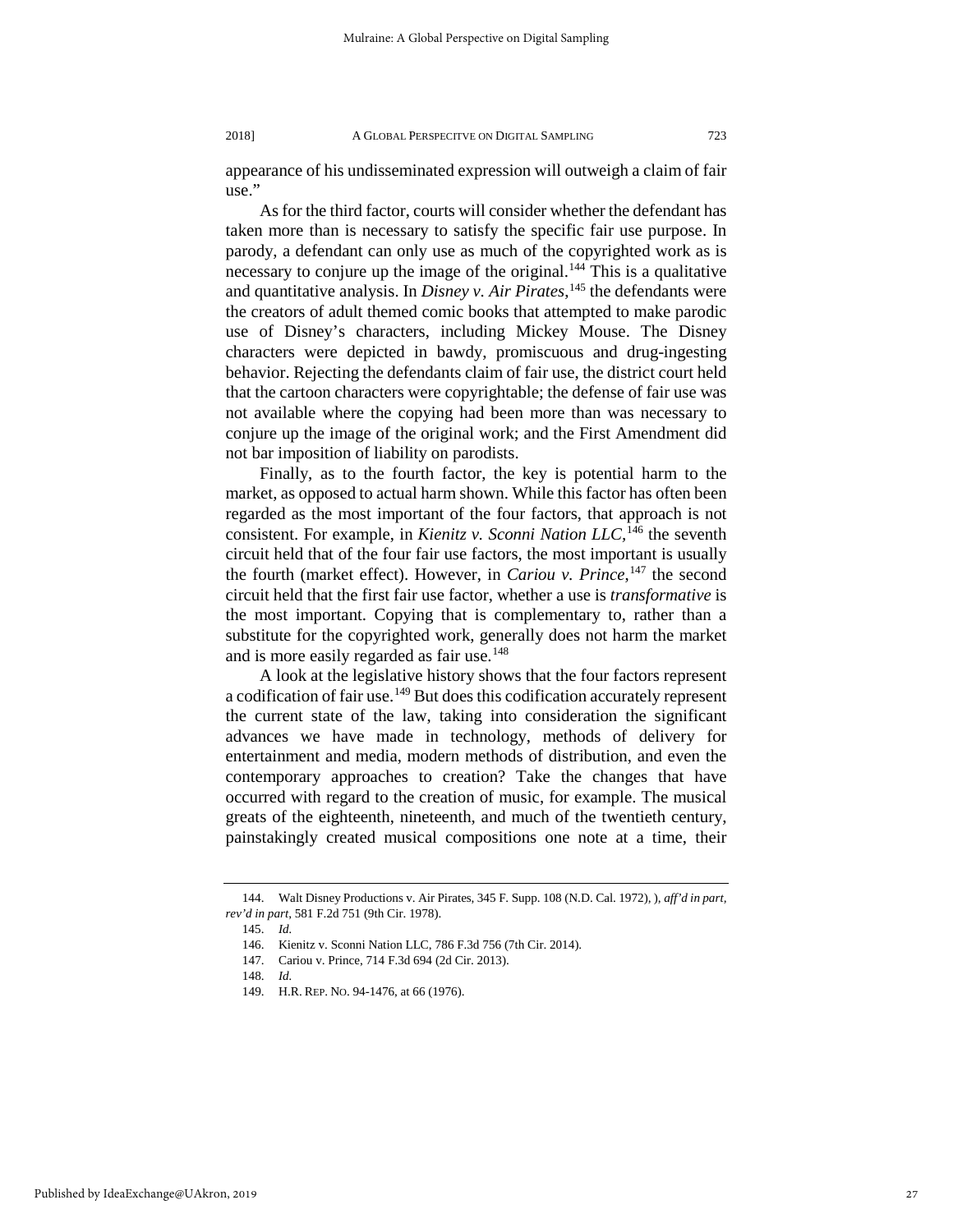exacting attention to detail being executed with a writing implement, sheets of musical staff paper, and perhaps even a candle to guide them as their assiduous efforts carried them well past the setting sun. Musical pieces that were composed with singers in mind often included the chordal accompaniment memorialized on the bass and treble clefs of the staff paper, along with a melodic lead line that captured the melody that accompanied the lyric. Any changes to the music during the period of composition required great circumspection so as not to set off a catastrophic chain of events. Music created using this method is easily compared, one piece to another, simply by juxtaposing the sheet music of the pieces in question. Discovering whether one piece infringed upon another could be simply determined by whether the original elements, especially the melodic elements, were substantially similar. Modern music composition, however, is not typically created in this manner. The vast majority of modern tunesmiths create their music with the aid of technological devices that include computers and digital audio workstations.<sup>[150](#page-28-0)</sup> The musical elements are manipulated on these digital audio workstations in a *cut and paste* manner. Single notes, musical phrases, or entire sections of songs are routinely added, deleted, or moved as the modern music composer arranges a song. Likewise, digitized sounds, industrial or natural sounds, and samples of other recordings often serve as source material for new compositions. How do we treat these samples when the use is too small to be detected by an ordinary observer, or if the use is truly transformative?

Fair use, historically known and treated as a defense to copyright infringement, has been defined as a "privilege in others than the owner of a copyright to use the copyrighted material in a reasonable manner without his consent, notwithstanding the monopoly granted to the owner."<sup>[151](#page-28-1)</sup>

Fair use is a mixed question of law and fact. If a reasonable trier of fact could reach only one conclusion, a court may conclude as a matter of law that the challenged use of the copyrighted work qualifies as a fair use. $152$ 

<span id="page-28-0"></span><sup>150.</sup> Digital Audio Workstations (also referred to as DAWs) such as ProTools, Logic, Abelton, Presonus, Cakewalk Sonar, and Reason, are the primary means of creating and producing modern music. These DAWs serve the function that reel-to-reel tape machines served during much of the twentieth century.

<sup>151.</sup> Rosemont Enters., Inc. v. Random House, Inc. 366 F. 2d 303, 306 (2d Cir. 1966).

<span id="page-28-2"></span><span id="page-28-1"></span><sup>152.</sup> *See* Harper & Row Publishers, Inc. v. Nation Enterprises, 471 U.S. 539 (1985); Hustler Magazine, Inc. v. Moral Majority, Inc., 796 F.2d 1148, 1150 (9th Cir. 1986).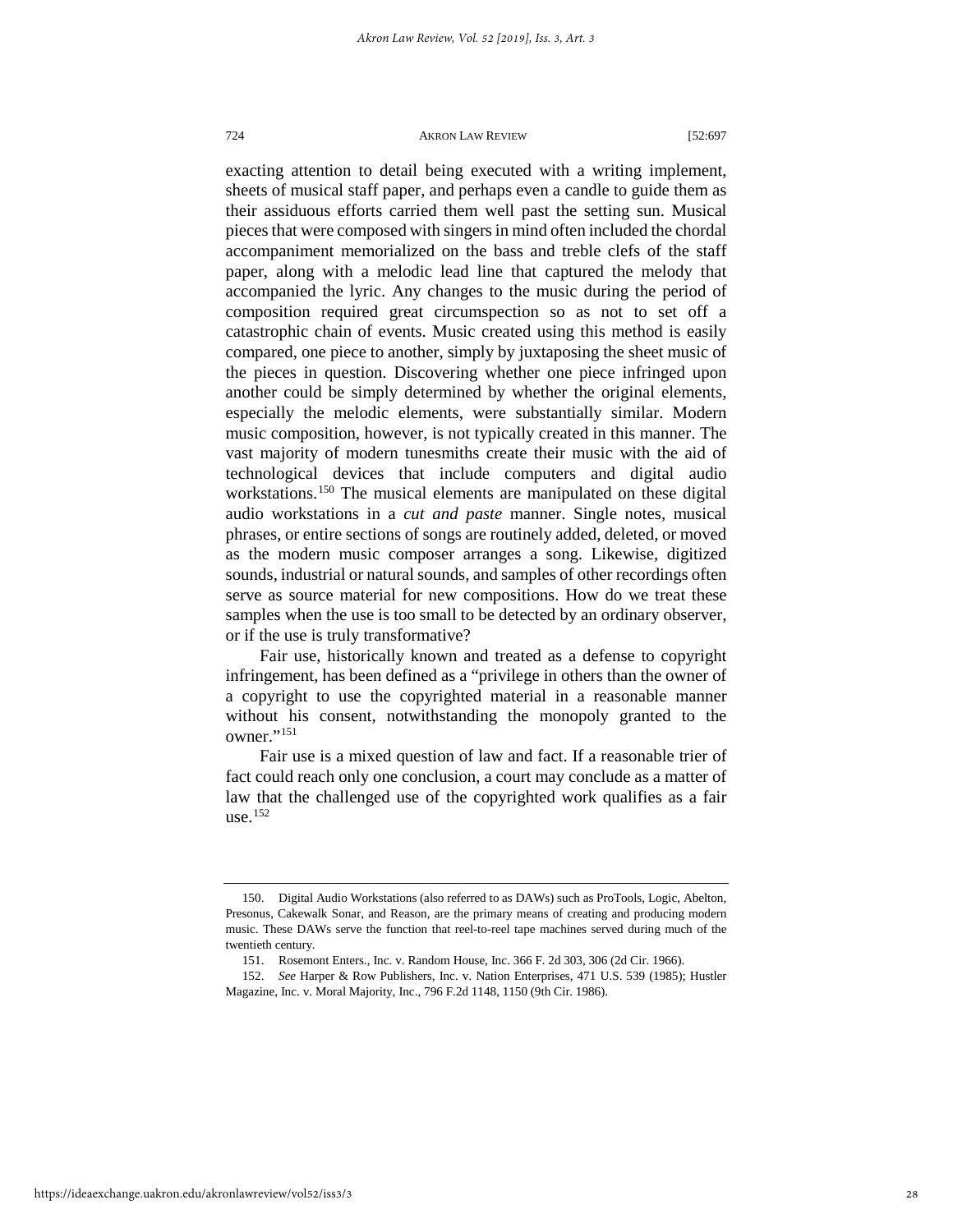Copyright law must also take account of First Amendment principles.[153](#page-29-0) It need not do so overtly; there are ample tools available within the framework of copyright law itself so that the words "First Amendment" need not be mentioned at all. But First Amendment values should matter, even in copyright cases.<sup>[154](#page-29-1)</sup>

Read literally, the First Amendment would invalidate the Copyright Act. On the other hand, since the Copyright Clause of the Constitution<sup>155</sup> vests in Congress the power to enact copyright laws, it might be argued that this creates a built-in immunity from the First Amendment for copyright. Both of these extreme positions are obviously untenable. But if copyright is neither immune from nor invalidated by the First Amendment, then some constitutional accommodation must be found between these two competing interests.<sup>[156](#page-29-3)</sup>

Any interpretation of copyright law sensitive to First Amendment values must give sufficient room to the principle of fair use to accommodate the public interest in being informed. At the same time, we must protect the private interest—of enormous public benefit—of authors to be assured that they, and not others, will be compensated for their creative efforts[.157](#page-29-4)

Modern copyright jurisprudence focuses on the protection of creative works of authorship, be they books, films, songs, recordings, paintings, sculptures, etc., but these were not always the primary elements captured by the net of copyright law. The first framers of copyright laws sought primarily to encourage the creation of and investment in the production of works furthering national social goals.<sup>[158](#page-29-5)</sup> Early U.S. copyright law particularly sought to foster the development of works that would help educate the public.<sup>159</sup> In fact, the title of the first federal copyright law in 1790 indicates the focus of the framers of the original copyright laws–"An act for the encouragement of learning."[160](#page-29-7)

<sup>153.</sup> *See* U.S. CONST. amend. I; *See generally* BRAUNEIS, *supra* note 79, at 4.

<span id="page-29-1"></span><span id="page-29-0"></span><sup>154.</sup> FLOYD ABRAMS, FRIEND OF THE COURT: ON THE FRONT LINES WITH THE FIRST AMENDMENT, 253 (Yale University Press eds., 2013).

<sup>155.</sup> U.S. CONST. art. I, §8, cl. 8.

<span id="page-29-3"></span><span id="page-29-2"></span><sup>156.</sup> Brief of Amici Curiae, Professor Melvin Nimmer et al., Harper & Row Publishers, Inc. v. Nation Enters., 471 U.S. 539 (1985).

<sup>157.</sup> ABRAMS, *supra* note 155, at 254.

<span id="page-29-5"></span><span id="page-29-4"></span><sup>158.</sup> Jane C. Ginsburg, *A Tale of Two Copyrights: Literary Property in Revolutionary France and America*, 64 TUL. L. REV. 991, 996 (1990).

<sup>159.</sup> *Id.* at 1001.

<span id="page-29-7"></span><span id="page-29-6"></span><sup>160.</sup> R. Anthony Reese, *The Story of* Folsom v. Marsh*: Distinguishing Between Infringing and Legitimate Uses*, 259, in *Intellectual Property Stories*, (Jane C. Ginsburg, Rochelle Cooper Dreyfuss, eds., Foundation Press, 2006).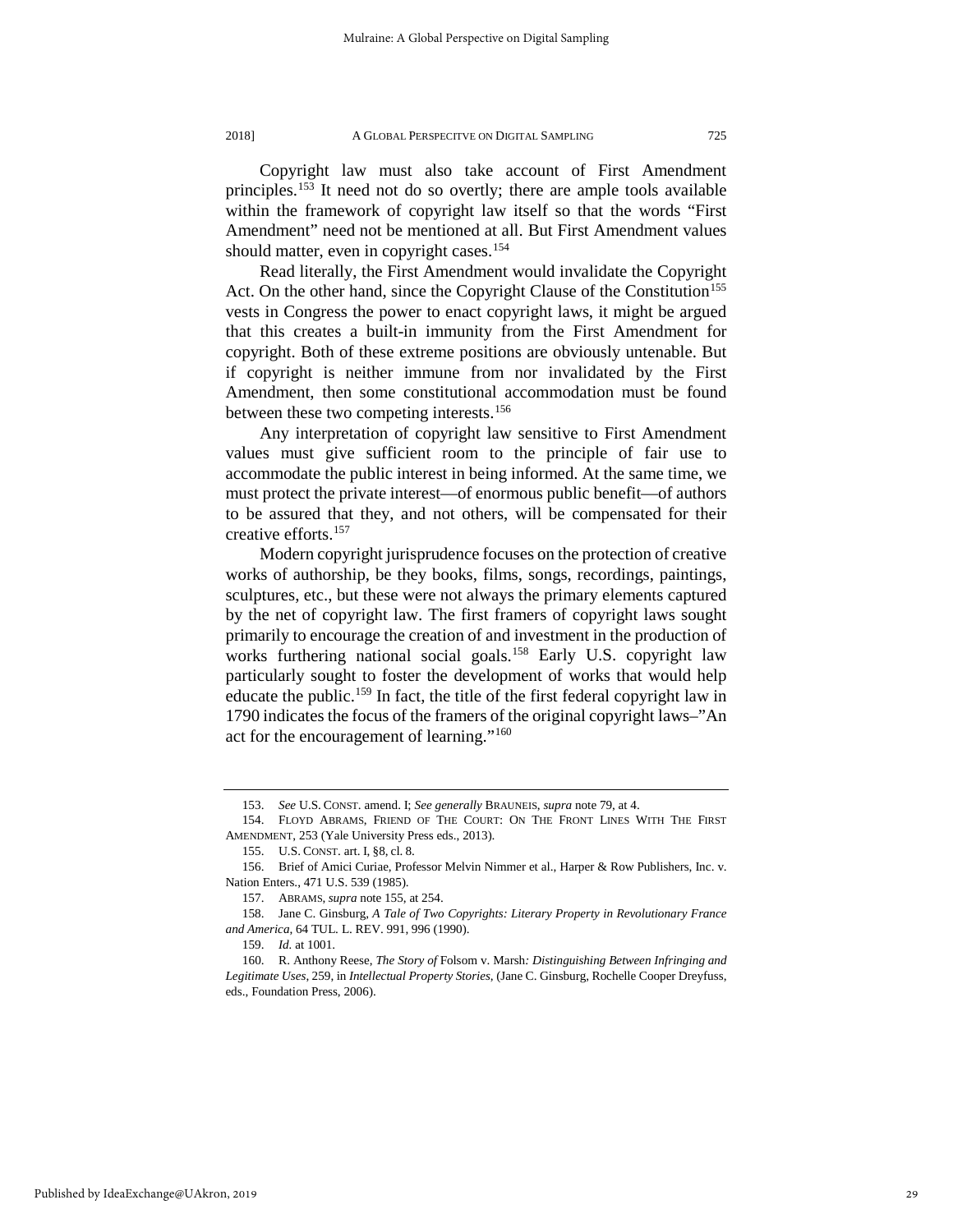#### *C. Fair Use and De Minimis Application in Other Areas of Intellectual Property*

There are some similarities, as well as some major differences, between viable defenses to copyrights as opposed to the other areas of intellectual property. What are the parallels to fair use and *de minimis* use in the areas of trade secrets, patents, and trademarks? The answer is straight forward as it applies to patent law—there is no fair use equivalent. How does the law treat these or similar defenses in areas such as right of publicity and fashion law? The exploration of these questions deserves more than a glancing review. Subsequently, I will explore these questions in an upcoming article.

#### IV. STATE OF THE LAW IN THE U.S.

The state of the law in the United States is complicated by the fact that the *de minimis* doctrine is, and has been, a muddled doctrine. Copyright law and patent law allow future authors and inventors to build upon the works of previous rights holders. In the patent world, the new work must be a non-obvious improvement on the original patent. In copyright, the key is that the secondary user cannot take a substantial portion of the prior author's copyrightable expression.<sup>[161](#page-30-0)</sup> There is no infringement without substantial similarity. By definition, a *de minimis* taking is the polar opposite of substantial similarity. Nonetheless, the courts do not provide a clear guideline as to when a taking advances beyond *de minimis* to a substantial taking. This creates a significant challenge for those who are in creative industries and may have opportunity to use copyrighted works in the process of creating new works. For example, filmmakers and documentary producers are often unsure of what they can and cannot use in an incidental manner in the background of their films. When courts look at the *de minimis* question, they focus on whether the alleged taking was too much of the existing work as well as whether the taking was of protected or unprotected elements of the existing work.

In *On Davis v. The Gap, Inc.*,<sup>[162](#page-30-1)</sup> a second circuit case, Judge Leval explains the *de minimis* doctrine as follows:

Trivial copying is a significant part of modern life. Most honest citizens

<span id="page-30-1"></span>https://ideaexchange.uakron.edu/akronlawreview/vol52/iss3/3

<span id="page-30-0"></span><sup>161.</sup> Gottlieb Dev. LLC v. Paramount Pictures Corp., 590 F. Supp. 2d 625, 631 (S.D.N.Y. 2008).

<sup>162.</sup> On Davis v. The GAP, Inc., 246 F.3d 152, 173 (2d Cir. 2001), as amended (May 15, 2001).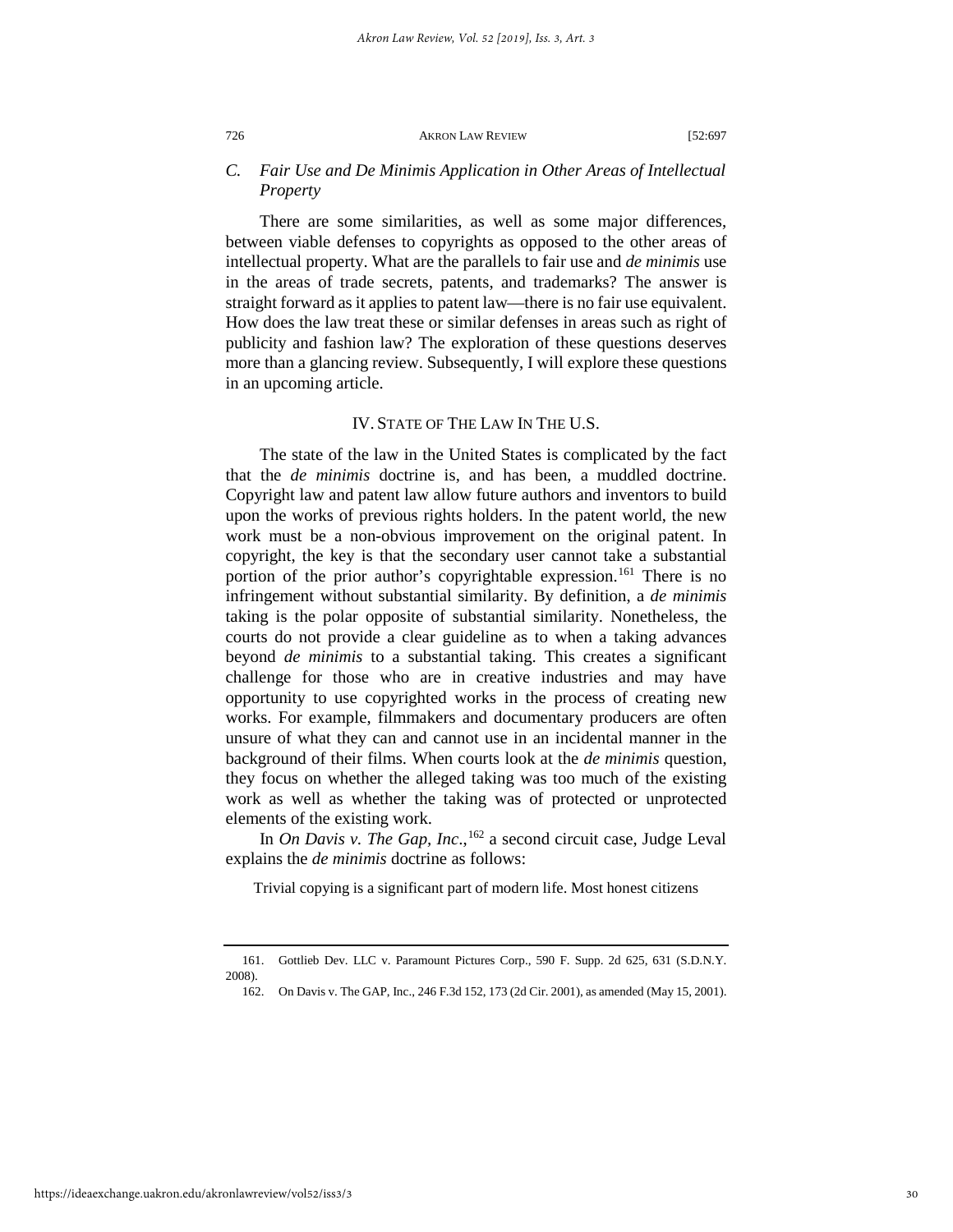in the modern world frequently engage, without hesitation, in trivial copying that, but for the *de minimis* doctrine, would technically constitute a violation of law. We do not hesitate to make a photocopy of a letter from a friend to show to another friend, or of a favorite cartoon to post on the refrigerator. Parents in Central Park photograph their children perched on Jose de Creeft's Alice in Wonderland sculpture. We record television programs aired while we are out so as to watch them at a more conven-ient hour. Waiters at a restaurant sing "Happy Birthday"<sup>[163](#page-31-0)</sup> at a patron's table. When we do such things, it is not that we are breaking the law but unlikely to be sued given the high cost of litigation. Because of the *de minimis* doctrine, in trivial instances of copying, we are in fact not breaking the law.

The fact that Judge Leval's opinion actually includes several examples that are considered fair use as opposed to *de minimis* copying shows how unclear the *de minimis* doctrine actually is.

As to the question of how much is too much, it is a matter of degree. As we see in copyright law, there are times that the application of the statute will be affected by the actual classification of the work that is allegedly being infringed. The digital sampling issue, of course, specifically revolves around sound recordings. Two major cases in different circuits have undertaken the question of whether a quantitatively insignificant digital sample of a sound recording could avoid copyright infringement liability by claiming a *de minimis* defense. The sixth and ninth circuits have come to divergent conclusions on this question.<sup>[164](#page-31-1)</sup>

#### *A. Sixth Circuit—*Bridgeport Music

In *Bridgeport Music, Inc. v. Dimension Films*, [165](#page-31-2) the plaintiff was the owner of a musical composition *Get Off Your Ass and Jam*, which was sampled and used in the song *100 Miles and Runnin'* and appeared on the soundtrack of the movie *I Got The Hook Up*. The use in question was a two second clip from a guitar solo, which was sampled, manipulated digitally to lower the pitch, and looped to recur several times in the new sound recording. The resulting sample was not identifiable by the ordinary observer. The defendant did not deny the use of the sample, instead their defense was that the use of two seconds of a guitar solo was a quantitatively insignificant use, and was therefore *de minimis*. The district

<span id="page-31-0"></span><sup>163.</sup> *Happy Birthday* has since been ruled to be in the public domain. *See* Marya v. Warner/Chappell Music, Inc., 131 F. Supp. 3d 975 (C.D.Cal. 2015).

<span id="page-31-2"></span><span id="page-31-1"></span><sup>164.</sup> VMG Salsoul, LLC v. Ciccone, 824 F.3d 871 (9th Cir. 2016); Bridgeport Music, Inc. v. Dimension Films, 410 F.3d 792 (6th Cir. 2005).

<sup>165</sup>*. Bridgeport Music, Inc*, 410 F.3d 792.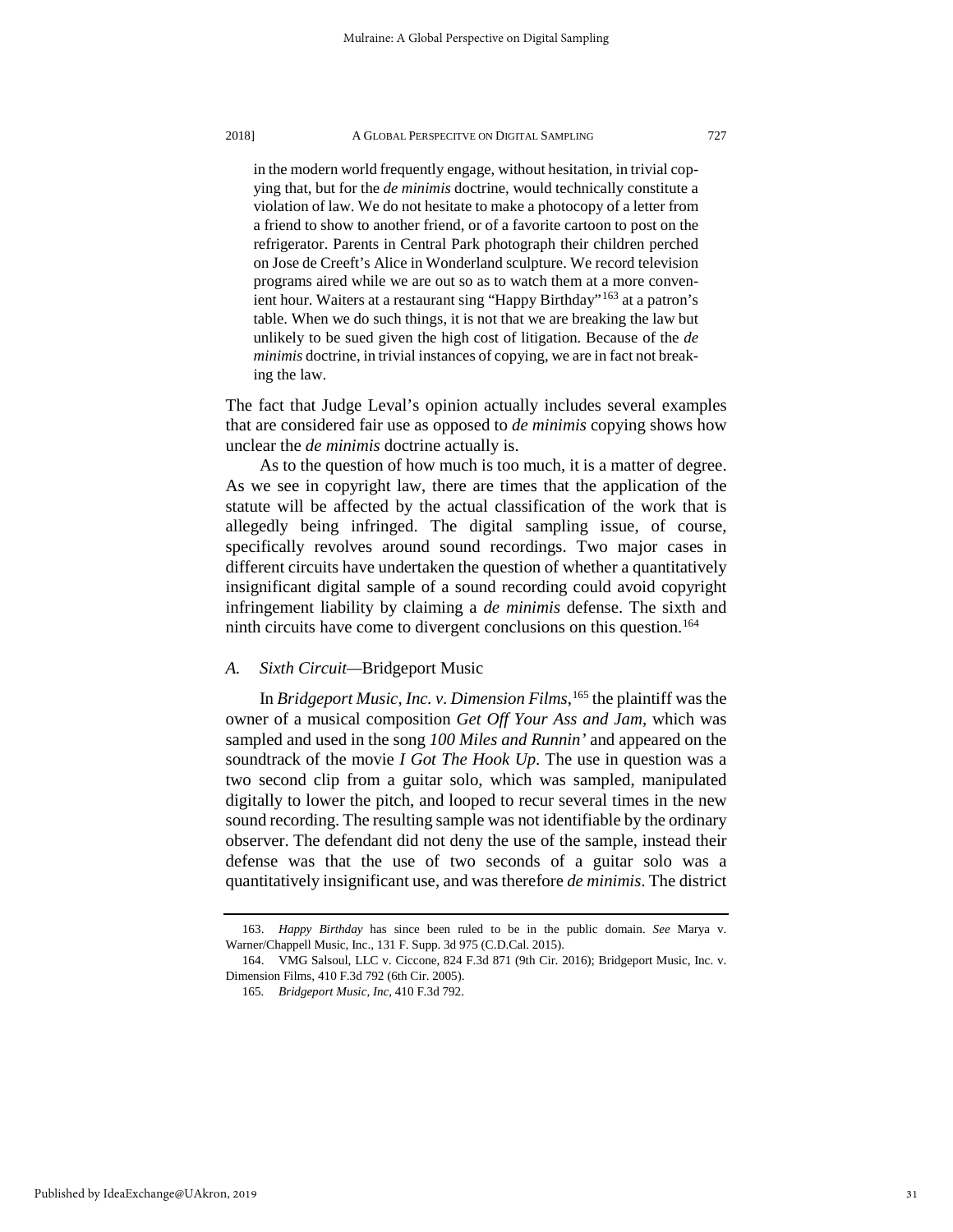court granted summary judgment for the defendant on the grounds that the alleged infringement was *de minimis* and therefore not actionable. On appeal, the United States Court of Appeals for the Sixth Circuit reversed for the plaintiff and held that there was no *de minimis* defense available for sampling of sound recordings. There are significant problems with this bright line rule. First, it provides no opportunity for the trier of fact to examine the use under traditional copyright infringement analysis. Second, and perhaps more troubling, sound recordings are based upon songs, and there is long established case law holding that the *de minimis* defense applies to songs. There are no musical sound recordings without the underlying songs. How then can we justify having no *de minimis* defense for a work that is based upon songs?

Historically, courts in copyright infringement cases have eschewed a bright line test for determining the line between infringing and noninfringing copying.[166](#page-32-0) In *Peter Pan Fabrics, Inc. v. Martin Weiner Corp.*, Judge Learned Hand observed, "The test for infringement of a copyright is of necessity vague. . . . Decisions must therefore inevitably be ad hoc."<sup>[167](#page-32-1)</sup>

As discussed above, in order to establish the elements of copyright infringement, a plaintiff must not only identify commonalities between the two works, but must also show that the defendant actually copied material from the plaintiff's copyrighted work, and that the defendant copied a sufficiently significant amount of copyrighted material from the plaintiff's work so that the parties' works can be said to be substantially similar. The substantial similarity analysis includes three key considerations: how much of the plaintiff's original material the defendant copied; how important the copied material is to the plaintiff's (not the defendant's) work; and whether copyright law protects the copied material. Copying that satisfies the substantial similarity requirement may be classified as verbatim copying, total concept and feel, or both.<sup>[168](#page-32-2)</sup> In *Hoehling v. Universal City Studios, Inc.*, [169](#page-32-3) the court held that infringement is likely if the defendant copied significant portions of the original material in the plaintiff's work verbatim. However, infringement

<span id="page-32-2"></span><span id="page-32-1"></span><span id="page-32-0"></span><sup>166.</sup> Eric Osterberg, *Copyright Litigation: Analyzing Substantial Similarity*, Osterberg, LLC, with Practical Law Intellectual Property and Technology (2019), https://1.next.westlaw.com/Document/I2929e508642311e38578f7ccc38dcbee/View/FullText.html?transitionType=SearchItem&contextData=(sc.Search)&firstPage=true [http://perma.cc/5B8G-DHU7].

<sup>167.</sup> Peter Pan Fabrics, Inc. v. Martin Weiner Corp., 274 F.2d 487, 489 (2d Cir. 1960).

<sup>168.</sup> Osterberg, *supra* note 167.

<span id="page-32-3"></span><sup>169.</sup> Hoehling v. Universal City Studios, Inc., 618 F.2d 972, 980 (2d Cir. 1980).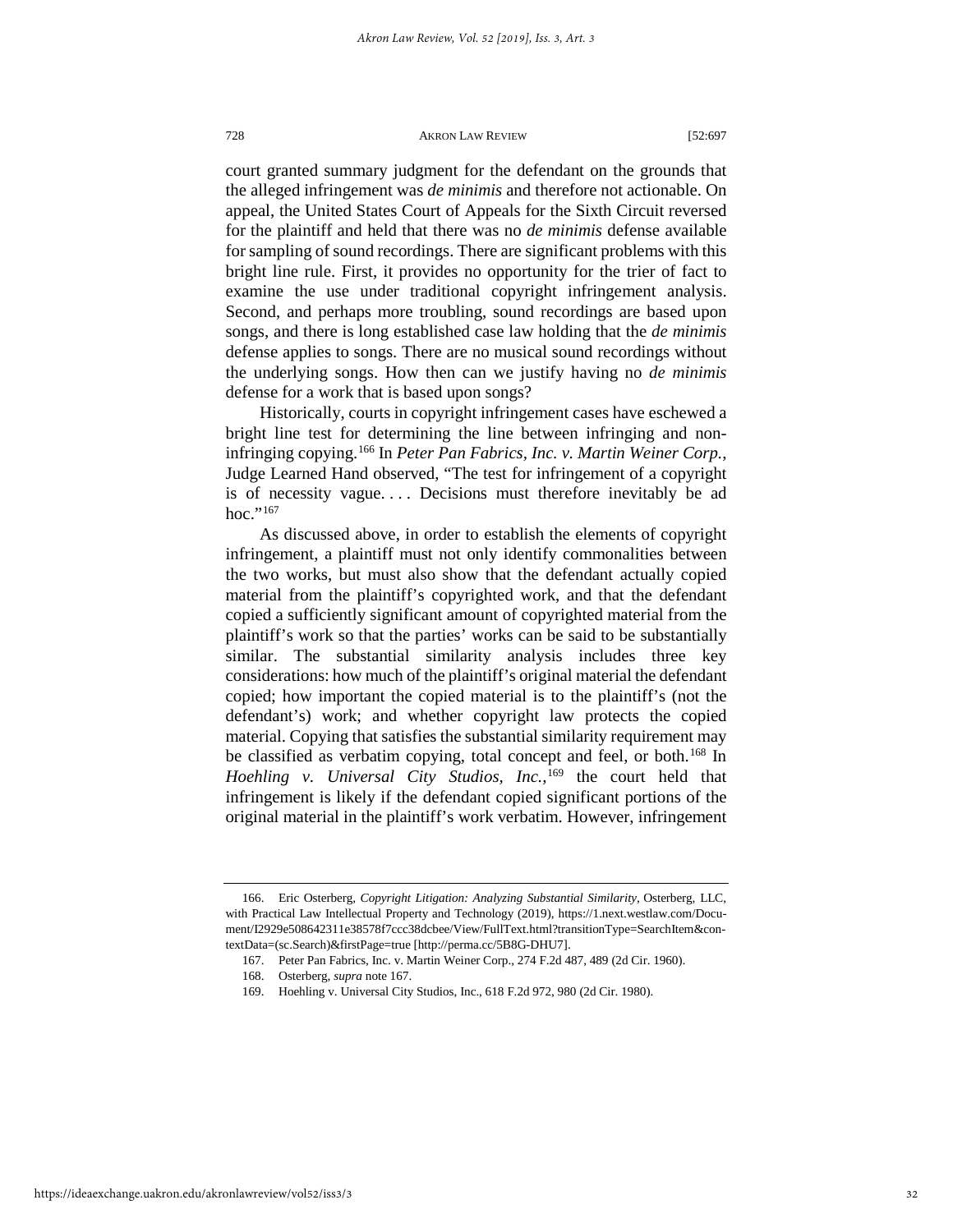of a literary or audiovisual work can also occur if the infringer copies the entire backdrop, characters, inter-relationships, genre, and plot design.<sup>[170](#page-33-0)</sup>

The question in all cases is whether the material the defendant copied is a significant portion of the plaintiff's work.[171](#page-33-1) The sixth circuit is the only circuit to hold that all sampling constitutes infringement per se, regardless of the amount taken. This radical holding contradicts the most elementary requirement for copyright infringement, i.e., that the plaintiff must prove substantial similarity to prove copyright infringement based on sampling.

#### *B. Ninth Circuit—*VMG Salsoul

The ninth circuit was faced with a similar case in *VMG Salsoul, LLC v. Ciccone*, [172](#page-33-2) which involved defendant Madonna and her producer being sued for copyright infringement for making use of a horn stab of less than one second and using it in her hit song *Vogue*. The district court applied the rule that *de minimis* copying does not constitute infringement, thus even if the plaintiff were able to prove actual copying the claim fails because the copying was trivial.<sup>[173](#page-33-3)</sup> The district court granted summary judgment to the defendants on the grounds that neither the composition nor sound recording of the horn hit was *original* for purposes of copyright law, and even if it was, the sampling of it was trivial. The plaintiffs appealed and presented evidence of actual copying. The issues on appeal included whether the alleged copying of the composition and sound recording were *de minimis*, and whether the *de minimis* exception applies to the alleged infringement of sound recordings. The court held that the *de minimis* exception does apply to infringements of copyrighted sound recordings.[174](#page-33-4) Congress intended to maintain the *de minimis* exception for claims alleging copyright infringement of sound recordings when it enacted the copyright provision stating that exclusive rights of the owner of a copyright in sound recording did not extend to making or duplication of another sound recording; sound recordings were treated identically to all other types of protected works under the Copyright Act, and Congress intended to limit, not expand, rights of copyright holders as noted in a passage from the house reports, which articulated the principle that

<span id="page-33-1"></span><span id="page-33-0"></span><sup>170.</sup> TMTV, Corp. v. Mass Prods., Inc., 645 F.3d 464, 470 (1st Cir. 2011).

<sup>171.</sup> Newton v. Diamond, 388 F.3d 1189, 1195 (9thCir. 2004).

<sup>172.</sup> VMG Salsoul, LLC v. Ciccone, 824 F.3d 871 (9th Cir. 2016).

<span id="page-33-4"></span><span id="page-33-3"></span><span id="page-33-2"></span><sup>173.</sup> *Id.*

<sup>174.</sup> *Id.*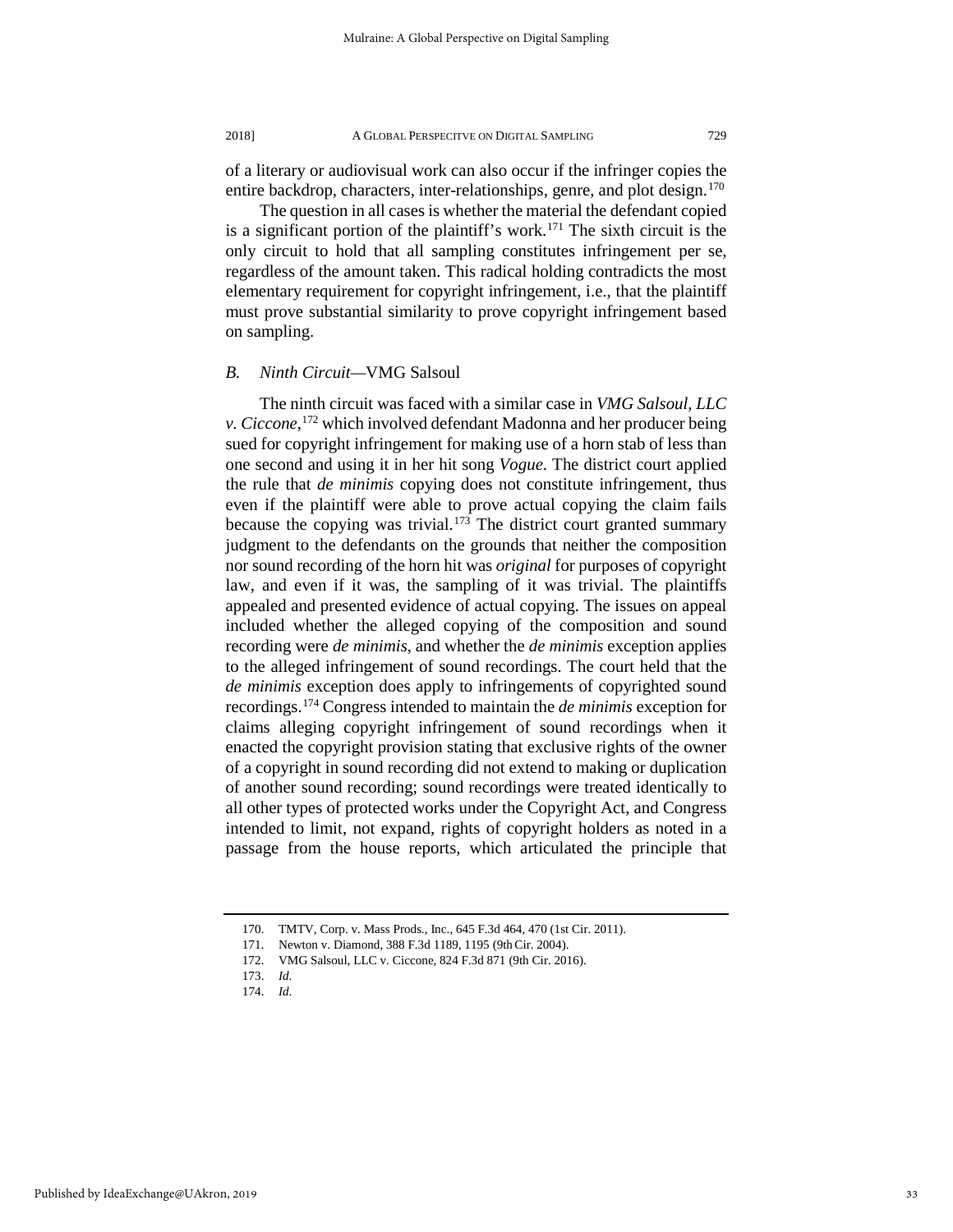infringement only took place whenever all or any substantial portion of actual sounds were reproduced.<sup>[175](#page-34-0)</sup>

#### V. TREATMENT IN SELECTED INTERNATIONAL JURISDICTIONS

An increasing number of international copyright scholars have concluded that copyright protection is more than merely utilitarian, but should instead be considered a human right.<sup>176</sup> In fact, some international treaties enunciate this viewpoint with specificity. For example, the Universal Declaration on Human Rights states as follows: "Everyone has the right to protection of the moral and material interests resulting from any scientific, literary or artistic production of which he is the author.["177](#page-34-2) Some constitutions support this view as well, for example, the Swedish Constitution states that "authors, artists and photographers shall own the rights to their works in accordance with provisions laid down in law.["178](#page-34-3) The Charter of Fundamental Rights of the European Union simply states that "intellectual property shall be protected."<sup>[179](#page-34-4)</sup> The Federal German Constitution (*Grundgesetz*) does not mention copyright, however, the nation's case law is well developed. The German Constitution states that "[e]verybody has the right to self-fulfillment in so far as they do not violate the rights of others or offend against the constitutional order or morality."[180](#page-34-5) However, German law also indicates that the copyright monopoly should be limited: "Property entails obligations. Its use should

<sup>175.</sup> *Id.*

<span id="page-34-1"></span><span id="page-34-0"></span><sup>176.</sup> *See, e.g.*, Francois Dessemontet, *Copyright and Human Rights, in* INTELLECTUAL PROPERTY AND INFORMATION LAW: ESSAYS IN HONOUR OF HERMAN COHEN JEHORAM 113 (Jan J.C. Kabel & Gerard J.H.M. Mom, eds., 1998); Michel Vivant, *Le droit d'auteur, un droit de l'homme*, 174 REVUE INTERNATIONALE DU DROIT D'AUTEUR [R.I.D.A.] 60 (1997); Andre Kerever, *Authors' Rights are Human Rights*, 32 COPYRIGHT BULLETIN 18 (1999); extensively TORREMANS 2008.

<span id="page-34-2"></span><sup>177.</sup> UNIVERSAL DECLARATION ON HUMAN RIGHTS ART. 27(2); *See*, eg.g, France, Huston v. La Cinq, District Court of Paris, November 23, 1988, 139 R.I.D.A. 205 (1989); Anne Bragance v. Olivier Orban et.al., Court of Appeal of Paris, 142 R.I.D.A. 301 (1989). UNIVERSAL DECLARATION ON HUMAN RIGHTS ART. 27 § 2. [http://www.claiminghumanrights.org/udhr\\_article\\_2.html#at3](http://www.claiminghumanrights.org/udhr_article_2.html#at3) [http://perma.cc/6F6Y-4ZWK]; *See, e.g.*, France, Huston v. La Cinq, District Court of Paris, November 23, 1988, 139 REVUE INTERNATIONALE DU DROIT D'AUTEUR [R.I.D.A.] 205 (1989); Anne Bragance v. Olivier Orban et.al., Court of Appeal of Paris, 142 REVUE INTERNATIONALE DU DROIT D'AUTEUR [R.I.D.A.] 301 (1989). *See* PAUL GOLDSTEIN AND P. BERNT HUGENHOLTZ, INTERNATIONAL COPYRIGHT: PRINCIPLES, LAW, AND PRACTICE 23 (Oxford University Press, eds., 3rd ed. 2013).

<sup>178.</sup> REGERINGSFORMEN [RF] [CONSTITUTION] 2016, 21:9. (Swed.).

<span id="page-34-3"></span><sup>179.</sup> CHARTER OF FUNDAMENTAL RIGHTS OF THE EUROPEAN UNION ART. (17)(2), OJ EC C 364/1 of 18 December 2000.

<span id="page-34-5"></span><span id="page-34-4"></span><sup>180.</sup> DEUTSCHER BUNDESTAG [Constitution] GRUNDGESETZ [GG] [Basic Law] Last Amended July 13, 2017, art. 2 § 1 (Ger.).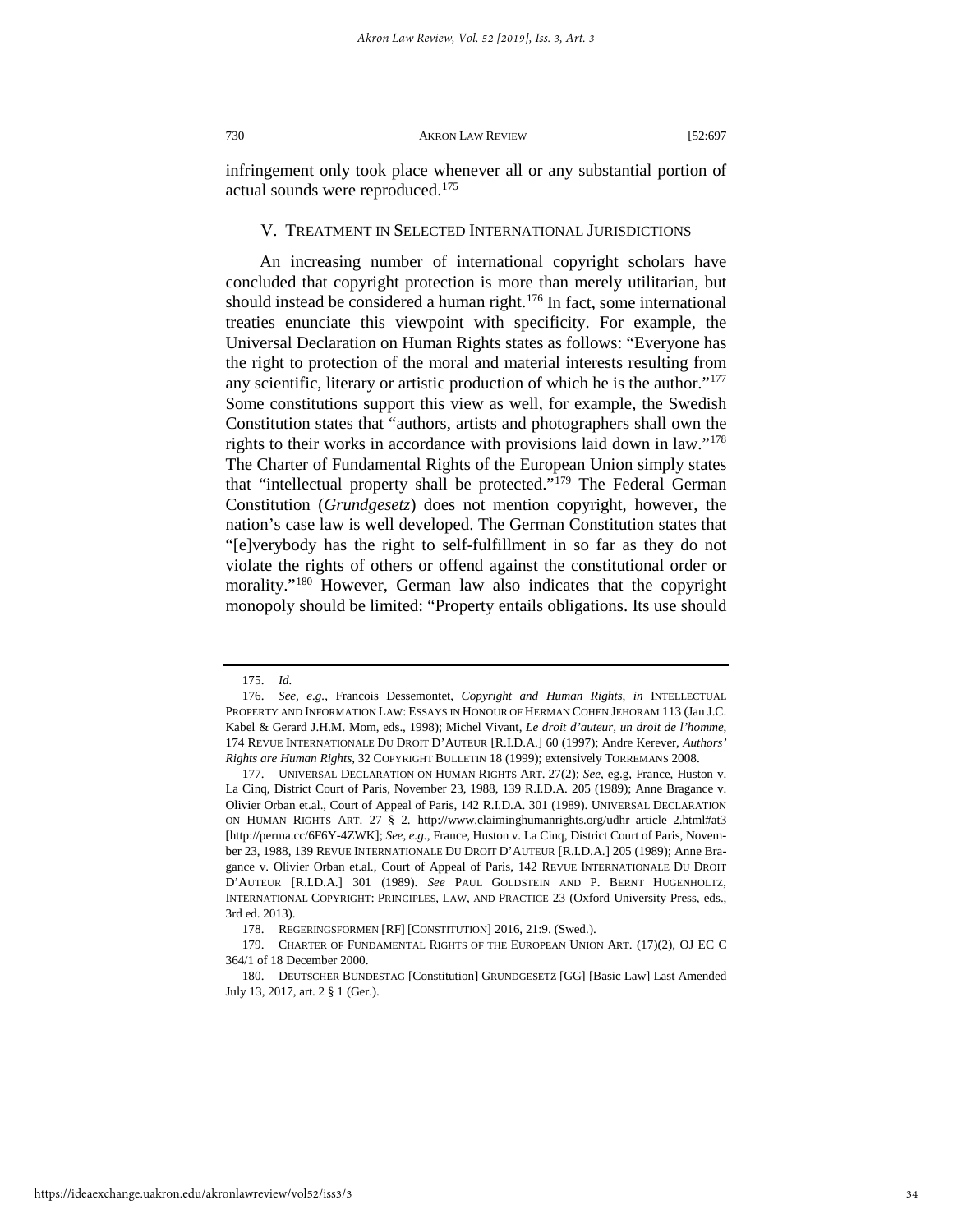also serve the public interest."[181](#page-35-0) French law does not provide explicitly for the constitutional protection of copyrights, however, these rights in France emanate from Article 17 of the Declaration of Human Rights and Civil Rights of 1789, which identifies property rights generally as an "inviolable and sacred right."<sup>[182](#page-35-1)</sup> The application of a human rights approach to copyright, while providing protection against legal challenges, also provides logical limitations on the monopoly of copyright. Meanwhile, the law in the U.S. has been straightforward in its foundation that copyright is not an authorial conception but is a utilitarian concept, as noted by the rationale for copyright protection being "progress of science."[183](#page-35-2) Nonetheless, whether there is a lean toward the human rights or the utilitarian concept, either approach carries with it the necessity of providing reasonable limitations and the authorization to make samples of sound recordings, specifically where there is no adverse effect on the commercial marketplace of the underlying work, or where the reasonable or lay observer would be unable to recognize the sample as being derived from the specific underlying work.

While the international treatment of whether quantitatively insubstantial copying of a sound recording may be considered *de minimis* has been a mixed bag, many jurisdictions have made it clear that *de minimis* copying is a viable defense. In Australia, infringement occurs when a substantial portion of a work is reproduced.<sup>[184](#page-35-3)</sup> Australian courts take a look at whether the substantial portion taken is qualitative, i.e., whether the part taken is essential, vital, or material in relation to the work as a whole.[185](#page-35-4) In the case *EMI Songs Australia Pty. Ltd. v. Larrikin Music*  Publishing Pty. Ltd.,<sup>[186](#page-35-5)</sup> the band Men At Work incorporated a part of Mr. Larrikin's song *Kookaburra* in their song *Down Under*. [187](#page-35-6) Larrikin sued

<sup>181.</sup> *Id.* at art. 14 §2.

<span id="page-35-1"></span><span id="page-35-0"></span><sup>182.</sup> *See* Adolf Dietz, *Transformation of Authors Rights: Change of Paradigm,* 138 REVUE INTERNATIONALE DU DROIT D'AUTEUR [R.I.D.A.] 22, 58 (1988).

<span id="page-35-2"></span><sup>183.</sup> U.S. CONST. art I, § 8, cl. 8. *See also* CONST. (1987), art. XIV, §. 13 (Phil.) stating "The State shall protect and secure the exclusive rights of scientists, inventors, artists, and other gifted citizens to their intellectual property and creations, particularly when beneficial to the people, for such period as may be provided by law.'

<span id="page-35-3"></span><sup>184.</sup> *Short Guide to Copyrigh*t, COMMUNICATIONS (2019), https://www.communications.gov.au/documents/short-guide-copyright [https://perma.cc/E6QW-DBBX].

<span id="page-35-4"></span><sup>185.</sup> *Quotation and Copyright Law*, ALRC, https://www.alrc.gov.au/publications/9-quotation/quotation-and-copyright-law[https://perma.cc/F3HQ-4M9P].

<span id="page-35-5"></span><sup>186.</sup> Aaron Yates*, Full Court decides on appeal that a substantial part of "Kookaburra" was copied in Men at Work's "Do*, DCC (2011), http://www.davies.com.au/ip-news/full-court-decideson-appeal-that-a-substantial-part-of-kookaburra-was [https://perma.cc/GTK6-EDGG].

<span id="page-35-6"></span><sup>187.</sup> The song *Down Under* by Australian band Men at Work hit number one on the Billboard Hot 100 in January 1983 and remained at the top of the charts for four non-consecutive weeks. The song also reached number one in Australia, Canada, Ireland, New Zealand, Switzerland, and the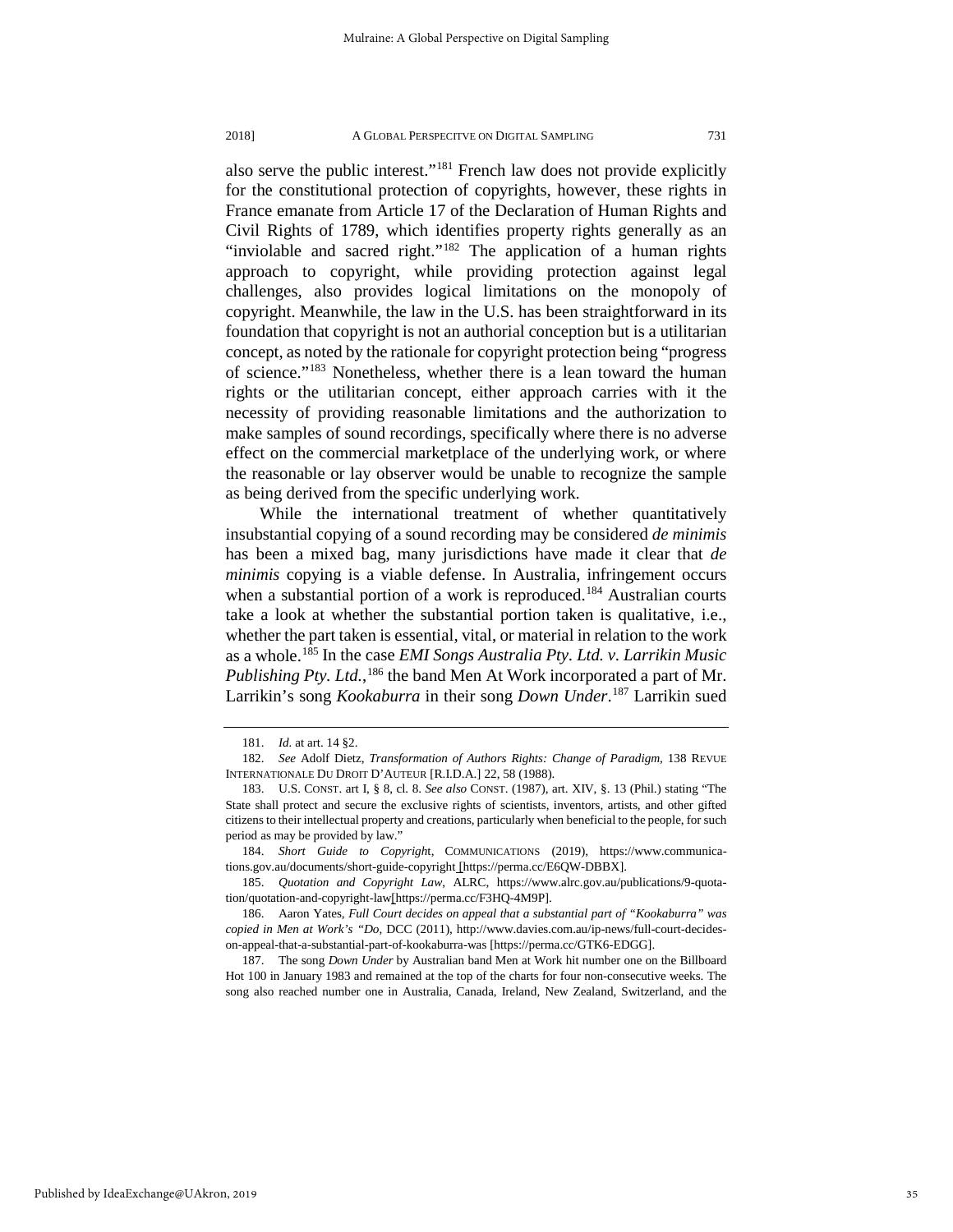for copyright infringement in federal court against EMI companies. The court held the flute riff in *Down Under* was objectively similar to bars from *Kookaburra*. In their book chapter, Copyright, Fair Use and the Australian Constitution, Kylie Pappalardo and Brian Fitzgerald use the historical record to argue that the incorporation of the term *copyrights* in the Australian Constitution is accompanied by a notion of balance and fair use in Australian law and that this should be considered when interpreting the Australian Copyright Act of 1968.[188](#page-36-0) This approach was birthed in the English case law of the  $18<sup>th</sup>$  and  $19<sup>th</sup>$  century which provided for fair use of a work where the defendant had made a productive use that did more than alter the original work for the purpose of evading liability, and where the defendant had made an original contribution to the resulting work.<sup>[189](#page-36-1)</sup> Fair use was also shown where the use did not supersede or prejudice the market for the original work.<sup>[190](#page-36-2)</sup> Under Australian law, while fair use is not included in the statute, professors Pappalardo and Fitzgerald point to the foundation upon which Australia's laws were built—the English laws of the  $18<sup>th</sup>$  and  $19<sup>th</sup>$  centuries—and that law's recognition that noninfringing copying includes the copying of insubstantial parts of copyrighted works and copying to make a fair use of the work.<sup>191</sup> While the Australian courts have yet to rule on a case involving a *de minimis* defense for a short digital sample, it appears that based on the statutory language in Australia, a case where a short digital sample was used and was not identifiable would not classify as a "substantial portion of a work" being reproduced.

German courts in recent years have created a positive environment for sampling. Germany's Constitutional Court in 2014 held that a hip-hop artist that sampled a two-second beat from a Kraftwerk song was not liable for copyright infringement.<sup>[192](#page-36-4)</sup> Producer Moses Pelham used the sample from Kraftwerk's *Metall auf Metall*[193](#page-36-5) in the song *Nur Mir*, [194](#page-36-6) performed by rapper Sabrina Setlur. The court said the sequences were only seconds

United Kingdom.

<span id="page-36-0"></span><sup>188.</sup> Kylie Pappalardo, Brian Fitzgerald, *Copyright, Fair Use and the Australian Constitution*, in BRIAN FITZGERALD,JOHN GILCHRIST, COPYRIGHT PERSPECTIVES: PAST, PRESENT AND PROSPECT. SPRINGER, CHAM, SWITZERLAND, 125–64 (Springer, Cham, Switzerland, eds., 2015).

<span id="page-36-1"></span><sup>189.</sup> *See* Joseph R. Re, *The Stage of Publication as a 'Fair Use' Factor: Harper & Row, Publishers Inc. v. Nation Enterprises*, 58 ST. JOHN'S L. REV. 597, 598 n.4 (1984).

<sup>190.</sup> Pappalardo, *supra* note 189, at 125–164.

<sup>191.</sup> Pappalardo, *supra* note 189, at 125–164.

<span id="page-36-6"></span><span id="page-36-5"></span><span id="page-36-4"></span><span id="page-36-3"></span><span id="page-36-2"></span><sup>192.</sup> Madaline Chambers, *German Court Allows Music Sampling for Hip-Hop Producer*, NEWS (2016), http://www.reuters.com/article/us-germany-music-sampling/german-court-allows-musicsampling-for-hip-hop-producer-idUSKCN0YM1JQ **[**https://perma.cc/MXW6-DK3Q].

<sup>193.</sup> *Metall auf Metall* is German for "Metal on Metal."

<sup>194.</sup> *Nur Mir* is German for "Only for Me."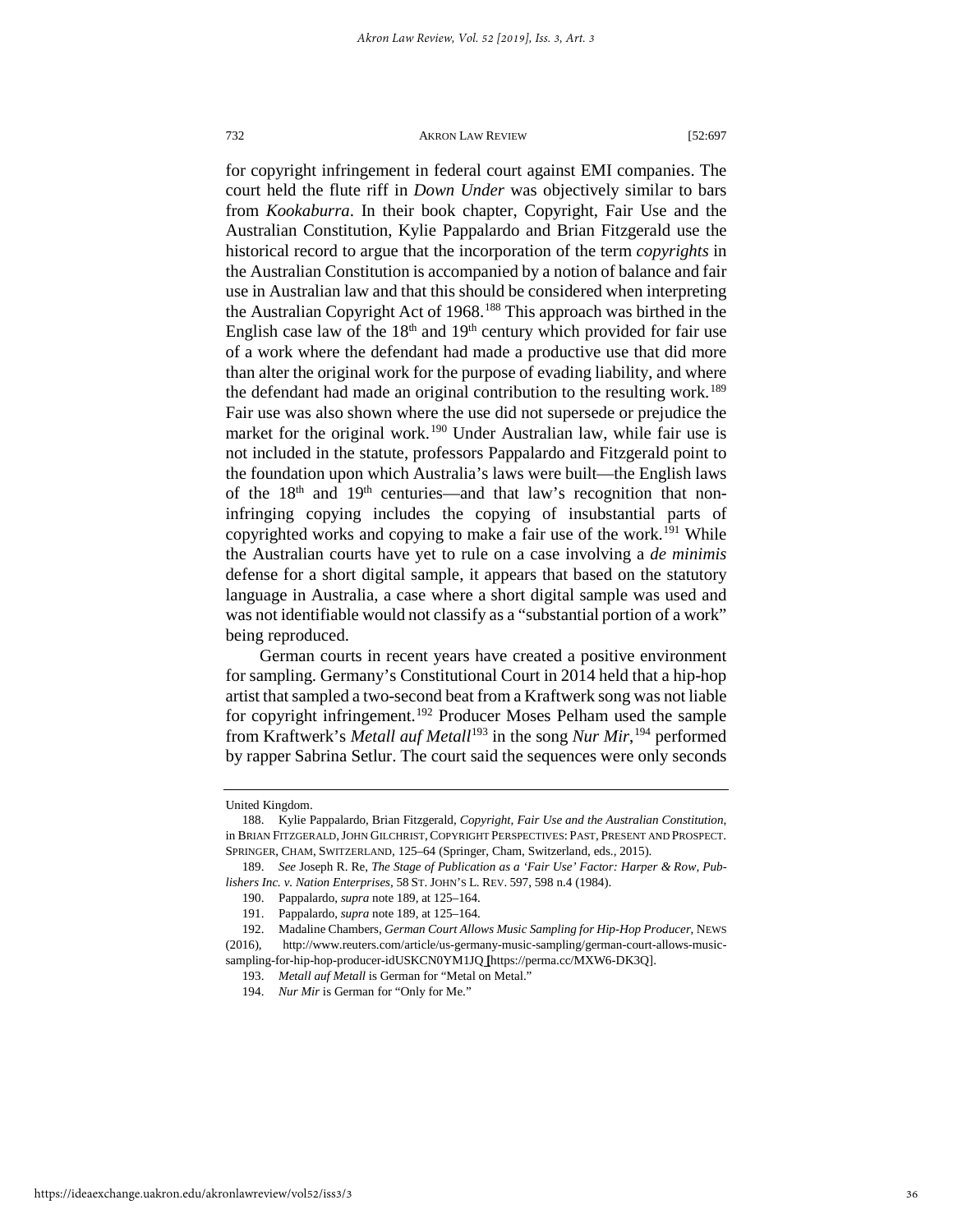long and "led to the creation of a totally new and independent piece of work."[195](#page-37-0) The German court held that the economic value of the original sound was not diminished, and that banning sampling would in effect spell the end of some music styles.<sup>[196](#page-37-1)</sup> This progressive approach would be an economically viable approach in the United States as it would protect against any unactionable substantial copying while providing an opportunity for composers and producers to use small samples that would be too insignificant to negatively affect the commercial market of the original work.

The framework for U.K. copyright law is found in the Copyright, Designs and Patents Act of 1988, with the provision of the Act being heavily influenced by both E.U. directives and international treaties.<sup>[197](#page-37-2)</sup> In the United Kingdom, "Fair Dealing" is a legal term used to establish whether a use of a copyrighted work is lawful or unlawful. The concept of fair dealing was introduced in the 1911 U.K. Copyright Act and then more fully enunciated in the 1956 Copyright Act.<sup>[198](#page-37-3)</sup> While there is no statutory definition of fair dealing, the courts endeavor to determine how a fair-minded and honest person would have dealt with the work. The factors that have been identified by the courts as relevant in determining fair dealing include:

- 1. Does using the work affect the market for the original work? If a use of a work acts as a substitute for it, causing the owner to lose revenue, then it is not likely to be fair.
- 2. Is the amount of the work taken reasonable and appropriate? Was it necessary to use the amount that was taken? Usually only part of a work may be used.

The relative importance of any one factor will vary according to the facts of the case and the type of dealing in question.<sup>[199](#page-37-4)</sup>

English courts are still wrestling with how to treat sampling. In *Morrison Leahy Ltd. v. Lightbond Ltd.*, [200](#page-37-5) the defendant created a project

<span id="page-37-5"></span>Published by IdeaExchange@UAkron, 2019

<sup>195.</sup> Chambers, *supra* note 192.

<sup>196.</sup> Chambers, *supra* note 192.

<span id="page-37-2"></span><span id="page-37-1"></span><span id="page-37-0"></span><sup>197.</sup> Ben Hitchens, *Copyright in the United Kingdom*, LEXOLOGY (2019), https://www.lexology.com/library/detail.aspx?g=502708f2-9dc3-4155-aa1e-c0ba878b86bb&utm\_source=lexology+daily+newsfeed&utm\_medium=html+email&utm\_campaign=lexology+subscriber+daily+feed&utm\_content=lexology+daily+newsfeed+2018-07-02&utm\_term

<sup>[</sup>https://perma.cc/2PST-EVVA].

<span id="page-37-3"></span><sup>198.</sup> Lynette Owen, *Fair dealing: A Concept in UK Copyright Law*, ONLINELIBRARY (2015), https://onlinelibrary.wiley.com/doi/pdf/10.1087/20150309 [https://perma.cc/T573-YZKG].

<span id="page-37-4"></span><sup>199.</sup> INTELLECTUAL PROPERTY OFFICE, Exceptions to Copyright: An Overview, Crown Copyright, (2014[\) https://assets.publishing.service.gov.uk](https://assets.publishing.service.gov.uk/) [http://perma.cc/Y8M7-NFS9].

<sup>200.</sup> Morrison Leahy Music Ltd. v. Lightbond Ltd. (1993) ENTERTAINMENT & MEDIA LAW REPORTS UK EMLR 144.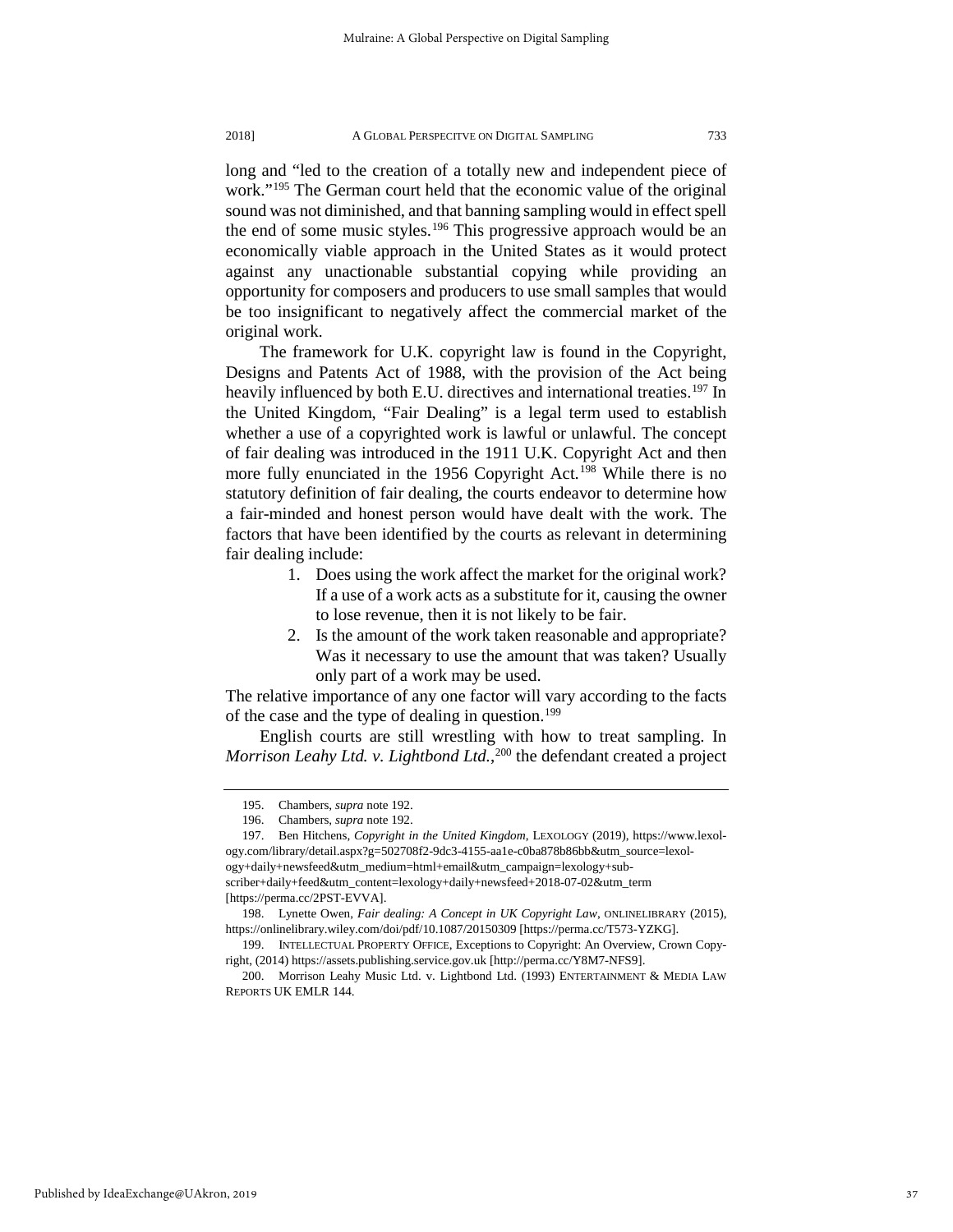entitled *Bad Boys Megamix*. George Michael and Morrison Leahy Music Limited sued the defendant to prohibit releasing samples on the project. The U.K. court assessed whether the sampling altered the character of the work, whether the authenticity of the originals were preserved, and whether the lyrics had been modified or changed context.<sup>[201](#page-38-0)</sup> The judge ultimately found that the remix amounted to derogatory treatment and granted an injunction against the defendant.[202](#page-38-1) In their article, *UK Copyright and the Limits of Music Sampling*, Julie Ewald and Paul G. Oliver make the case that the current copyright laws in the United Kingdom do not reflect the technological changes that have affected the new methods of music production, and they suggest that both the current law and their interpretation in courts require a more relaxed interpretation in order to avoid damaging creative expression.<sup>203</sup> It should also be noted that "the incidental inclusion of a copyrighted work in an artistic work, sound recording, film or broadcast" is included among the defenses to copyright infringement under U.K. law. Although there have been no cases that used this defense in a digital sampling context, a digital sampling defendant could certainly utilize this statutory language as a defense where the sampling was so insignificant to be a *de minimis* taking.

Canadian law, like the U.S. statute, provides for exclusive rights under copyright that belong to the owner of sound recordings.<sup>[204](#page-38-3)</sup> A *sound recording* means any transmission of signs, signals, writings, images, sounds, or intelligence of any nature by wire, radio, visual, optical, or other electromagnetic system. The Canadian Copyright Act states that "it is an infringement of copyright for any person to do, without the consent of the owner of the copyright, anything that by this Act only the owner of the copyright has the right to do."[205](#page-38-4) Under Canadian law, a sample that uses a substantial part of copyrightable material infringes on that copyright.[206](#page-38-5) This begs the question—how do we determine *substantial part*? To determine whether the use of the sample infringes the copyright in a work, the court must determine whether the material used was a

<sup>201.</sup> *Id.*

<sup>202.</sup> *Id.*

<span id="page-38-2"></span><span id="page-38-1"></span><span id="page-38-0"></span><sup>203.</sup> Julie Ewald, Paul G. Oliver, *UK Copyright and the Limits of UK Music Sampling*, PAPERS.SSRN (January 13, 2017)[. https://ssrn.com/abstract=2898820 \[](https://ssrn.com/abstract=2898820)https://perma.cc/2LEN-ATJA].

<span id="page-38-3"></span><sup>204.</sup> Alandis Kyle Brassel, *Confused, Frustrated, and Exhausted: Solving the U.S. Digital First Sale Doctrine Problem Through the International Lens*, 48 VAND.J. TRANSNAT'L L. 245, 264 (2015). 205. CANADIAN COPYRIGHT ACT, § 3(1)/1985 (Can.), *reprinted* in (R.S.C. 1985, c C-42) (con-

<span id="page-38-4"></span>solidated version, status as at December 31, 2012).

<span id="page-38-5"></span><sup>206.</sup> Andrea R. Bergman, *Toronto Copyright Lawyer: The Legality of Music Sampling,* ZVULONY (2010), https://zvulony.ca/2010/articles/intellectual-property-law/copyright-law/musicsampling/ **[**https://perma.cc/269Q-ZS79**].**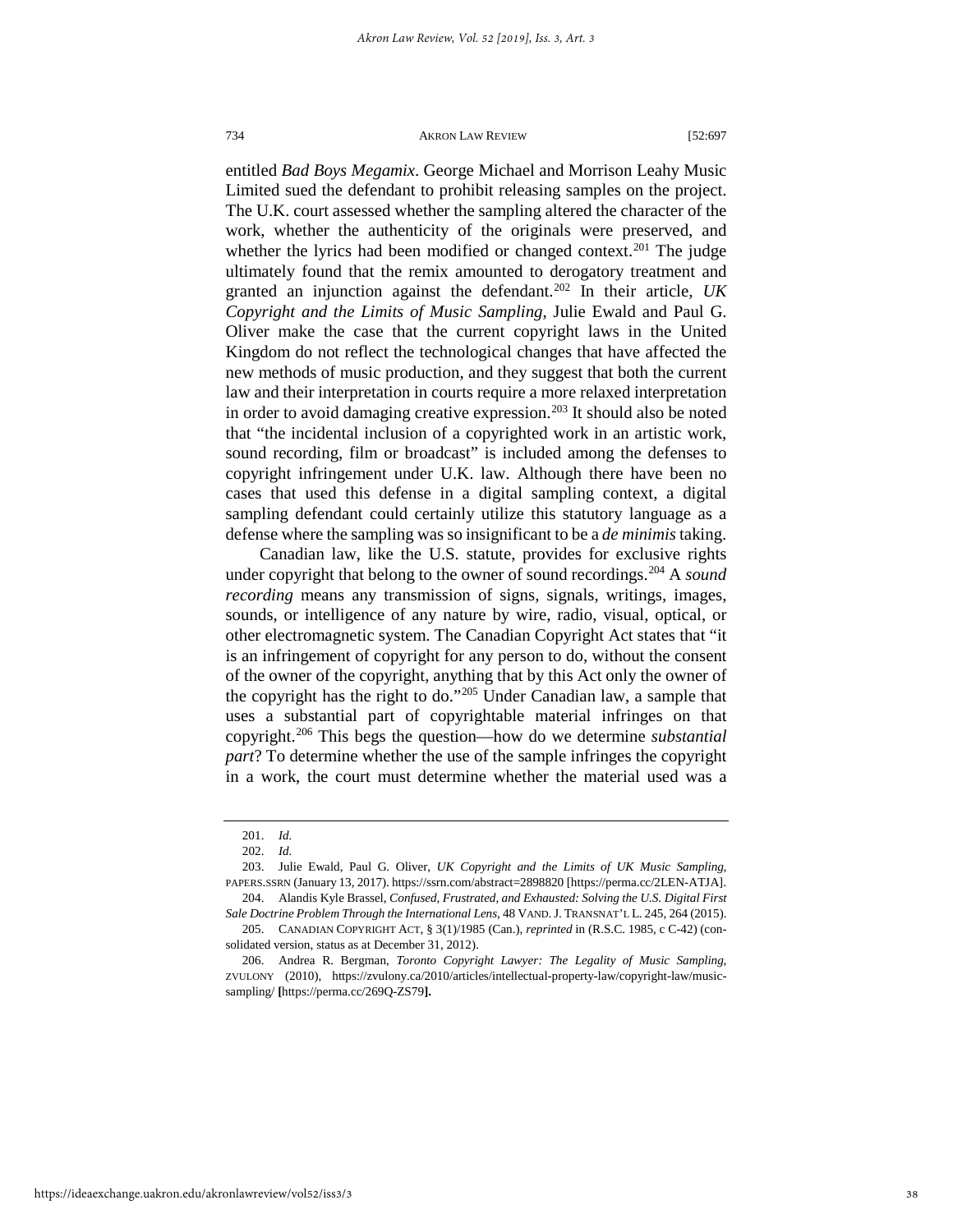substantial part of the plaintiff's material, and whether the material is capable of copyright protection.[207](#page-39-0) *Canadian Performing Right Society Ltd. v. Canadian National Exhibition Association*, [208c](#page-39-1)larified what was meant by *substantial,* and the definition included whether the work was recognizable by the average lay observer.

In determining whether a substantial part of a musical work has been played, a decision should not be reached merely by comparing the respective lengths of the whole work and of the part played. The fact that a person who heard the part played and who was familiar with the work could identify the work is very important if not conclusive.<sup>[209](#page-39-2)</sup>

The Federal Court of Canada, Trial Division, took a different approach in holding that where the defendant has taken the distinct traits of the original work, a substantial part of the plaintiff's work will have been used.[210](#page-39-3) The British Columbia Court of Appeal looked at the qualitative importance of the piece of work used, in relation to the plaintiff's work as a whole.<sup>211</sup> If the piece of music sampled is recognizable to the average listener, or if it is distinctive or qualitatively important to the plaintiff's work, it will likely form a substantial part of the plaintiff's material. In determining whether a substantial part of a musical work has been played, the analysis must go beyond comparing the respective lengths of the alleged infringing portion and the underlying work. The fact that a person who heard the part and who was familiar with the work could identify the work is very important, if not conclusive.<sup>[212](#page-39-5)</sup> Canadian courts also require an inquiry into the originality of the portion of the work that has allegedly been copied. In order for a work to be capable of copyright protection, it must be original. In *Delrina Corp. v. Triolet Systems Inc.,* the Ontario Court of Appeal held that if the piece of music being sampled is not in itself original, there will be no copyright infringement.<sup>[213](#page-39-6)</sup> The natural progression of this approach could arguably include consideration of whether the sampled portion of a sound recording consisted of a sufficiently original expression to render it worthy of

<sup>207.</sup> *Id.*

<span id="page-39-1"></span><span id="page-39-0"></span><sup>208.</sup> *Canadian Performing Right Society Ltd. v. Canadian National Exhibition Association*, (1934) O.R. 610 (Can.).

<sup>209.</sup> *Id.*

<span id="page-39-3"></span><span id="page-39-2"></span><sup>210.</sup> Cie Génerale des établissements Michelin - Michelin & Cie v. CAW Canada (1997 2 FC 306) (Can.).

<span id="page-39-4"></span><sup>211.</sup> British Columbia Jockey Club v. Standen (c.o.b. Winbar Publications) (1985), 8 C.P.R. (3d) 283 British Columbia Court of Appeals [B.C.C.A].

<span id="page-39-6"></span><span id="page-39-5"></span><sup>212.</sup> Canadian Performing Right Society Ltd. v. Canadian National Exhibition Association, [1934] O.R. 610.

<sup>213.</sup> Delrina Corp. v. Triolet Systems, Inc., 2002 CanLII 11389, 58 OR (3d) 339.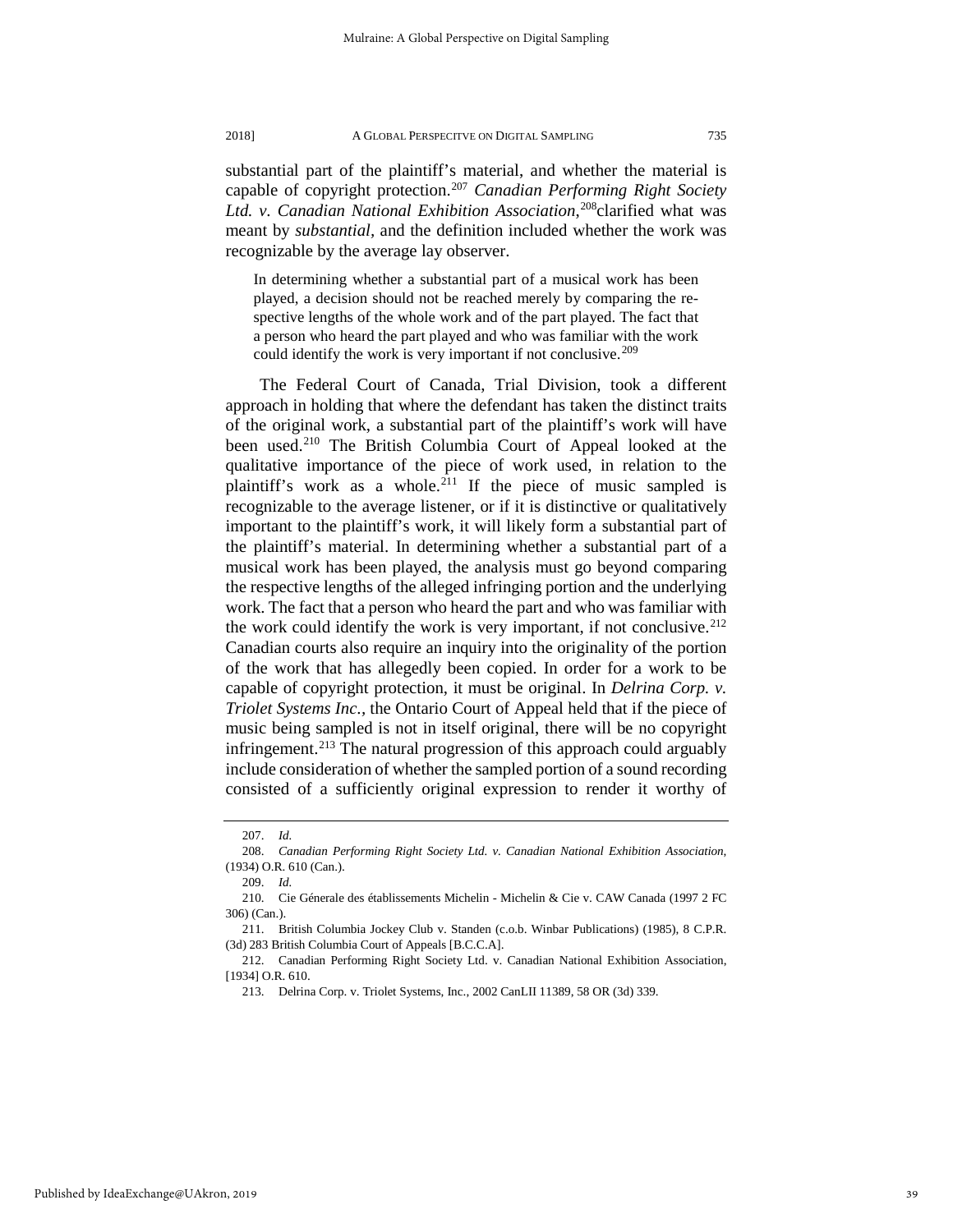copyright protection. Sampling could, of course, include portions that are sufficiently original or portions which do not rise to that level. The ratio of originality would certainly inform whether the sampled piece is protectable by copyright.<sup>[214](#page-40-0)</sup> It should be noted that Canadian copyright law makes provisions for moral rights as well. These moral rights belong to the author of a copyrighted work and include the right to the integrity of the work, and the right of association.<sup>[215](#page-40-1)</sup> However, it is likely that these moral rights would only extend to the underlying song due to the fact that in most commercial circumstances, the sound recordings are owned by the record company and moral rights typically only belong to the author of the copyrighted work, i.e., the song.

#### VI. CONCLUSION

"*If nature has made any one thing less susceptible than all others of exclusive property, it is the action of the thinking power called an ideaFalse He who receives an idea from me, receives instruction himself without lessening mine; as he who lights his taper at mine, receives light without darkening me. That ideas should freely spread from one to another over the globe, for the moral and mutual instruction of man, and improvement of his condition, seems to have been peculiarly and benevolently designed by nature*."[216](#page-40-2)

Intellectual property is now the most valuable asset class on the planet.[217](#page-40-3) In fact it is likely that the exploitation and development of intellectual property will ultimately transform economies in a manner similar to the transformation caused by the Industrial Revolution.<sup>218</sup> Historically, copyright law has always been applied in a manner that simultaneously encourages creation while enriching the public. The need to encourage creation by providing a limited monopoly is widely regarded as a worthy objective. The enrichment of the public using this

<span id="page-40-0"></span><sup>214.</sup> Andrea R. Bergman, *Toronto Copyright Lawyer: The Legality of Music Sampling,* ZVULONY, https://zvulony.ca/2010/articles/intellectual-property-law/copyright-law/music-sampling/ [https://perma.cc/269Q-ZS79**].**

<span id="page-40-1"></span><sup>215.</sup> CANADIAN COPYRIGHT ACT, §§ 17.1, 17.2; *See also* §§ 14.1, 14.2; § 34.2 (1985) (outlining the penalties for infringement of moral rights).

<span id="page-40-2"></span><sup>216.</sup> Letter from Thomas Jefferson to Isaac MacPherson (Aug. 13, 1813), reprinted in 6 WRITINGS OF THOMAS JEFFERSON, 1790–1826, at 180-81 (H.A. Washington ed., 1854).

<span id="page-40-3"></span><sup>217.</sup> John P. Ogier, *Intellectual Property, Finance and Economic Development*, WIPO Magazine, February 2016.

<span id="page-40-4"></span><sup>218.</sup> Scholars view the Industrial Revolution as the most important single development in human history over the past three centuries. PETER N. STEARNS, THE INDUSTRIAL REVOLUTION IN WORLD HISTORY, (Taylor & Francis eds., 4th ed. 2013).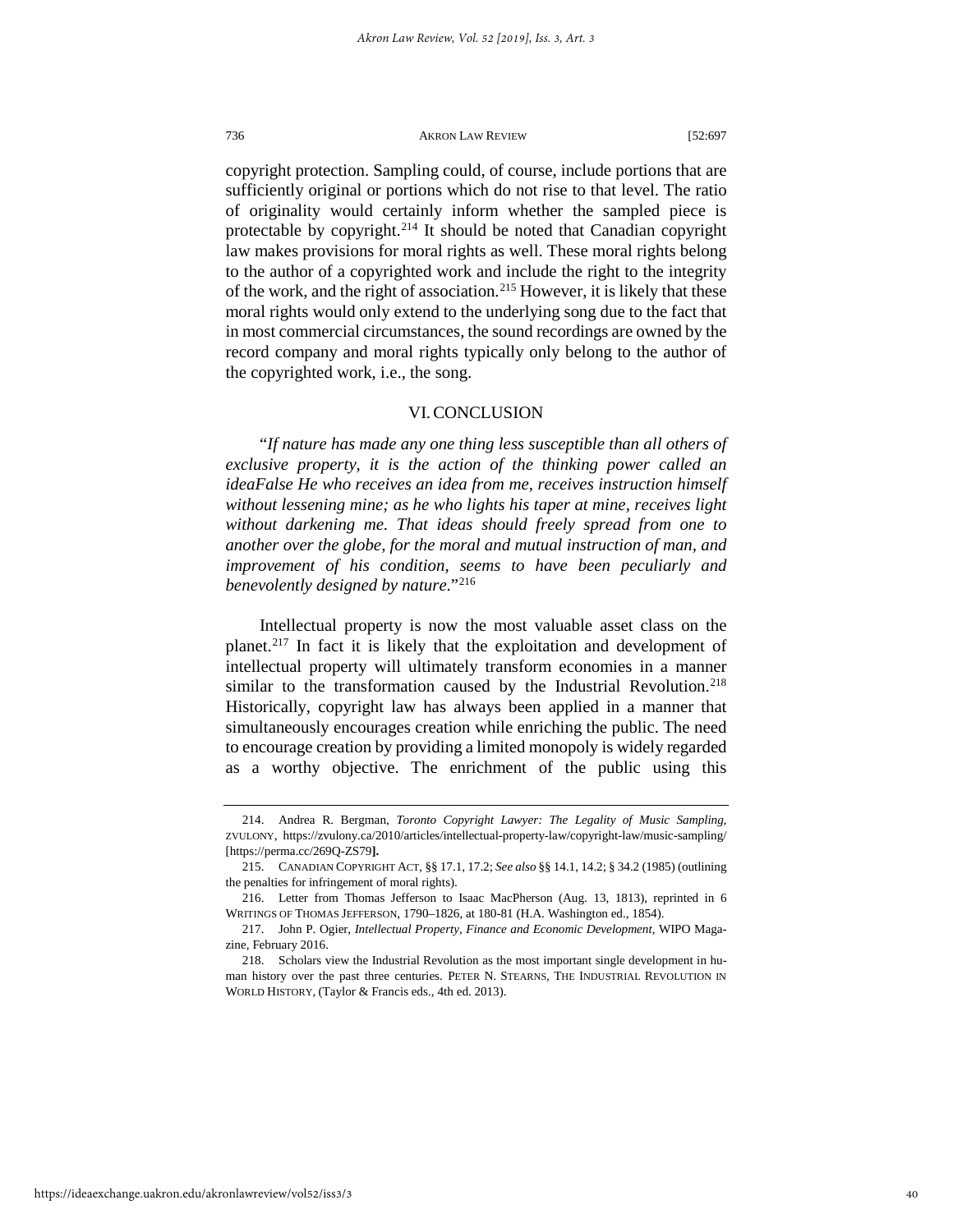methodology relies on greater creative activity being spurred by the reward of limited monopoly, and the greater creative activity providing for greater intellectual and cultural enrichment of those who have access to these copyrighted works. Such access typically includes use of some method of licensing or purchase. However, rewarding creators is only one tactic and must be limited to protect the larger goal of encouraging creation of culture.<sup>[219](#page-41-0)</sup> It is this goal which provides public enrichment by means of having access to public domain works. The same policy rationale that allows unfettered access to public domain works should also provide access to copyrighted works when the access is such that it either (1) does not have a negative impact on the commercial market of the original work; (2) transforms the original work in a significant way; or (3) is quantitatively or qualitatively insignificant, i.e., *de minimis*. The ability of a recording artist or producer to utilize a digital sample that is insignificant on a qualitative or quantitative level, i.e., a use that is *de minimis* using a quantitative analysis, allows for an increased flow of information, ideas, and culture from one creator to another. This increased flow allows for a deeper and more culturally rich society. This is particularly true where the use of the work does not negatively affect the marketplace of original works, and where the underlying work is not recognized in the new work by the ordinary observer. Every creator makes work on the basis of, and in reference and relationship to, existing work.<sup>220</sup> In order to facilitate the continued growth of IP in modern society, U.S. Copyright law should ensure that the modern music creators are not hamstrung by antiquated laws that unreasonably limit digital sampling. Hamstrung is exactly what music creators would be if courts domestically or abroad were to follow the sixth circuit's ill-conceived ruling in *Bridgeport*. The ruling of the ninth circuit in *VMG Salsoul v. Ciccone*<sup>[221](#page-41-2)</sup> and the language of the German Courts in *Metall auf Metall* adequately

<span id="page-41-0"></span><sup>219.</sup> PATRICIA AUFDERHEIDE & PETER JASZI, RECLAIMING FAIR USE, HOW TO PUT BALANCE BACK IN COPYRIGHT, 16 (The University of Chicago Press, eds., 2011) (Spanning from approximately 1760 to 1840, the Industrial Revolution was marked by rapidly changing manufacturing processes and fortunes built as economies transitioned from hand production methods, including artisanry and unskilled agrarian labor, to the machine-driven manufacturing, new chemical and iron production processes, and the rise of the factory system. Steel, oil production, transportation (led by railroads), and printing were among the pace-setters in this transition which began in the English textile industries before spreading to other industries and other European countries and eventually north America—primarily in the northeast regions. I would suggest that the information economy is similar in effect to the Industrial Revolution and the rise in importance of intellectual property over the past quarter century will shape the fortunes of corporations and individuals for the foreseeable future, triggering massive changes in the way we live, work, and develop our economic markets.).

<sup>220</sup>*. Id.* at 21.

<span id="page-41-2"></span><span id="page-41-1"></span><sup>221.</sup> VMG Salsoul, LLC, v. Ciccone, 824 F.3d 871 (9th Cir. 2016).